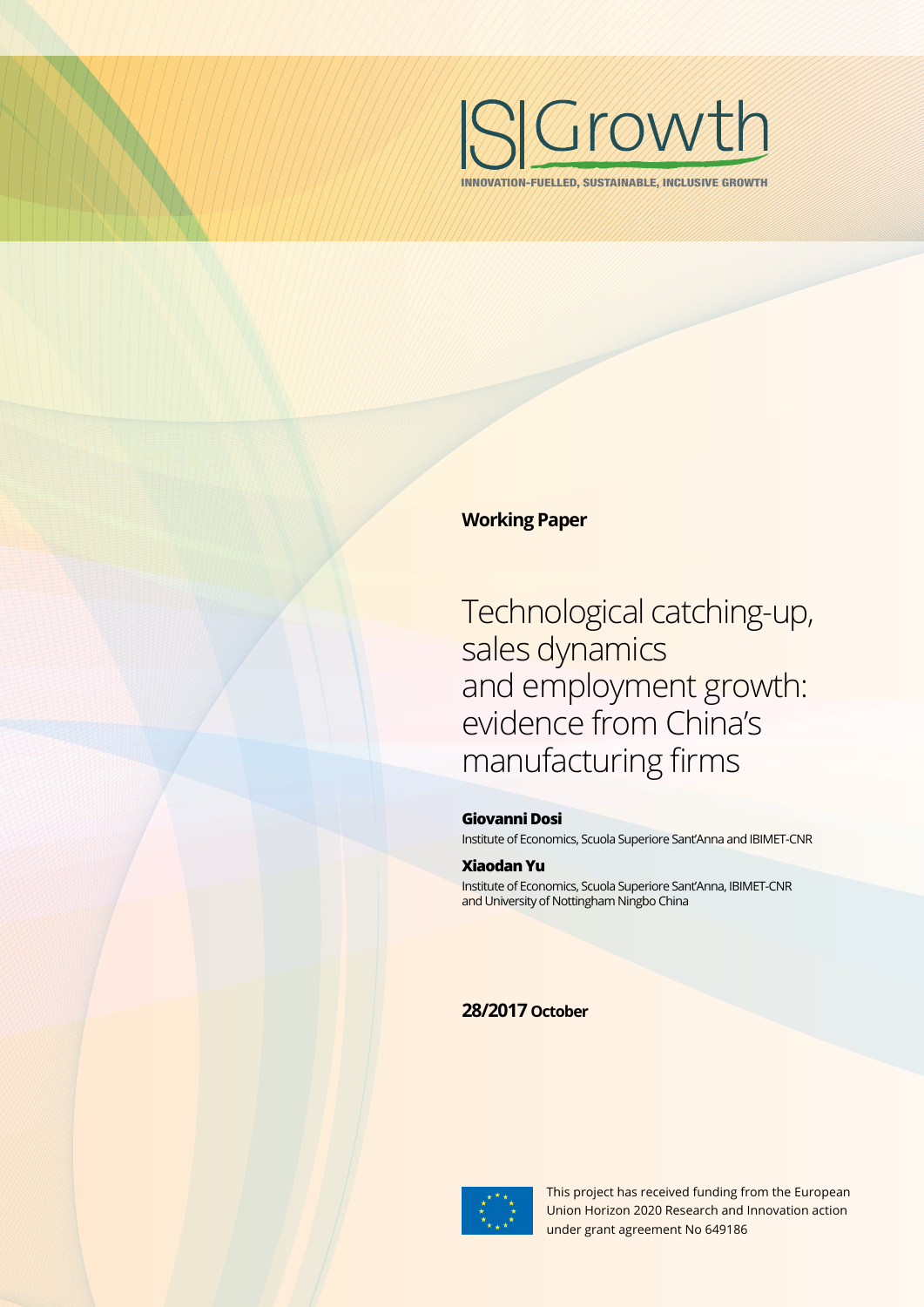**INSTITUTE** OF ECONOMICS



Scuola Superiore Sant'Anna

LEM | Laboratory of Economics and Management

**Institute of Economics** Scuola Superiore Sant'Anna

Piazza Martiri della Libertà, 33 - 56127 Pisa, Italy ph. +39 050 88.33.43 institute.economics@sssup.it

# LEM WORKING PAPER SERIES

**Technological catching-up, sales dynamics and employment growth: evidence from China's manufacturing firms**

> Giovanni Dosi ° Xiaodan Yu \*°

° Institute of Economics, Scuola Superiore Sant'Anna, Pisa, Italy \* University of Nottingham Ningbo China, and IBIMET-CNR, Florence, Italy

 **2017/27 October 2017 ISSN(ONLINE) 2284-0400**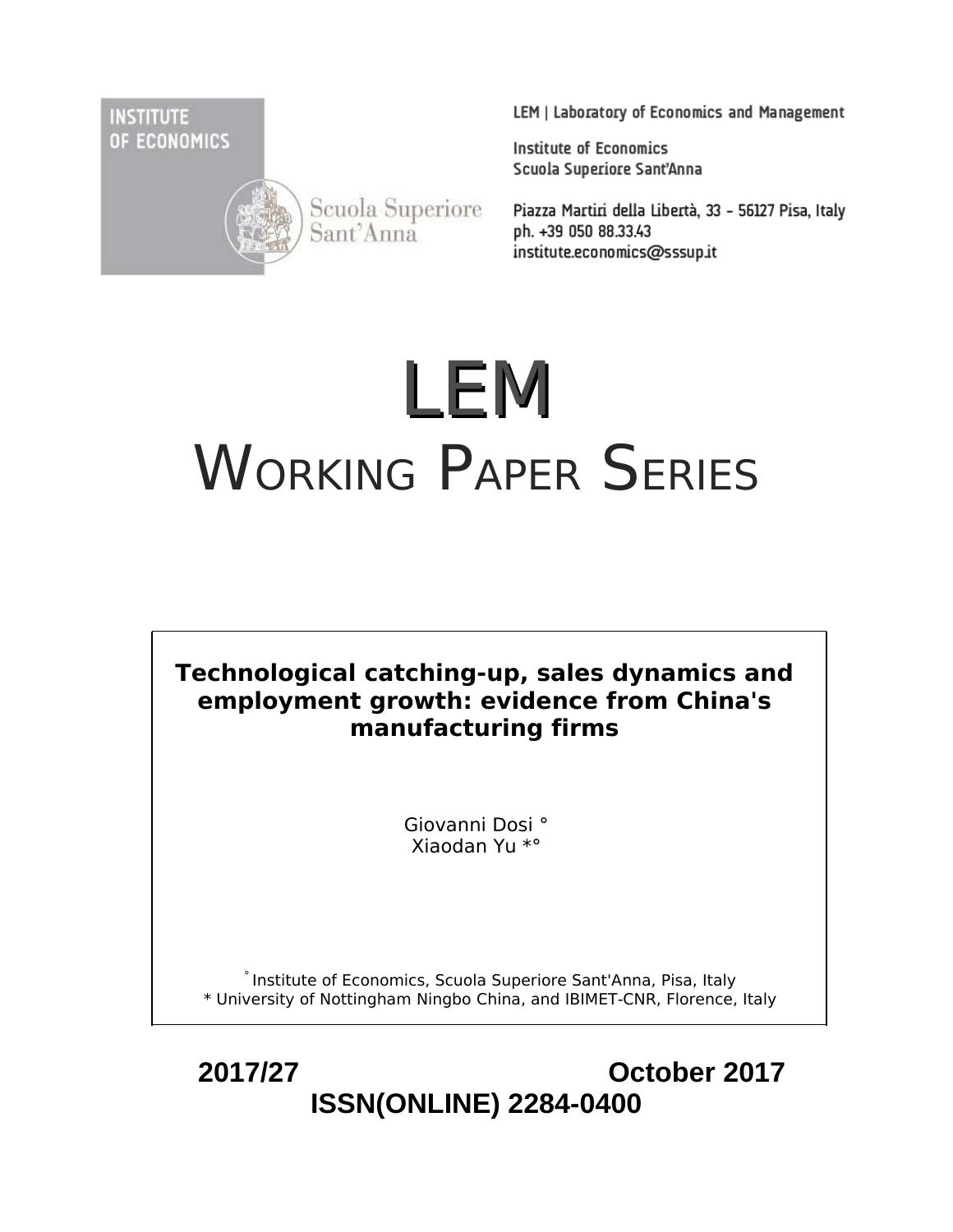# Technological catching-up, sales dynamics and employment growth:

evidence from China's manufacturing firms<sup>∗</sup>

Giovanni Dosi†,§ and Xiaodan Yu†,§,¶

† Institute of Economics, Scuola Superiore Sant'Anna, Pisa, Italy § IBIMET-CNR, Firenze, Italy ¶Nottingham University Business School China, University of Nottingham Ningbo China, Ningbo, China

October 24, 2017

#### Abstract

This paper investigates the microeconomics of employment dynamics, using a Chinese manufacturing firm-level dataset over the period 1998-2007. It does so in the light of a scheme of "circular and cumulative causation", whereby firms' heterogeneous productivity gains and sales dynamics, and innovation activities ultimately shape the patterns of employment dynamics. Using firm's productivity growth as a proxy for process innovation, our results show that the latter correlates negatively with firm-level employment growth. Conversely, relative productivity levels, as such a general proxy for the broad technological advantages/disadvantages of each firm, do show positive effect on employment growth in the long-run through replicator-type dynamics. Moreover, firm-level demand dynamics play a significant role in driving employment growth, which more than compensate the labour-saving effect due to

<sup>∗</sup>We thank Jiasu Lei, without whom we would not have been able to access this rich dataset, and thank several participants to the 10th EMAEE Conference, Strasbourg, June 2017; the 2017 China Meeting of the Econometric Society, Wuhan, June 2017; the 2nd World Congress of Comparative Economics, St. Petersburg, June 2017. The usual disclaimer applies. We gratefully acknowledge project PROCOPE, IBIMET and the the support by the European Union Horizon 2020 Research and Innovation programme under grant agreement No. 649186 - ISIGrowth.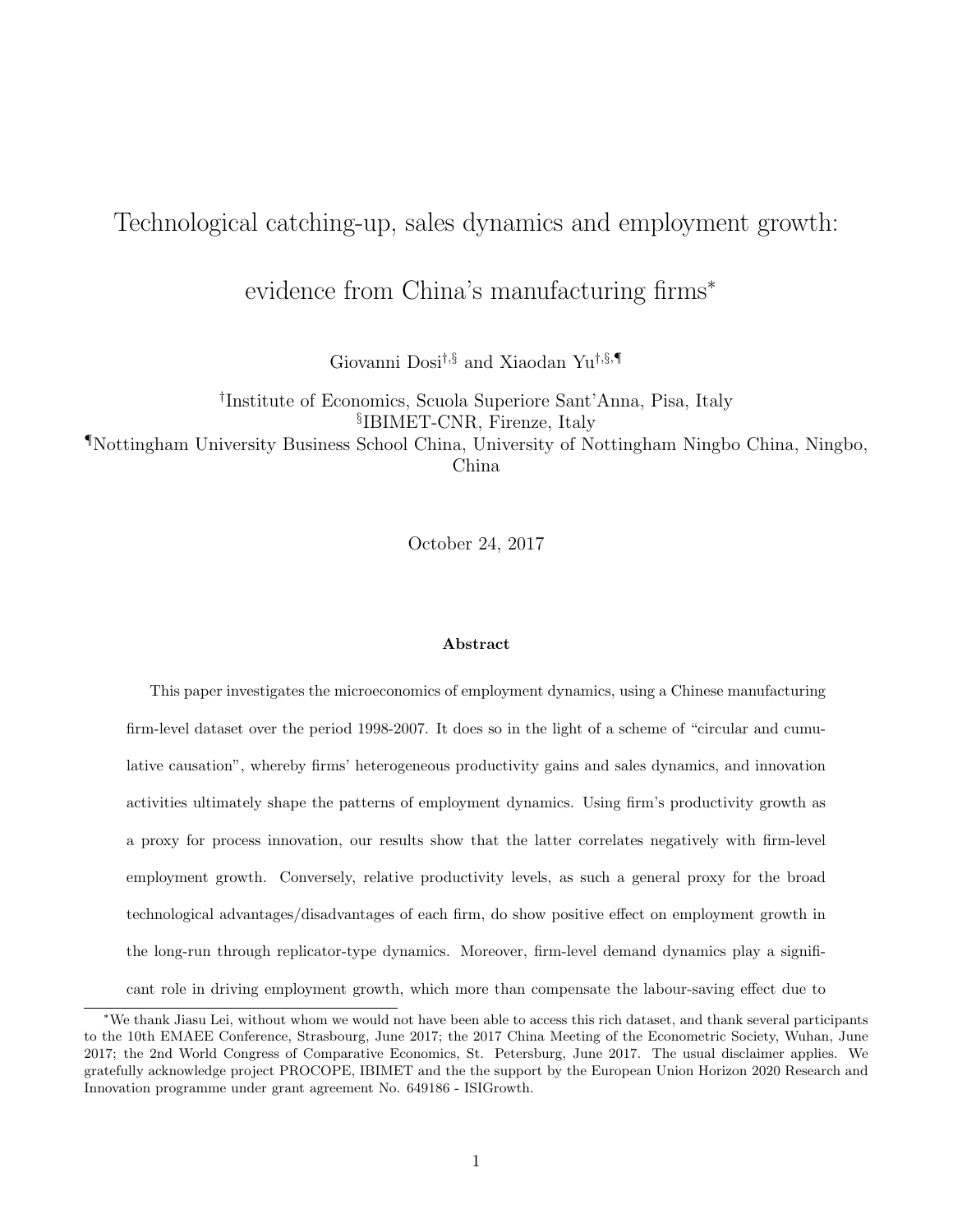technological progress. Finally, and somewhat puzzlingly, the direct effects of product innovation and patenting activities on employment growth appear to be negligible.

*JEL codes*: D22, J01, O33

*Keywords*: Employment Growth, Demand, Product Innovation, Process Innovation, Export, China catching-up

# 1. Introduction

For those who believe that the economy is characteristically in a General Equilibrium and Say's Law applies, the impact of technical change upon employment is no big deal: *structural unemployment* can only be considered a temporary problem, in that the labour-saving effect of technological progress can be automatically adjusted by the market (see Freeman, Clark, and Soete, 1982; Vivarelli, 1995; Vivarelli, 2014; Dosi, 1984 and Calvino and Virgillito, 2017, for discussions and critiques of the implied 'compensation theory').

However, the historical evidence militates against any self-equilibrating market mechanism, with long spells of unemployment both in now-developed and developing countries. Indeed, the broad *duality* of technological change, implies that the utilization of labour force is endogenously generated by demand creation due to product innovation or expanding existing markets, one the one hand, and continuous labour displacement due to process innovation, on the other hand. In that, the homeostasis between the two forces cannot be guaranteed, because of the major discontinuities in technological innovation, the long-term changes in the balance process vs. product innovation, the 'stickiness' of consumption baskets and the long-term fluctuations in the rats of innovation themselves (more on this in Dosi, 1982, 1984).

If this is the case, however, it becomes crucial to understand the determinants of employment dynamics also at sectoral and firm levels. This is what we shall do in the following, examining the impact of technological catching-up, sales dynamics, and innovation activities on employment growth in China, mak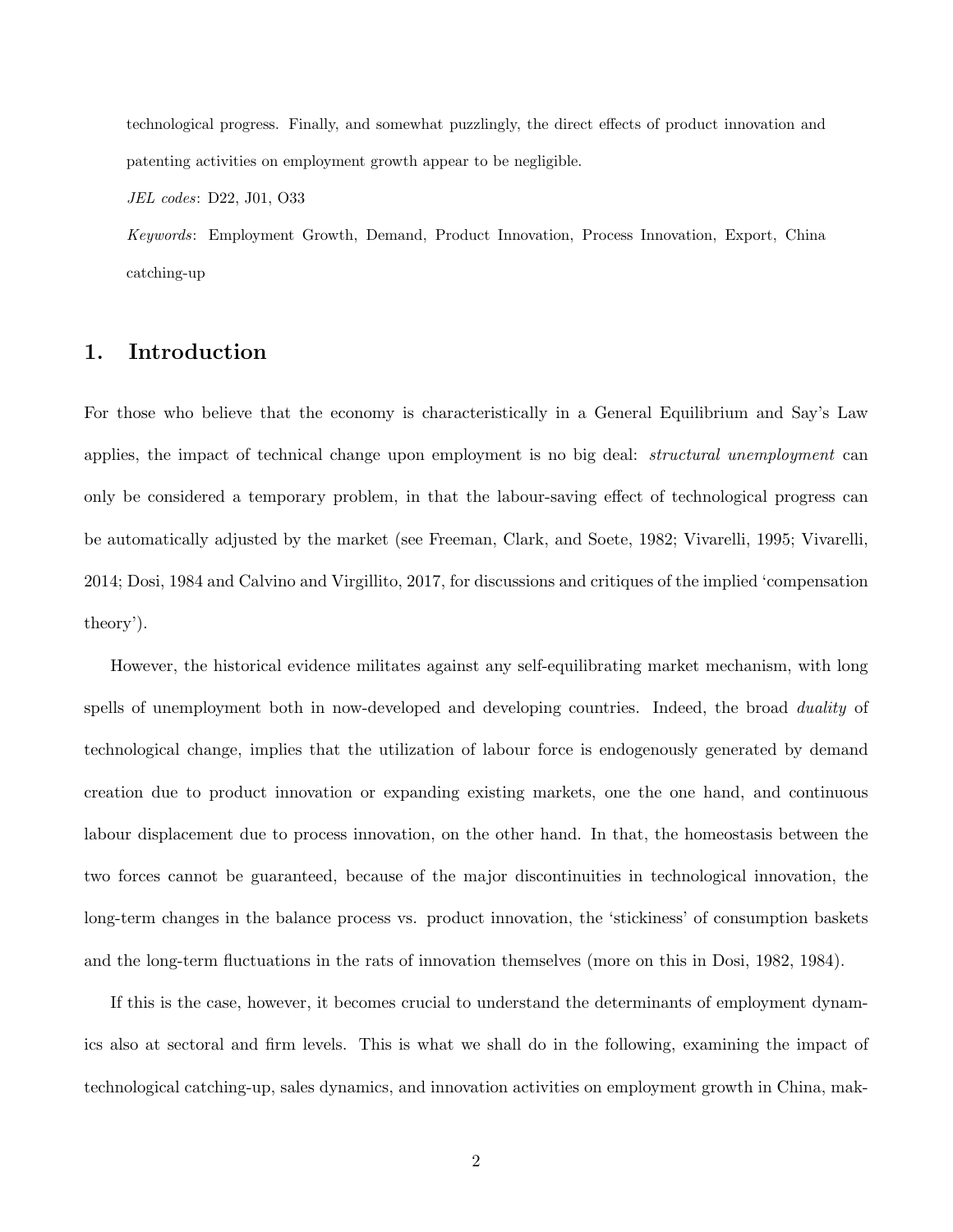ing using of a large representative sample of Chinese manufacturing firms covering the period of Chinese economic boom before the global financial crisis. Our approach to the relationship between technological change and employment dynamics is a *partial disequilibrium* one, grounded on heterogenous patterns of firm-level learning and catching-up, fuelled by Kaldorian processes of "circular causation" - that is of dynamic increasing returns -, linking productivity, sales growth and further efficiency gains (Freeman, Clark, and Soete, 1982; Freeman and Soete, 1994; Dosi, 1984; Dosi, Pavitt, and Soete, 1990; Dosi, Grazzi, and Moschella, 2015; Lee, 2013; Vivarelli and Pianta, 2000; Bogliacino et al., 2017). In turn, sales dynamics, at least in the case of China, have been driven to a good extent by export growth. We interpret the latter in a 'technology-gap' perspective, whereby the absolute advantages/disadvantages of sectors and firms evolve according to (i) the dynamics of the technology they master compared to their foreign competitors, (ii) their cost competitiveness (i.e. relative unit labour cost), and (iii) the elasticity of their sales to world income dynamics. Exports, as such an important indicator for country's international competitiveness, but also play an important role in stimulating macroeconomic activities and employment growth through the 'foreign-trade multiplier' (Thirlwall, 1979, 1980; MacCombie and Thirlwall, 1994).<sup>1</sup> Of course the overall dynamic is affected by the sectoral ones which in turn sums up the dynamics of a large number of highly heterogenous firms.

Hence, in the following we start by studying the sectoral-level employment dynamics as the outcome of sectoral average productivity growth and sales growth. In turn, exports are an important component of sales and they are jointly affected by world income growth, variations on sectoral unit labour cost (relative to the "rest of the world"), and (relative) innovativeness.

Behind sectoral dynamics, however, rest a multiplicity of heterogenous dynamics. Thus, next, we investigate the *microeconomics* of employment as the outcome of firm-specific technological learning, capital accumulation and sales variation within narrowly defined sectors. The question is the extent to which firm-

 ${}^{1}$ Kaldor (1970) and Thirlwall (1979) suggest that "if balance of payments equilibrium must be maintained, a country's long run growth rate will be determined by the ratio of its rate of growth of exports to its income elasticity of demand for imports" (Thirlwall's Law). As known, China overshot the constraint and ran throughout a significant surplus.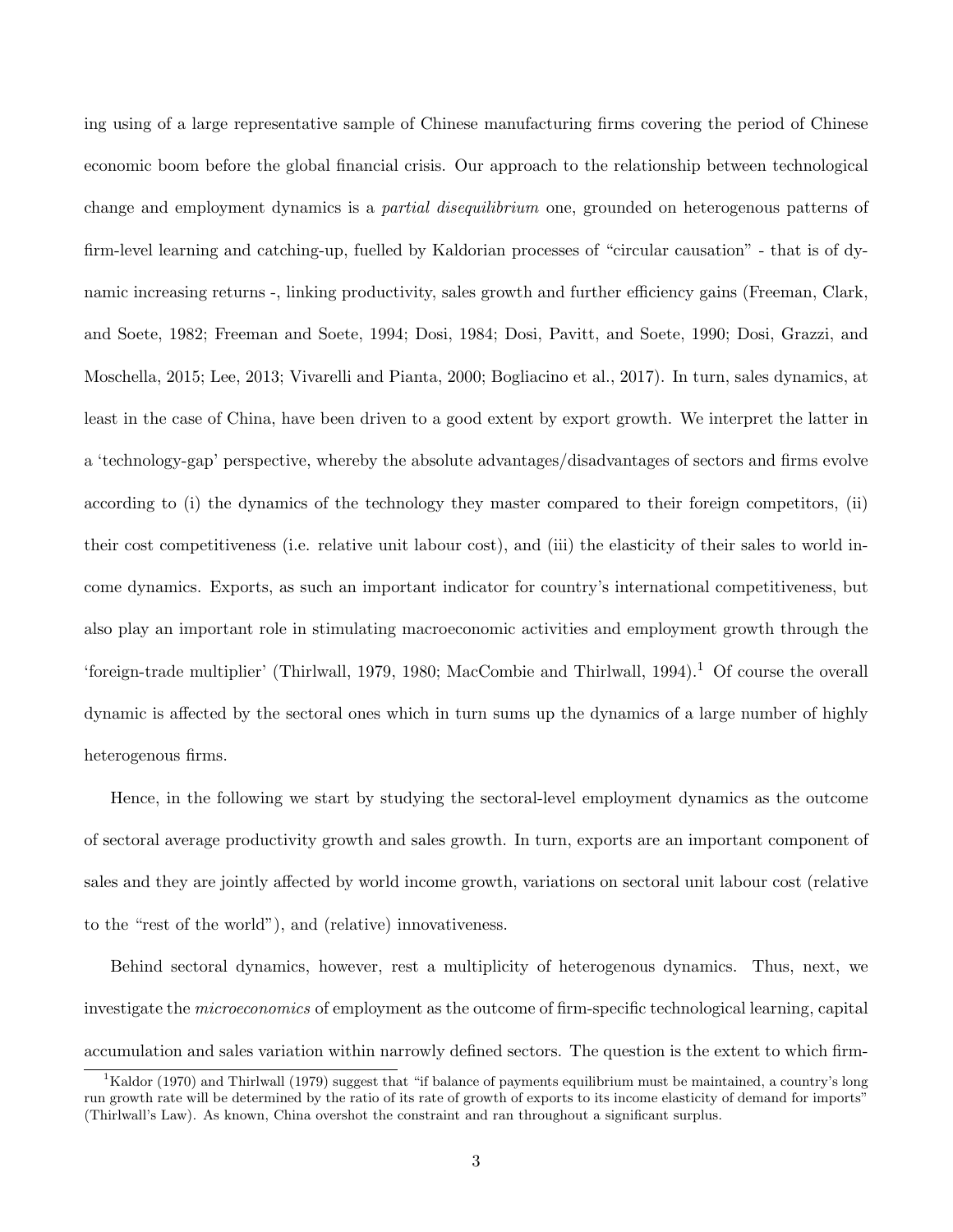level employment dynamics is affected by the labour displacement associated with productivity growth as compared to the labour creation induced by product innovation and sales growth. Furthermore, we address the two-sided impact of sales growth on employment growth: firm-level demand expansion creates, other things being equal, job opportunities, but it also plays a significant role in driving up productivity due to Kaldorian increasing returns and capability accumulation (Cimoli, Dosi, and Stiglitz, 2009).

In brief, we find that Chinese employment dynamics reveals a *Keynesian-Kaldorian adjustment* story, in presence of a fast and very successful *technological catching-up*. At the sectoral level, labour demand is largely driven by sectoral sales growth while the growth of productivity is markedly labour displacing, even if it helps cost competitiveness (proxied by relative unit labour cost). In turn, sectoral sales growth is primarily determined (via exports) by world income growth and to a less extent by the variations of sectoral unit labor cost. Interestingly, during the period under investigation, proxies for product innovativeness do not seem to contribute directly to sales/or export growth, except few sectors (probably a sign that sectors as a whole have not reached the international technological frontier). At the firm-level, the labour-displacing effects of productivity growth is often overcompensated by the dramatic growth in sales. Together, productivity levels do show positive effect on employment growth through the replicator-type dynamics: more productive firms grow more in terms of employees. Finally, at micro level, product innovation do appear to have positive effect on labour demand. Conversely, firms' patenting activities (in the US) do not correlate with employment growth (note however that the surge in Chinese patenting abroad is a quite recent phenomenon).

The paper is organized as follows. Section 2 briefly discusses the state-of-the-art on the evidence both at sectoral and firm-level. Section 3 presents our simple interpretative models. Section 4 describes the data. Section 5 presents the broad patterns of growth, export and employment dynamics in China up to the Crisis. Section 6 presents our sectoral- and firm-level empirical results. Section 7 concludes.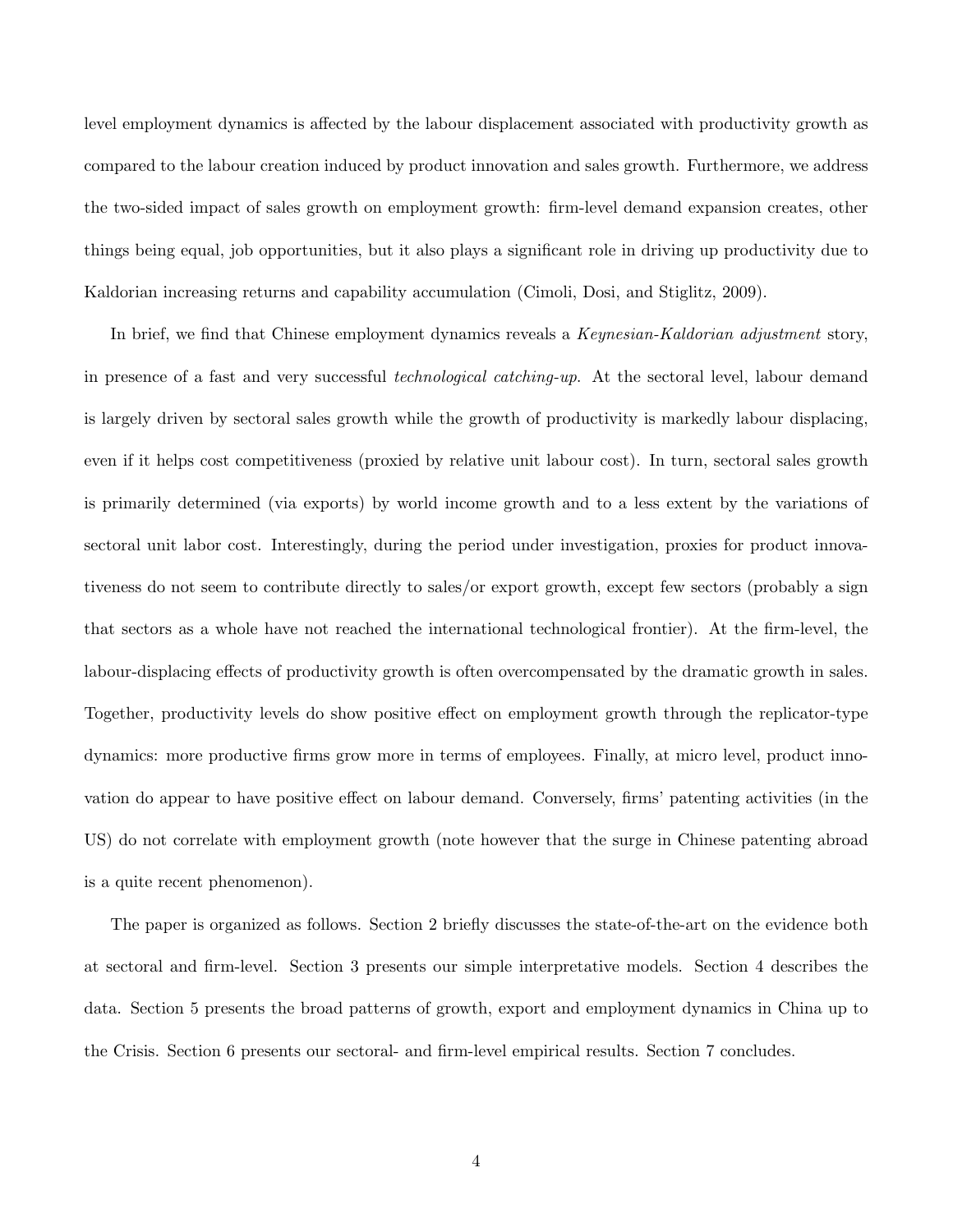# 2. Employment dynamics at sectoral and firm-level: a brief review of the evidence

### 2.1. Sectoral-level employment dynamics

The empirical literature on the relationship between technical change and employment at both sectoral and firm-level is critically reviewed in Calvino and Virgillito (2017) to which we refer for all details. Here let us just mention the thrust of the findings.

In general the literature - both theoretical and empirical - on sectoral level employment dynamics is based on *partial disequilibrium framework* interpreting it as a result of structural change involving both embodied and disembodied technological change and changing patterns of consumption (for a seminal theoretical model see Pasinetti, 1981). On the empirical side Pianta et al. (1996) and Vivarelli et al. (1995) found an overall positive relationship between structural change, proxied by relative sectoral value added growth and growth in employment for six largest OECD countries. Nevertheless, European countries are undergoing a heavy restructuring of their industries displaying a clear negative relationship between productivity growth and employment growth. In that product innovations (proxied by the growth of patenting) and investment (linked to the expansion of production capacity but also to process innovations) appear to have positive and significant effect on sectoral employment growth.

Exploring deeper the distinct effects of process and product innovations on employment, a stream of studies has made use, in Europe of the Community Innovation Surveys (CIS) and similar data elsewhere. Process innovation leads to improvements in the efficiency of production, replacing labour and lowering prices, while product innovations - either incremental or radical - increase the quality and variety of products and may create new markets, production and jobs, if the replacement of old products is not the dominant pattern within product innovations. Pianta (2000) finds that demand growth and prevalence of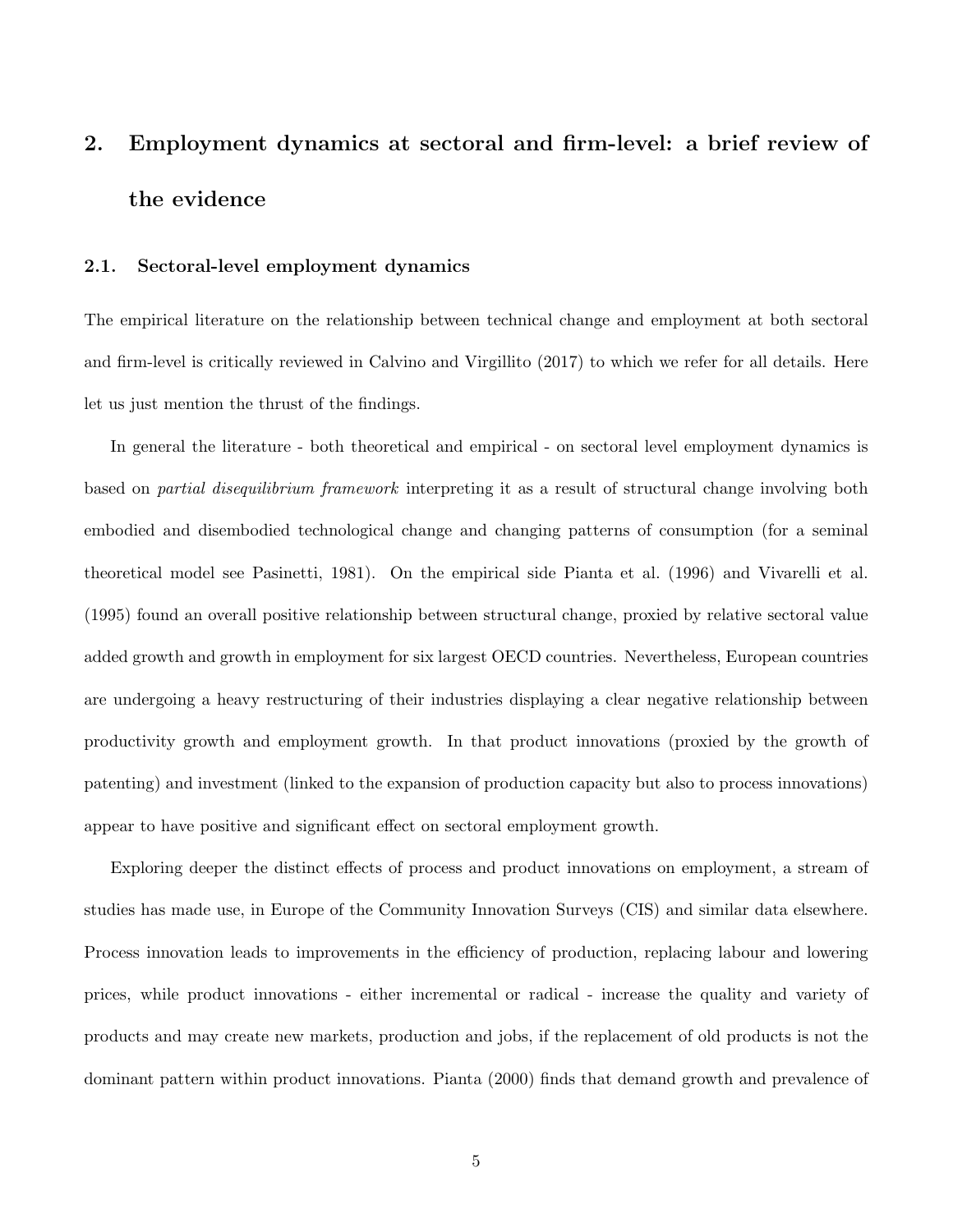product innovations are crucial positive factors for sectoral employment growth in five European countries, while Bogliacino and Pianta (2010) find that technological competitiveness has a significant effect on labour demand while cost competitiveness has negative one in 38 manufacturing and services industries in eight European countries. Mastrostefano and Pianta (2009) show that employment change is shaped by demand growth and product innovation (with a positive sign) and wage reduction. The positive employment impact of product innovation is particularly significant in high-tech manufacturing sectors: so, Bogliacino and Vivarelli (2012) find that R&D expenditure, mainly fostering product innovation, do have a job-creating effect.

A second stream of literature adopts the Haltiwanger-type job flow measure(Davis and Haltiwanger, 1990; Davis et al., 1998). Greenan and Guellec (2000) find that sectors with more process innovation have a higher job destruction rate and a lower net employment growth rate, while sectors with more product innovation have a higher job creation rate and a lower job destruction rate. Similarly Meriküll (2010) find that product innovation has strong effect on changes in job flows in Estonian industries. A higher share of firms with product innovation is related to a higher job creation rate and net employment growth in a sector.<sup>2</sup>

Notice that most of the foregoing studies refer to developed countries. An interesting question is whether the differential impact of product vs. process innovation applies also to the sectors on a catchingup country, like China. We shall address that in the following.

Finally, a third stream of studies which is not generally associated with the analyses of sectoral dynamics is based on a technology-gap trade framework and emphasizes in the first instance the *intercountry* differences in innovativeness (within the same sector) as the basis of international trade flows and implicitly sectoral dynamics. Rather than interindustry variations in the technological 'endowments' of a specific country, it is the variation in innovativeness within each sector across countries which is deemed to be

<sup>&</sup>lt;sup>2</sup>On such an evidence, process innovation, too, appears to be positively related to job flows, but this effect is much weaker and less significant.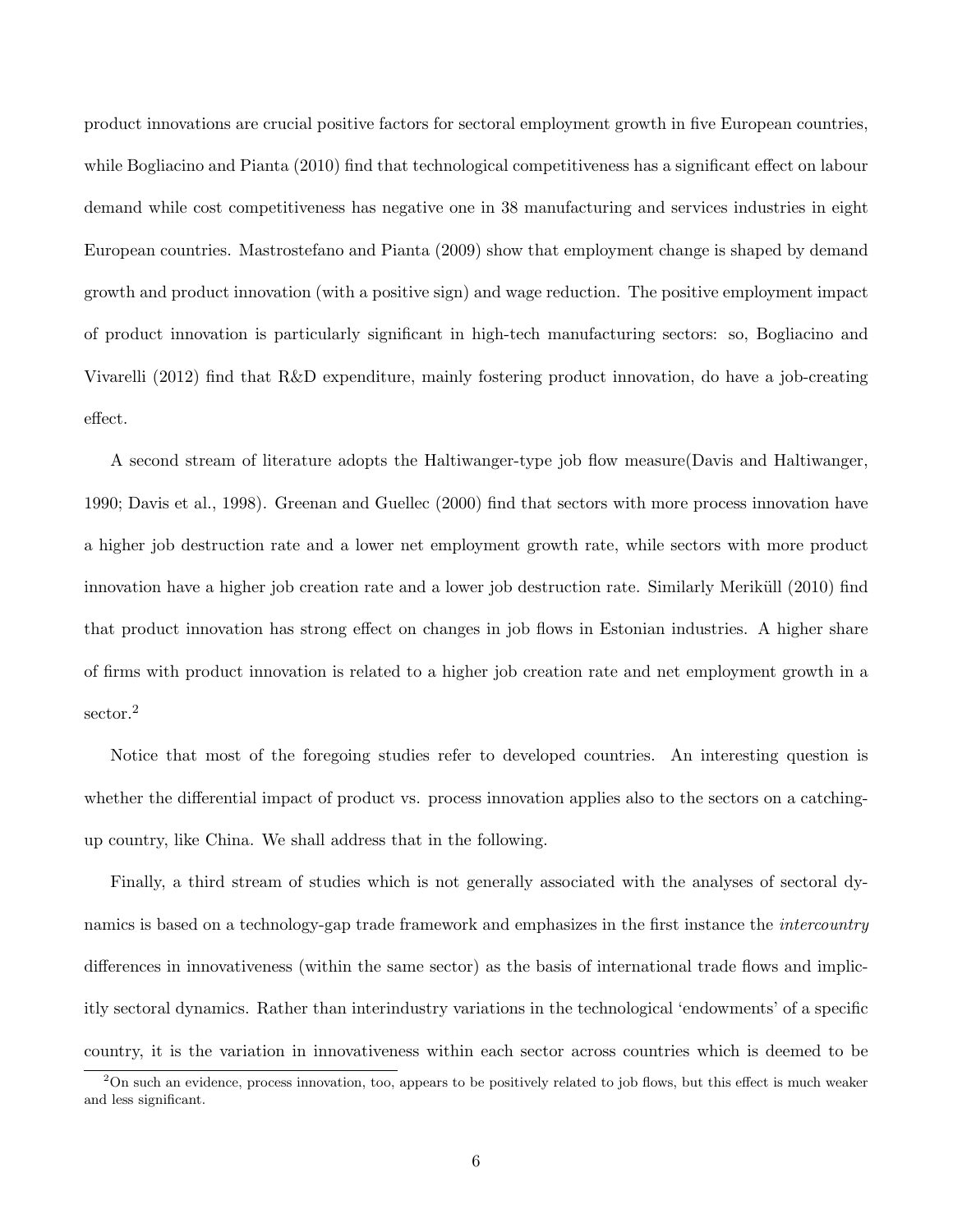crucial. Indeed, in Dosi et al. (1990, 2015) one suggests that countries' sectoral market shares are mainly shaped by technological factors while cost advantages/disadvantages do not seem to play any significant role. However, the technology-gap framework has never been extended to the studies on employment dynamics. This is another task that we shall undertake in the following.

#### 2.2. Firm-level employment dynamics

To repeat this is no place for a thorough review of the literature: let us recall again Calvino and Virgillito (2017), Vivarelli (2014) and Freeman, Clark, and Soete (1982). Only some remarks are in order. Notice, first, that a much wider literature addresses the issue, but also that the methodologies are quite different mostly employing to different degrees some *equilibrium* assumptions concerning micro decisions on the demand for labor together with in our view equally questionable assumptions on the existence of some well-behaved production function.<sup>3</sup> This notwithstanding, some relatively robust patterns have emerged.

A large number of micro-econometric studies detects the direct impact of innovation on employment, without identifying the compensation mechanism (the indirect effect) through lowering cost competitiveness and creating/enlarging markets. They tend to confirm the positive impact of innovation on job creation, though adopting various proxies for innovation inputs - i.e. R&D, investment in fixed assets - and innovation output - i.e., patents, commercialized innovation count - without explicitly distinguishing product and process innovation.

Van Reenen (1997) based on a panel of British firms finds technological innovation (proxied by the innovation count data from SPRU - including both product and process innovation) associated with higher firm-level employment, while the direct effects of spillover from industry innovations to industry wages or union power is not confirmed. Greenhalgh et al. (2001) find that employment is fostered by R&D and patent for a panel of UK firms. The employment impact of R&D is bigger in high-tech sectors, while the

<sup>3</sup>The roots of our scepticism are discussed in Dosi and Grazzi (2006); Dosi and Nelson (2010) and Dosi et al. (2016).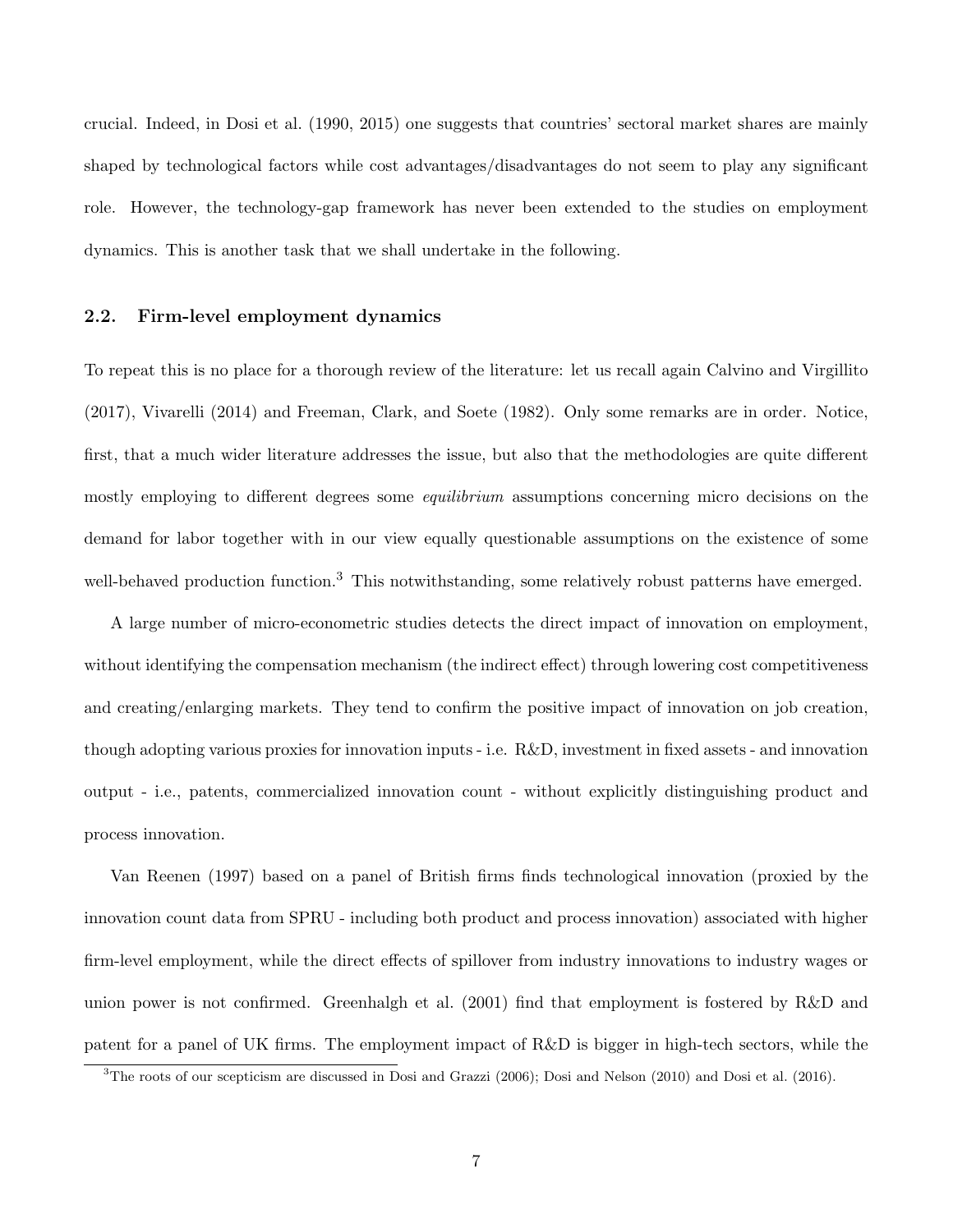employment increase from UK patenting activity is bigger in mature technology sectors. Piva and Vivarelli (2005) detect a significant, although small in size, positive effect of embodied technological change (proxied by investments in new machinery and equipment) upon employment for Italian manufacturing firms.<sup>4</sup> Coad and Rao (2011) build an index of 'innovativeness' using firm's patenting and R&D expenditures and find that the employment of US manufacturing firms in high-tech sectors is positively associated with innovativeness, and innovation has a stronger impact in high-growth firms. Bogliacino et al. (2012) confirms the job creation effect of R&D, gross investment and sales for large publicly-traded European companies only in services and high-tech manufacturing, but not in traditional sectors. Ciriaci et al. (2015) based on a sample of Spanish firms and CIS surveys find that innovative, smaller and younger firms are more likely to experience high employment growth episodes than non-innovative firms, and only innovative high-growth firms are able to sustain high growth over time.<sup>5</sup> Van Roy et al.  $(2015)$  find that citation-weighted patent counts has positive and significant effect on employment in firms from 22 EU countries. However, this positive employment impact is significant only in high and medium-tech manufacturing sectors.

A number of empirical works have tried to disentangle the effect of process and product innovation on firm-level employment. Most studies have found a positive impact of product innovation on employment via new demand, especially when the new products cannot perfectly substitute the old products within the same firm, while the impact of process innovation seems more ambiguous. The direct impact of process innovation is to increase productivity, implying a labour-displacement effect. However, there can be an indirect effect of process innovation on employment, that the increasing productivity may be associated with sales growth and employment growth driven by strengthening cost competitiveness.

Greenan and Guellec (2000), using a large panel of French manufacturing firms and Innovation Survey carried out by French Ministry of Industry, show that innovating firms (having either product or process innovations) create jobs more than others, and process innovation is more job creating than product

<sup>&</sup>lt;sup>4</sup>The caveat is that 'investment' includes both substitution investment and expansion-related one.

<sup>5</sup>Their definition of innovative firms are those introduced product/process new to the market and/or to the firm and declared that they invest in intramural R&D.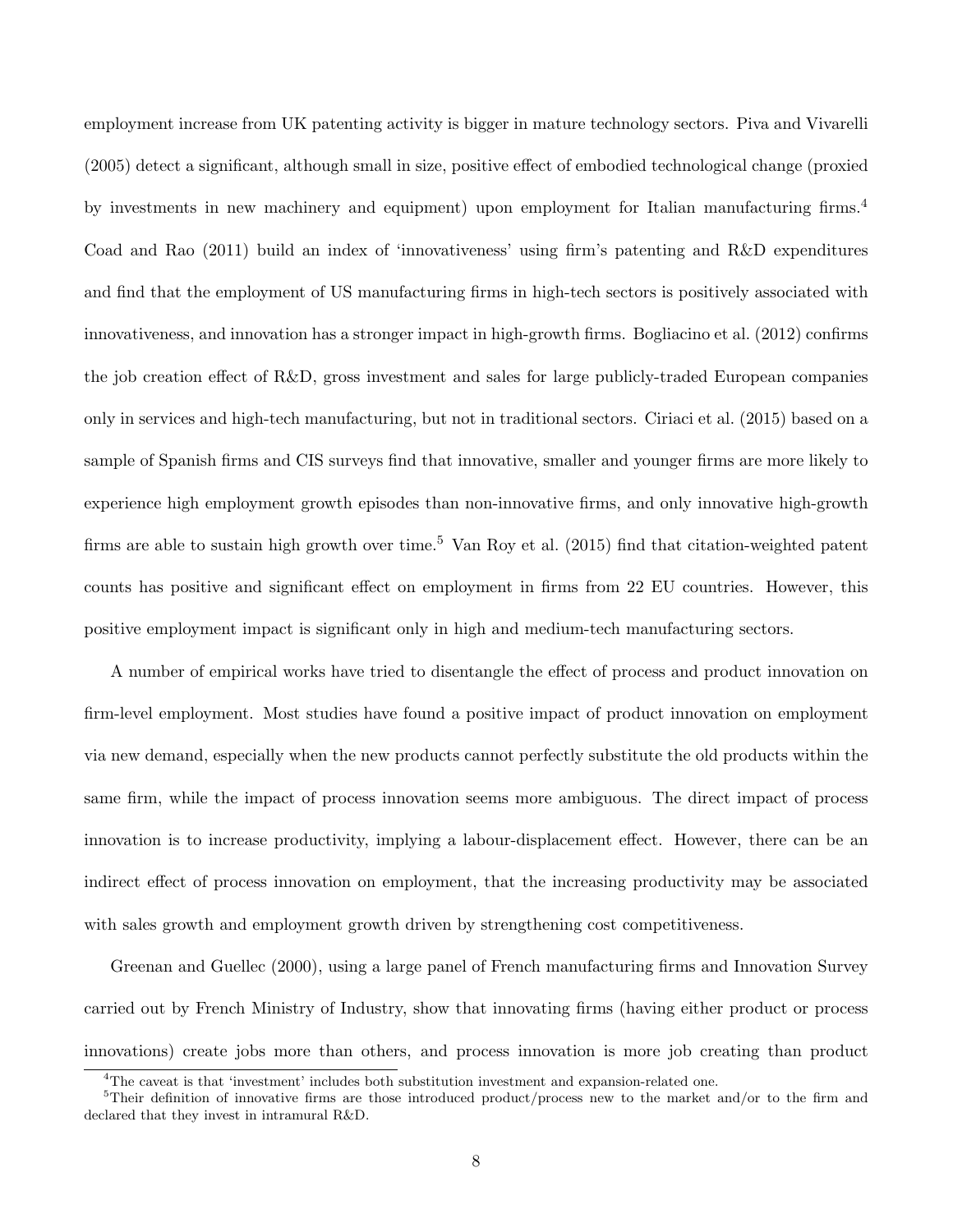innovation. Based on CIS survey on Italian firms, Hall et al. (2008) find no evidence of significant job displacement stemming from process innovation. The sources of employment growth are split equally between the net contribution of product innovation and the net contribution from sales growth of old products. By exploiting the CIS surveys for four European countries, Harrison et al. (2014) argue that a) productivity trend and process innovation destroy jobs, but the growth of demand for the old products is strong enough to compensate for all this; b) product innovation increases jobs because the firm-level creation of jobs in the manufacturing of the new products is bigger than the eliminated jobs due to the substitution of new to old products. Evangelista and Vezzani (2012) exploiting CIS surveys of several European countries show that the indirect impact of product, process and organizational innovation - through growth of sales - on employment is positive and strong. The direct effect of organizational innovation on employment is positive and significant while process innovation does not show any direct negative effect. However, Lachenmaier and Rottmann (2011), based on the German Ifo innovation survey, find that the effects of all types of innovation on employment are positive and robust.

Some studies look at the effects of process and product innovation on employment growth, distinguishing among high-growth and shrinking firms. Herstad et al. (2015), linking Norwegian CIS data with the Business Register, suggest that both product and process innovations strengthen employment growth, especially for high-growth firms. Zimmermann (2009) confirms that innovation has a positive effect of employment for both growing and shrinking SMEs in Germany, with stronger effects on high-growth SMEs, and also, counterintuitively, that process innovation has a larger impact on employment than product innovation. In a similar vein, Triguero et al. (2014) show in the Spanish case a positive link between persistent process innovation activities and employment growth, and this positive link is stronger for SMEs.

There have been few empirical studies on the employment impact of innovation or technological catching-up in the context of developing countries. Using a methodology similar to Harrison et al. (2014),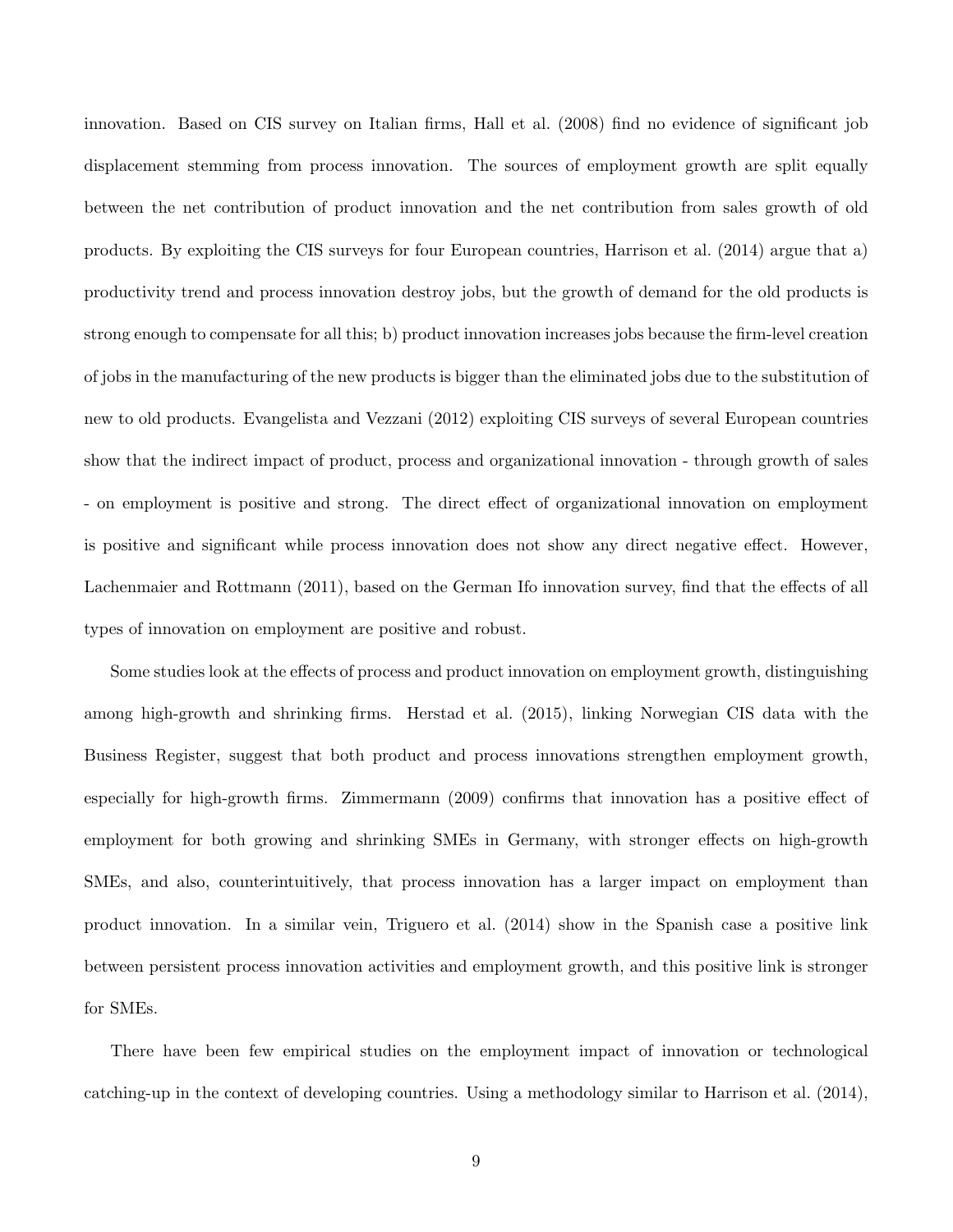Benavente and Lauterbach (2008) investigate the case of Chile and find a positive and significant impact of product innovation on Chilean firm-level employment, with no apparent impact of process innovation. In this same vein, exploring the employment dynamics for four Latin American countries (Argentina, Chile, Costa Rica, and Uruguay), Crespi and Tacsir (2011) suggest that product innovations are an important source of firm-level employment growth while no evidence of displacement effects due to the process innovation was observed.

Mairesse et al. (2011) and Mairesse and Wu (2014) extend Harrison et al. (2014) model and investigate also the effects of exports on Chinese manufacturing firm's employment growth. They find that demand for old products and for domestic markets mainly, but also for new products and export markets, overcompensate the displacement effects related mostly to catching up in productivity and to a lesser extent to wage increases.

Note that the foregoing results stem implicitly or explicitly from an equilibrium framework whereby labour demand is derived from an underlying "production function". What does one see when one abandons such a perspective and considers the evidence of microeconomic employment dynamics in a (micro-founded) disequilibrium framework? This is one of the questions that we shall address in the following.

# 3. Interpretative models

#### 3.1. Sectoral-level employment dynamics: the model

Let us consider sectoral employment change starting from the simple *identity*:

$$
N_{jt} \equiv \frac{Y_{jt}}{\Pi_{jt}}\tag{1}
$$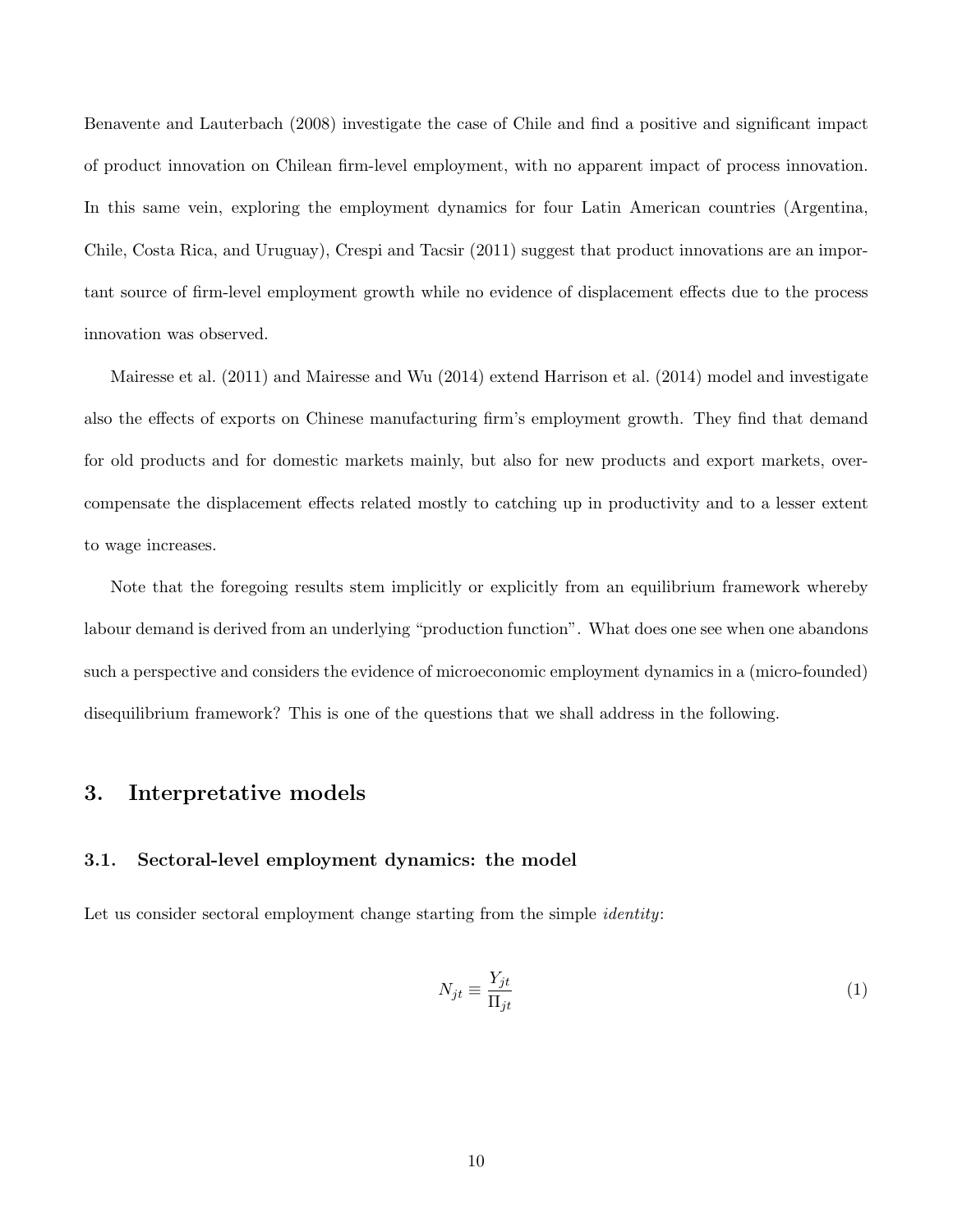where  $N_{jt}$  is sectoral employment (sector j at time t),  $Y_{jt}$  is sectoral output,<sup>6</sup>  $\Pi_{jt}$  is sectoral (weighted-) average labour productivity. The dynamic version of (1) is

$$
\frac{\Delta N_{jt}}{N_{jt}} = \frac{\Delta Y_{jt}}{Y_{jt}} - \frac{\Delta \Pi_{jt}}{\Pi_{jt}}
$$
\n(2)

where  $\Delta N_{jt}$  is  $N_{jt} - N_{j,t-1}$ . Here, obviously, sectoral employment dynamics is positively associated with sectoral-level output/demand growth which, however, we shall argue on the interpretative side, is shaped by the sector's absolute competitiveness in the international market, and negatively associated with sectoral labour productivity growth. Notice that, labour productivity, as measured in real data, does not capture only physical productivity, but also reflects variations in value added generated, for example, by highquality products which are sold at higher prices. More generally, productivity is related to the way in which the process of production is carried on (on average) in the sector, and thus also reflects the efficiency of organizational routines and the dynamic capabilities of the firms in that sector and country.

Next, let us derive the determinants of the dynamics of sectoral absolute competitiveness as a function of the dynamics of technological absolute advantage, cost advantages and world income growth. In a first approximation suppose that the variation of demand of sector  $j$  of a country  $i$ , say China, depends on the change of the commodities' prices in sector  $j(P_{jit})$  compared to the "world" price and the variation of world income  $(Y_{wt})$ .

$$
\frac{\Delta Y_{jit}}{Y_{jit}} = \eta_p \frac{\Delta P_{jit} / P_{jit}}{\Delta P_{jwt} / P_{jwt}} + \eta_y \frac{\Delta Y_{wt}}{Y_{wt}}
$$
\n(3)

where  $\eta_p$  is the price elasticity of demand (plausibly  $\eta_p < 0$ ) (i.e., an increase in price leads to some proportional decrease of demand),  $\eta_Y$  is the income elasticity of demand  $(\eta_Y > 0)$  (i.e., the degree to which increases in world income leads to proportional increases of demand).

The average (domestic) price of commodities of sector  $j$  is a function of sectoral average wage per

<sup>&</sup>lt;sup>6</sup>Here we assume for simplicity sectoral output equals demand.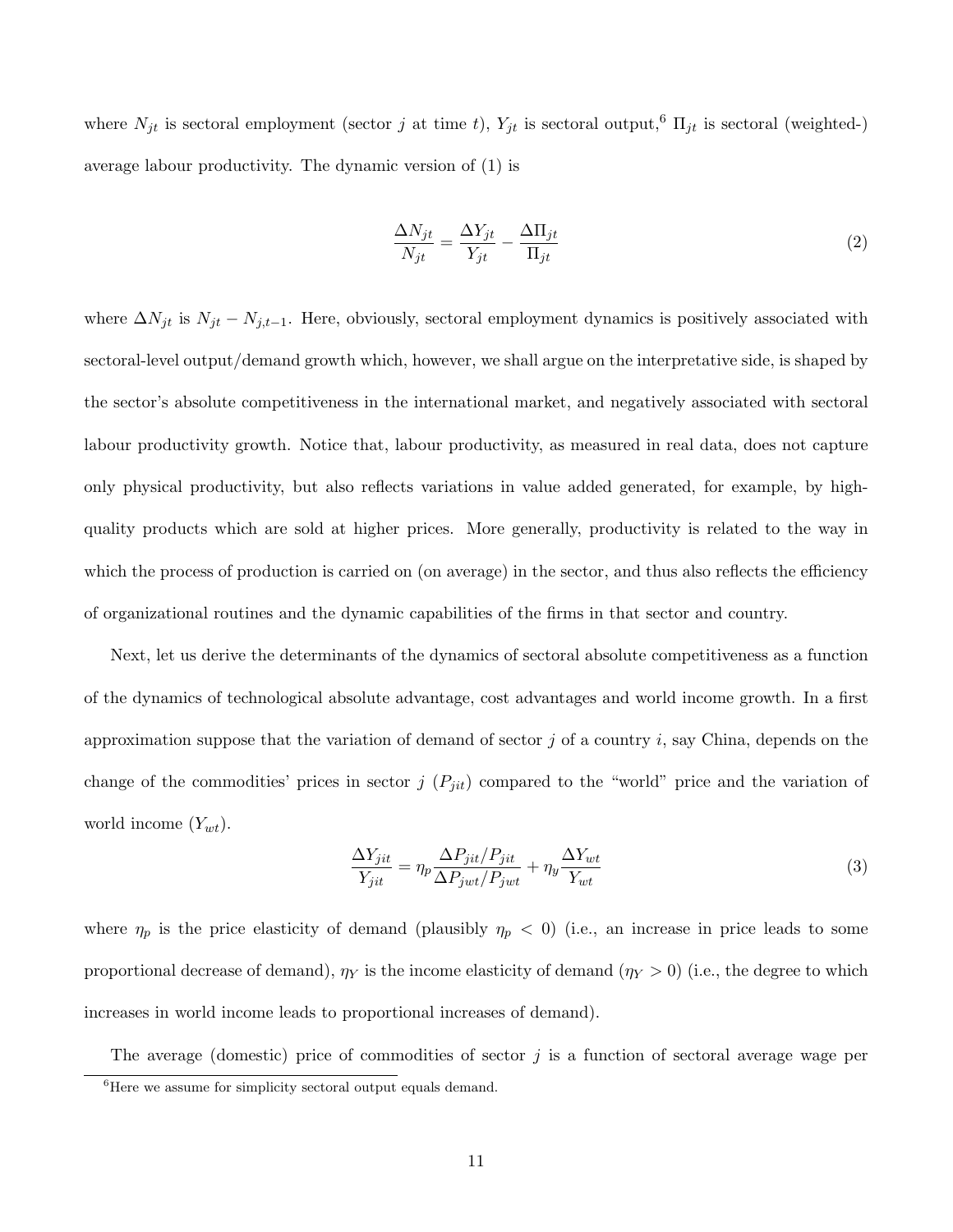employee  $(W_{jt})$ , average productivity of sector  $j$  ( $\Pi_{jt}$  is defined as the ratio between real value added and the number of employees) and the markup  $(m)$ , which in a first approximation we assume to be constant, i.e.,  $P_{jt} = (1 + m)W_{jt}/\Pi_{jt}$ . The variation of the average price in sector j is

$$
\frac{\Delta P_{jt}}{P_{jt}} = \mu_1 + \frac{\Delta W_{jt}}{W_{jt}} - \frac{\Delta \Pi_{jt}}{\Pi_{jt}}
$$
\n(4)

In comparison with the "world" the dynamics of sectoral *cost advantages/disadvantages* captures the joint effect of wages and labour productivity, thus, the average (international) price of sector  $j(P_{jit}^*)$  can be expressed as a function of relative unit labour cost (RULC)

$$
\frac{\Delta P_{jt}^*}{P_{jt}^*} = \mu_2 + \frac{\Delta RULC_{jt}}{RULC_{jt}}\tag{5}
$$

where relative unit labour cost is the relative (Chinese) ULC of sector  $j$  to the world ULC of the same sector. The RULC can be expressed as  $\frac{ULC_{China,jt} \times E_t}{ULC_{World,jt}}$  where  $E_t$  is the trade-weighted bilateral exchange rate index, and the dynamic version of relative ULC can be expressed as  $\frac{\Delta ULC_{China,jt}}{ULC_{China,jt}} + \frac{\Delta E_t}{E_t}$  $\frac{\Delta E_t}{E_t} - \frac{\Delta ULC_{World,jt}}{ULC_{World,jt}}$  $\frac{SULUWorld,jt}{ULCWorld,jt}.$ 

We can plug the price variation Equation (5) into the demand growth Equation (3). Thus:

$$
\frac{\Delta Y_{jt}}{Y_{jt}} = \mu_3 + \eta_p \frac{\Delta RULC_{jt}}{RULC_{jt}} + \eta_y \frac{\Delta Y_{wt}}{Y_{wt}}
$$
\n
$$
\tag{6}
$$

sales growth of sector j is a function of the growth of relative unit labour cost of China and world income growth. Indeed, Equation (6) just states that sectoral sales growth is jointly determined by some cost effect and some world income effect. Sectoral sales growth is the outcome of an *absolute measure of competitiveness* (i.e. *independent of the competitiveness of other sectors within China*). The cost effect is measured by (the variation of) relative unit labour cost, as a proxy of *cost advantages*, which is jointly determined by (the dynamics in) wage gap (measured in international currency) and the dynamics in labour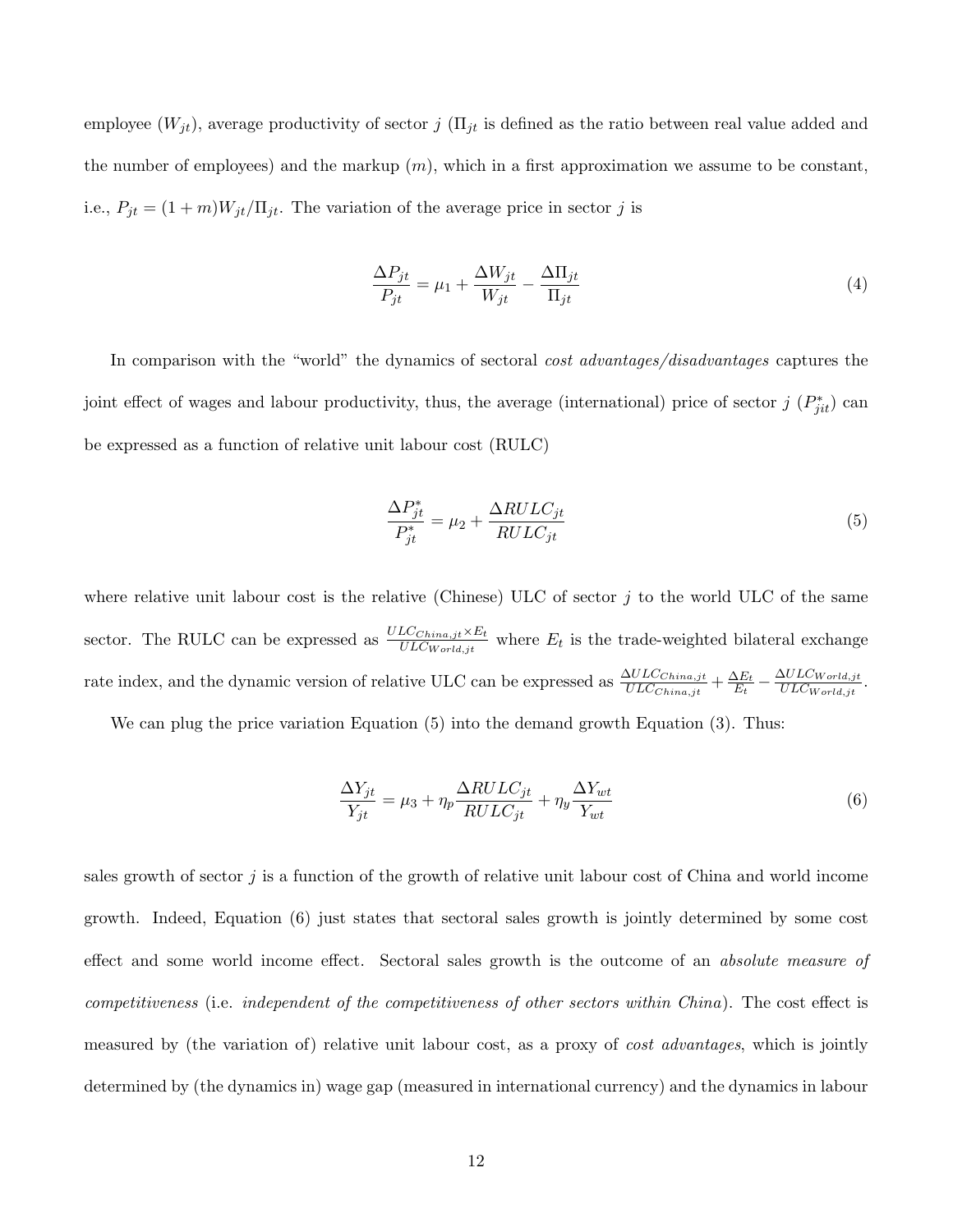productivity gaps, which, it is important to note, reflect underlying technological catching-up dynamics.

Finally, we augment the estimates with a patent-based variable, a measure of sectoral *technological absolute advantages*, as compared to sectors/countries 'on the frontier', specially in product innovations. Thus:

$$
\frac{\Delta Y_{jt}}{Y_{jt}} = \alpha + \eta_p \frac{\Delta RULC_{jt}}{RULC_{jt}} + \eta_y \frac{\Delta Y_{wt}}{Y_{wt}} + \beta \frac{\Delta PATS_{jt}}{PATS_{jt}} \tag{7}
$$

where  $PATS_{jt}$  proxies the sectoral "frontier" innovativeness. In this work, the proxy are Chinese patents in the USPTO.

After estimating Equation (7) and evaluating its robustness, we shall use it to estimate the overall sectoral employment effect of export dynamics.

# 3.2. Micro-foundation of technology-gap theory and employment dynamics: a general disequilibrium firm-level model

In line with the theoretical interpretation of the sectoral-level employment growth, our firm-level employment dynamics is jointly shaped by the overall market growth, the firm-specific labour productivity, the dynamics of firm-specific competitiveness (influencing firm's sales growth) within a narrowly defined (4-digit) sector. We state from the simple relation

$$
\frac{\Delta N_{ijt}}{N_{ijt}} = g\left(\frac{\Delta \Pi_{ijt}}{\Pi_{ijt}}, \frac{\Delta Y_{ijt}}{Y_{ijt}}\right)
$$
\n(8)

where  $\Delta N_{ijt}/N_{ijt}$  denotes the employment growth of firm i at sector j in year t;  $\Delta \Pi_{ijt}/\Pi_{ijt}$  is firm's labour productivity growth;  $\Delta Y_{ijt}/Y_{ijt}$  stands for the growth of sales of the firm.

Of course, the growth of sales of a firm depends on the growth of the market  $\Delta Y_j/Y_j$  and the dynamics of the share in it of i,  $\Delta S_{ij}/S_{ij}$ . The latter, we suggest in an evolutionary perspective, depend on firm-specific *competitiveness*. The notion is grounded on the persistent heterogeneity among firms and the systematic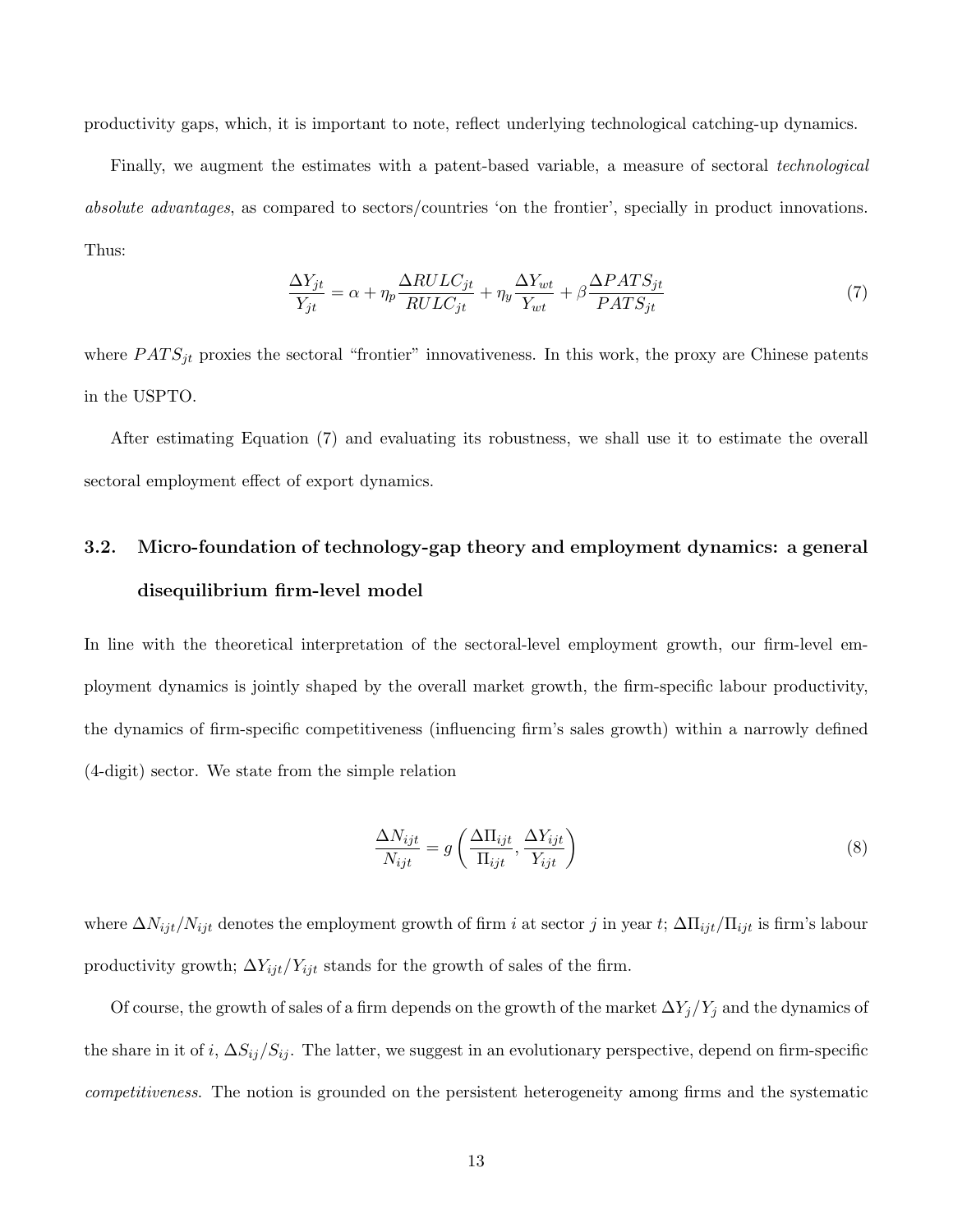processes of competitive selection among them. Firms persistently differ over all dimensions one is able to detect. Idiosyncratic capabilities and, dynamically, idiosyncratic patterns of learning by individual firms are the general rule. In turn, such persistently heterogeneous firms are nested in competitive environments which shape their individual economic performances and collectively the evolution of the forms of industrial organization. Differences in product characteristics, and in the processes of production are central features of the competitive process by which some firms grow, some decline, and some go out of business.

Evolutionary approaches have often modeled the competitive process by different instantiations of some *replicator dynamics.* The bottom line is a relation between some corporate features - that is, technological, organizational, or behavioral traits - which the particular interactive environment "favors", on the one hand, and the dynamic performance in the *carriers* of such characters in the relevant population on the other (see, among others, Silverberg et al. (1988); Dosi et al. (1995), and the discussion in Dosi and Nelson (2010). In its linear specification

$$
\frac{\Delta S_{ijt}}{S_{ijt}} = f(E_{ijt} - \overline{E}_{jt})S_{ij,t-1}
$$
\n(9)

where  $\Delta S_{ijt}/S_{ijt}$  is the rate of change in the share of firm i in the total production of the sector;  $E_{ijt}$ represents firm's competitiveness (capture the firm's technological and cost advantages) and  $\overline{E}_{jt}$  is the average of the variable(s) over all firms within the sectors.

Below we shall proxy competitiveness with the productivity levels of firm  $i(\Pi_{ij})$  relative to the sectoral average, and, in some specifications, with the shares of new products in the total output of the firm.

In the opposite direction, in the spirit of the circular and cumulative causation scheme, increasing returns in the accumulation of capabilities imply a positive association with demand dynamics, that is the dynamic version of Kaldor-Verdoorn Law:

$$
\frac{\Delta \Pi_{ijt}}{\Pi_{ijt}} = h \left( \frac{\Delta Y_{ijt}}{Y_{ijt}} \right)
$$
\n(10)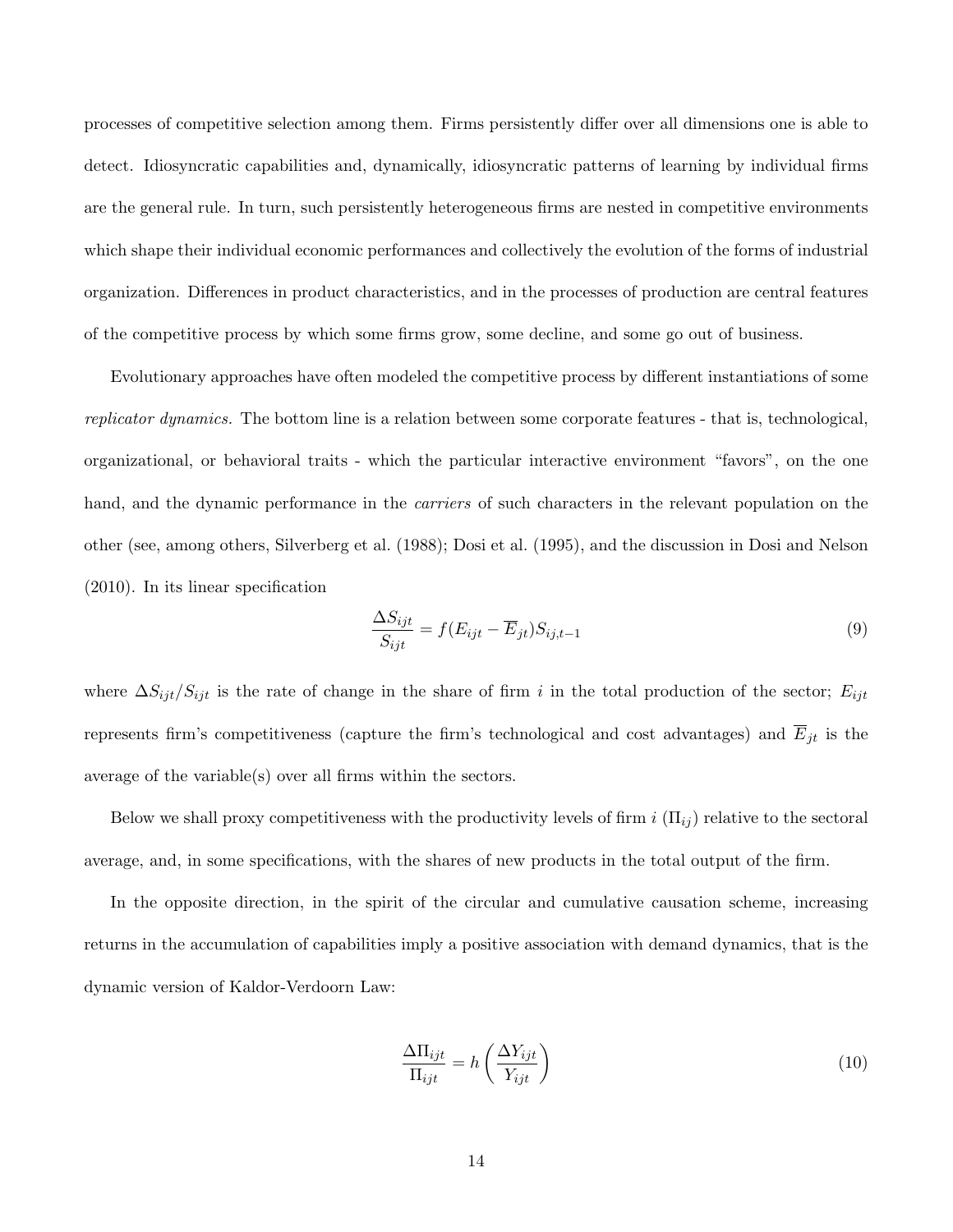Hence, the micro-founded "technology-gap" theory of employment growth, based on the interaction between growth in productivity and demand variation, develops along three different sequences. First, increases in labour productivity are likely to lead to labour shedding, other things being equal. However, second, relative labour productivities affect the competitiveness of each firm and through that the dynamics of market shares and thus its demand. Finally, third, increases in productivity are stimulated by growth in production through increasing returns, learning and the accumulation of capabilities.

# 4. Data and descriptive statistics

#### 4.1. Database description: firm-level data

This work draws upon firm level data from the Annual Survey of Industrial Enterprise collected by the Chinese National Bureau of Statistics (NBS). The dataset includes all industrial firms with sales above 5 million RMB covering period 1998-2007 and has already been employed in other empirical investigations, including Dong and Xu (2009), Yu et al. (2015) and Yu et al. (2017).<sup>7</sup> The surveys cover approximately 55 to 79 million workers, accounting for about 7.5% to 10.5% of the total employment. Each firm is assigned to a sector according to the 4-digit Chinese industry Classification (CIC) system that closely matches the Standard Industrial Classification (SIC) employed by the U.S. Bureau of Census.<sup>8</sup> Out of the comprehensive set of all firms, we focus on manufacturing firms only (CIC 13 - 42). Table A.1 (in the Appendix) shows the summary statistics of manufacturing firms. The total number of employees in the manufacturing sector has increased from 50 in 1998 to 68 million in 2007. (In fact, it decreased by 5.7 million during period 1998 and 2001, then increased thereafter.)<sup>9</sup>

<sup>7</sup> Industry if defined to include mining, manufacturing and public utilities, according to NBS of China. Five million RMB is approximately \$US 600,000.

<sup>&</sup>lt;sup>8</sup>In 2003, the classification system was revised. Some sectors were further disaggregated, while others were merged together. To make the industry code comparable over time, we adopted the harmonized classification proposed in Brandt et al. (2012).

<sup>&</sup>lt;sup>9</sup>We have applied a few cleaning procedures to the dataset in order to eliminate visible recording errors. We dropped firms with missing, zero or negative output, value-added, sales, original value of fixed assets, employment  $(< 8$ ). And we keep firms existing for at least two consecutive years.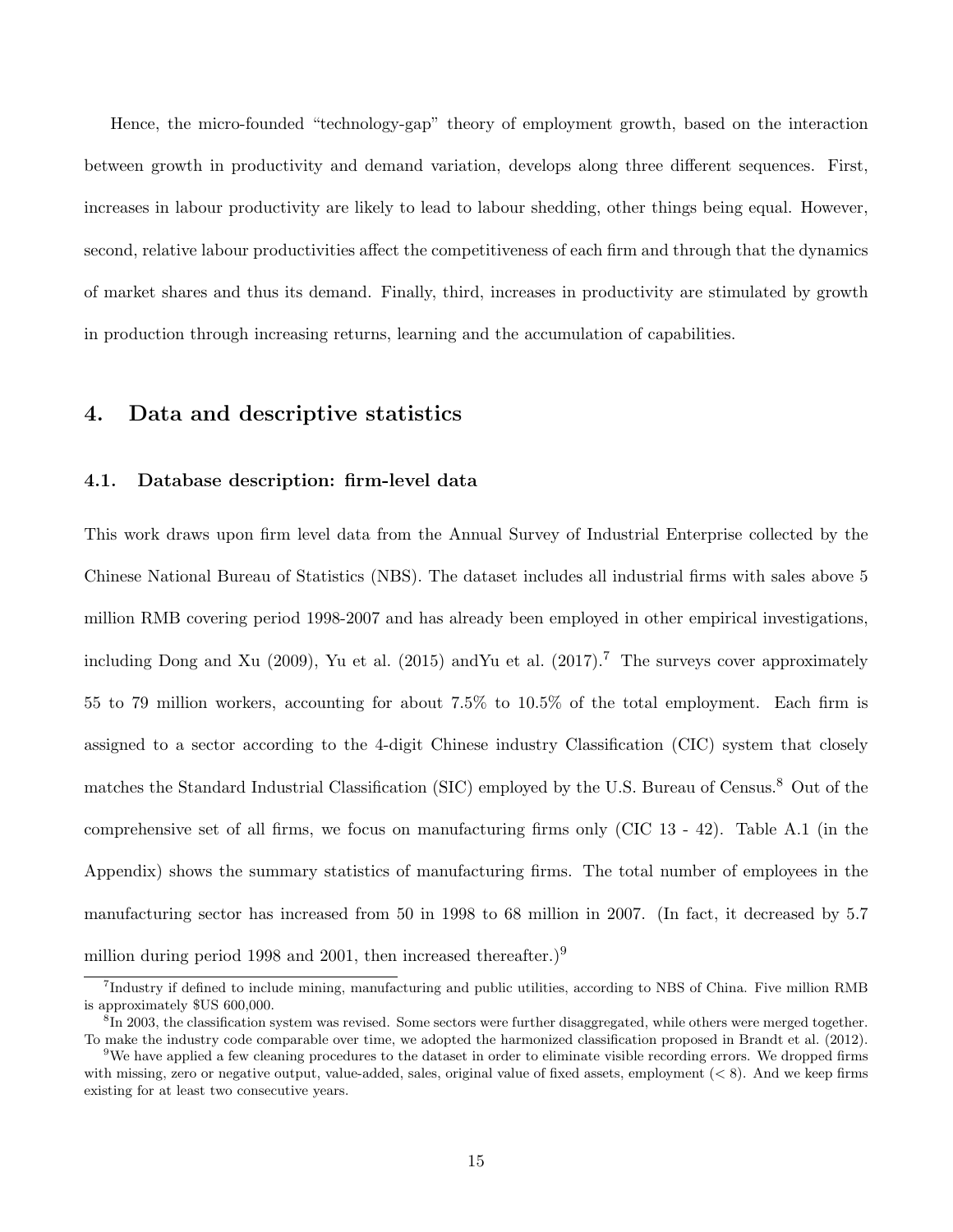#### 4.2. Variables used in firm-level analysis

We measure the firm-level employment growth rate as the log difference of employment levels of two consecutive years:  $\Delta n_{ijt} = n_{ijt} - n_{ij,t-1}$ , where  $n_{ijt}$  is  $ln(N_{ijt})$ . Productivity  $(\pi_{ijt})$  is the (log) ratio of value added (at constant prices) over the number of employees. Productivity growth  $(\Delta \pi_{i\dot{\imath}})$  is the log difference of productivity levels of two consecutive years. Productivity levels and growth can be considered proxies for process efficiency and process innovation. We define firm's sales growth  $(\Delta g_{ijt})$  as the log difference of (constant price) sales in two consecutive years. We use two-year moving average of investment intensity as proxy for investment:  $I_{ijt} = \frac{INV_{ijt} + INV_{ij,t-1}}{VA_{ijt} + VA_{ij,t-1}}$  $\frac{WV_{ij}t+IVV_{ij,t-1}}{VA_{ijt}+VA_{ij,t-1}}$ , where  $INV_{ijt}$  is real investment and  $VA_{ijt}$  denotes real value added.<sup>10</sup> We use the percentage share of new products in total output as our proxy for product innovation (NEWPROD).<sup>11</sup> Note that, only less than 5% firms display positive shares of new products. Firm age is computed using information on firm's foundation year. Our proxies for firm size are (log-) number of employees and (log-) sales. Table 1 provide basic descriptive statistics of the main variables used in the empirical analysis. Finally, we use as yet another proxy for innovativeness the patents granted in the US identified through a procedure discusses in Appendix B.<sup>12</sup>

#### 4.3. Sectoral data

For our sectoral analysis, our firm-level dataset has been aggregated at 4-digit sectoral level, in order to obtain total (real) value-added, total employment, total (real) sales, total (real) exports for each 4-digit sector. Sectoral employment growth, sales growth and labour productivity growth are calculated as above. Table A.2 provide basic descriptive statistics of the main variables used in the empirical analysis. The

<sup>&</sup>lt;sup>10</sup>Notice that, we compute real investment at time t as the difference of firm's real capital stock between time t and  $t - 1$ . The time series of real capital stock are computed following Brandt et al. (2012), that apply a standard perpetual inventory method, with a 9% rate of depreciation.

<sup>&</sup>lt;sup>11</sup>According to NBS of China, "new products" are defined as product adopting new technology and/or new design, or products that have been significantly improved in performances and functions over existing ones by improving their structure, materials and/or process technics. Hence, these "new products" are new to the enterprises but not new to the market. Because output of new product are not available for years 2001 and 2004, we fill in the gaps using the averages between the the values of previous year and the next year for each firm.

<sup>&</sup>lt;sup>12</sup>A dummy variable distinguishes firms holding patent for at least one year in the USPTO during 198-2007.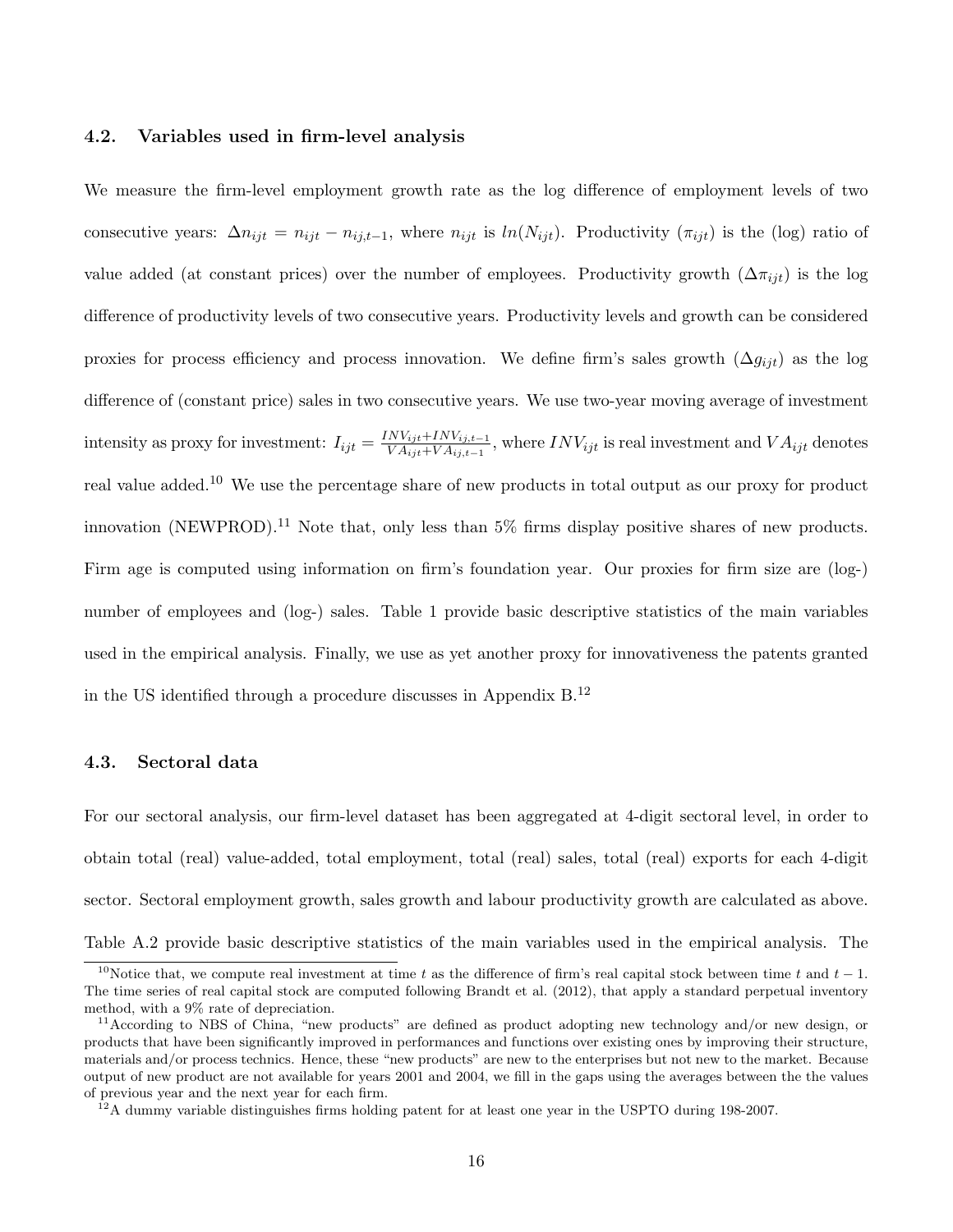| Year | Number of<br>Firms | Employment | Sales   | Labour Pro-<br>ductivity | Employment<br>Growh | Sales<br>Growth | $_{\rm Labour}$<br>Productivity<br>Growth | Ratio of New<br>Product in<br>Output | $2$ -year MA<br>Investment<br>Intensity |
|------|--------------------|------------|---------|--------------------------|---------------------|-----------------|-------------------------------------------|--------------------------------------|-----------------------------------------|
| 1998 | 108286             | 379        | 43847   | 44                       | <b>NA</b>           | NA              | <b>NA</b>                                 | 0.029                                | NA                                      |
| 1999 | 125917             | 348        | 45 266  | 48                       | $-0.038$            | 0.016           | 0.070                                     | 0.028                                | NA                                      |
| 2000 | 126054             | 337        | 53875   | 54                       | $-0.022$            | 0.049           | 0.061                                     | 0.029                                | 0.291                                   |
| 2001 | 138410             | 307        | 55577   | 59                       | $-0.024$            | 0.007           | 0.046                                     | 0.031                                | 0.269                                   |
| 2002 | 149189             | 292        | 60 690  | 68                       | $-0.001$            | 0.071           | 0.083                                     | 0.028                                | 0.266                                   |
| 2003 | 162086             | 285        | 73925   | 76                       | 0.018               | 0.129           | 0.099                                     | 0.027                                | 0.253                                   |
| 2004 | 211534             | 235        | 73162   | 88                       | 0.013               | 0.118           | 0.047                                     | 0.034                                | 0.242                                   |
| 2005 | 238160             | 242        | 87461   | 97                       | 0.051               | 0.189           | 0.154                                     | 0.036                                | 0.236                                   |
| 2006 | 265912             | 233        | 98964   | 114                      | 0.024               | 0.178           | 0.171                                     | 0.039                                | 0.229                                   |
| 2007 | 248299             | 245        | 128 191 | 137                      | 0.032               | 0.199           | 0.177                                     | 0.038                                | 0.205                                   |

Table 1: Summary statistics (mean) on the firm-level dataset (after cleaning).

growth rate of relative unit labour cost of sector j at time t can be derived based on: a) the growth rate of Chinese unit labour cost of sector j at time t; b) the growth of trade-weighted bilateral exchange rate index (i.e. trade-weighted "world currency" per Chinese yuan);<sup>13</sup> c) growth of world unit labour cost.<sup>14</sup> We proxy world income growth using growth rate of world gross domestic product.<sup>15</sup> We use the share of Chinese patents in total foreign patents granted in the United States for sector  $i$  year  $t$  as a proxy for sectoral innovativeness (source: PATSTAT Version 2014a, USPTO patents only. For details, see Appendix B).<sup>16</sup>

# 5. The general picture

There are five fundamental characteristics of China's "economic miracle" which place the discussion that follow in the proper context.

First, Chinese economic growth has occurred and is occurring in *dual* economic system, characterized by the persistent coexistence of a relatively 'modern' sector and a 'traditional rural' one. The *unlimited supplies of labour* from the traditional sector served as a source of cheap labour for almost three decades of rapid capital accumulation and industrialization in China, without dramatic increase in wages (see Lewis,

Note: Sales are in current price; labour productivity and investment intensity are in 1998 constant price; unit 1000 RMB. Growth rates are calculated as log differences of real value, at 1998 constant price.

 $13$ To calculate it, we use two variables 1) G7 trade weights, calculated by authors based on NBSC statistical yearbook; 2) bilateral exchange rates between Chinese yuan and G7 currencies, directly available from IMF.

 $14$ We proxy it using the G7 countries' manufacturing ULC growth rates: source OECD stat.

<sup>&</sup>lt;sup>15</sup>Source: IMF World Economic Outlook Database, gross domestic product, constant prices, percentage change.

<sup>&</sup>lt;sup>16</sup>The United States as a major technology 'market' indeed appears to be a good mirror of the OECD or world technology market: more in Dosi et al. (1990).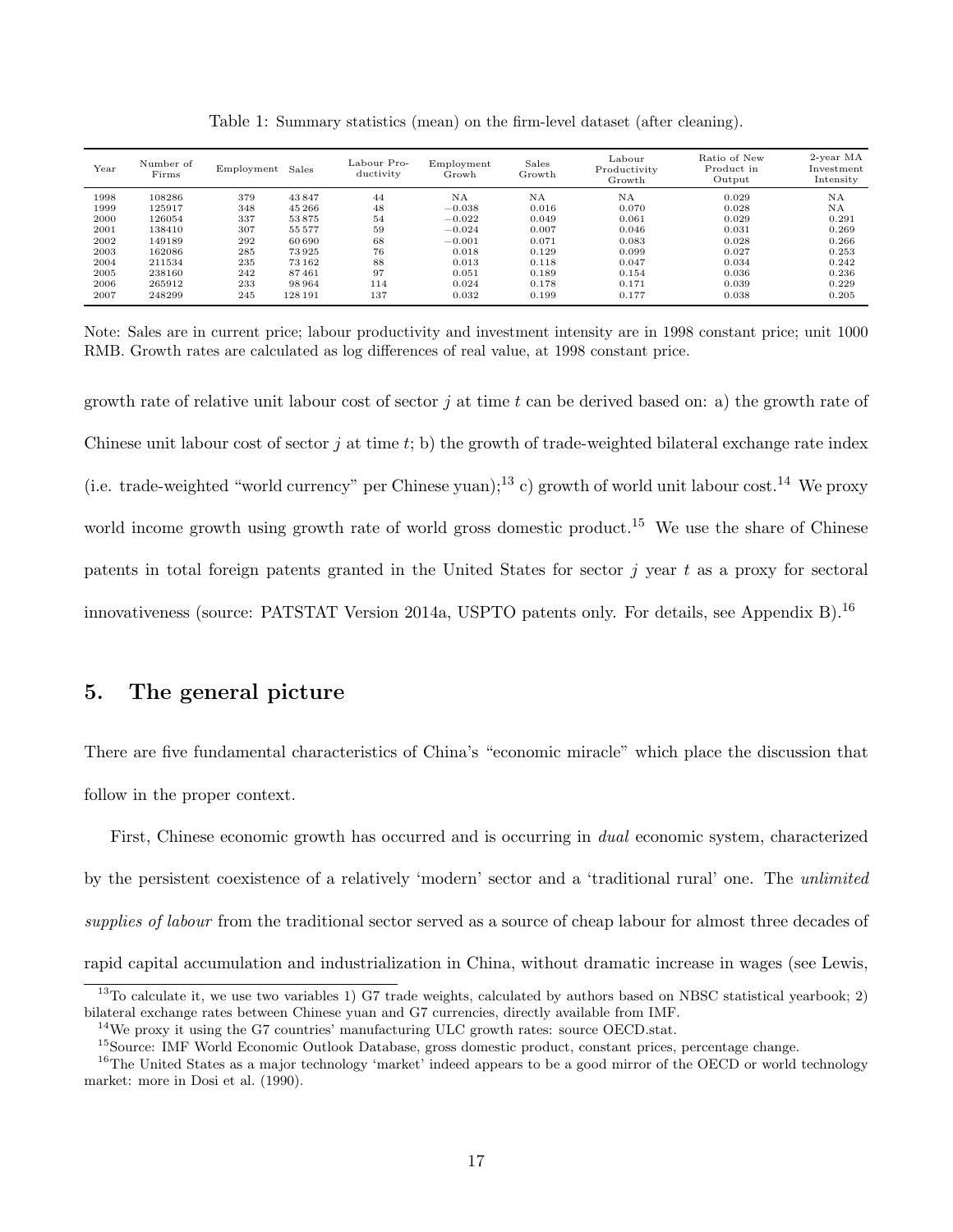

Figure 1: Unit labour cost of Chinese manufacturing relative to the world (proxied by G7 countries).

Source: Chinese firm-level dataset (Chinese unit labour cost); OECD.stat (G7 unit labour cost); China Statistical Yearbook (China-G7 trade weights); IMF (exchange rates between China and G7 countries).

1954; Lutz, 2014; see Cai and Wang, 2010 for China). This is also reflected in the limited role of wages in the growth of Chinese aggregate demand during the early phase of transition, and in a rather stable import propensity. Indeed, Chinese manufacturing relative unit labour cost shows a *decreasing* trend until 2004 and kept stable/or mildly increased afterwards (see Figure 1), suggesting an increasing *cost advantages*, too, until 2004.

Second, the dramatic productivity growth and catching-up has been well documented. For example, Yu et al. (2015) estimates a 10% labour productivity growth and Brandt et al. (2012) a 7.7% TFP growth, intimately coupled with process of technological and organizational learning and knowledge accumulation (see Fu and Gong, 2011 and Yu et al., 2017).

Third, export grew at a spectacular rate even if the export share into the total Chinese manufacturing output has increased only mildly from 18.3% in 1998 to 22% in 2006 (see Table A.1). The foreign-trade multiplier played an important role during the Chinese catching-up process, via export fuelled effective demand, leading to overall increasing output and employment (see Lin and Li, 2003 and Fu and Balasubramanyam, 2005).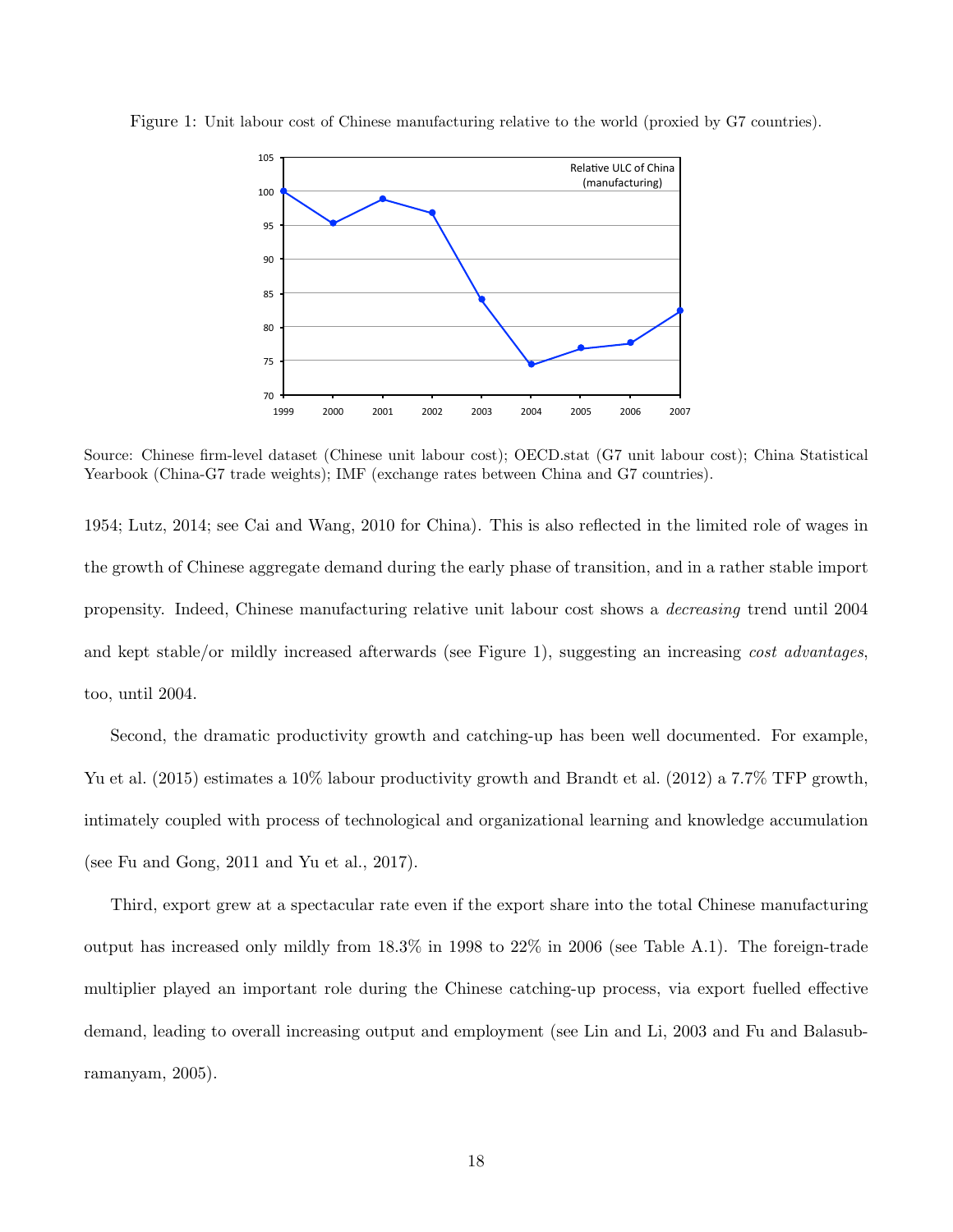Fourth, the employment growth has been much lower than the overall income growth of China. This is hold both for the economy as a whole and for the industrial sector alone, as shown in Figure  $2^{17}$ 



Figure 2: Growth rates of GDP, industrial value added, total employment and industrial employment. Note: The employment growth rate time series are discontinuous in 1990 as the employment statistics before 1990 are from a different data collection method. Source: National Bureau of Statistics of China.

The elasticity of employment to output, measured as ratio between the rate of growth of employment and the rate of growth of production (cf. Figure 3), shows a steady decreasing trend from 0.15 in 1998 to 0.04 in 2010, and more volatile for the industrial sector. Such an elasticity was even negative between 1998 and 2003, due to the massive layoff of employees in the State-owned enterprises (SOEs) coupled with the 'ownership transformation' process.<sup>18</sup> It surged to around 0.5 during 2004-07, dropped again significantly to 0.2 in 2008, the year of the global financial crisis. Both in the overall economy and in the industrial sector, (almost) *jobless growth* appears to have precociously emerged as a dominant characteristic.

Fifth, "on the frontier" innovative activities are a quite recent phenomenon in China. Table 2 shows the patenting activities in the USPTO. The number of Chinese patents granted has increased from 151

 $^{17}$  Industry is composed by mining, manufacturing, construction and utilities.

<sup>&</sup>lt;sup>18</sup>For the labour restructuring process associated with the ownership transformation in China, see Dong and Xu (2009) and Yu et al. (2015).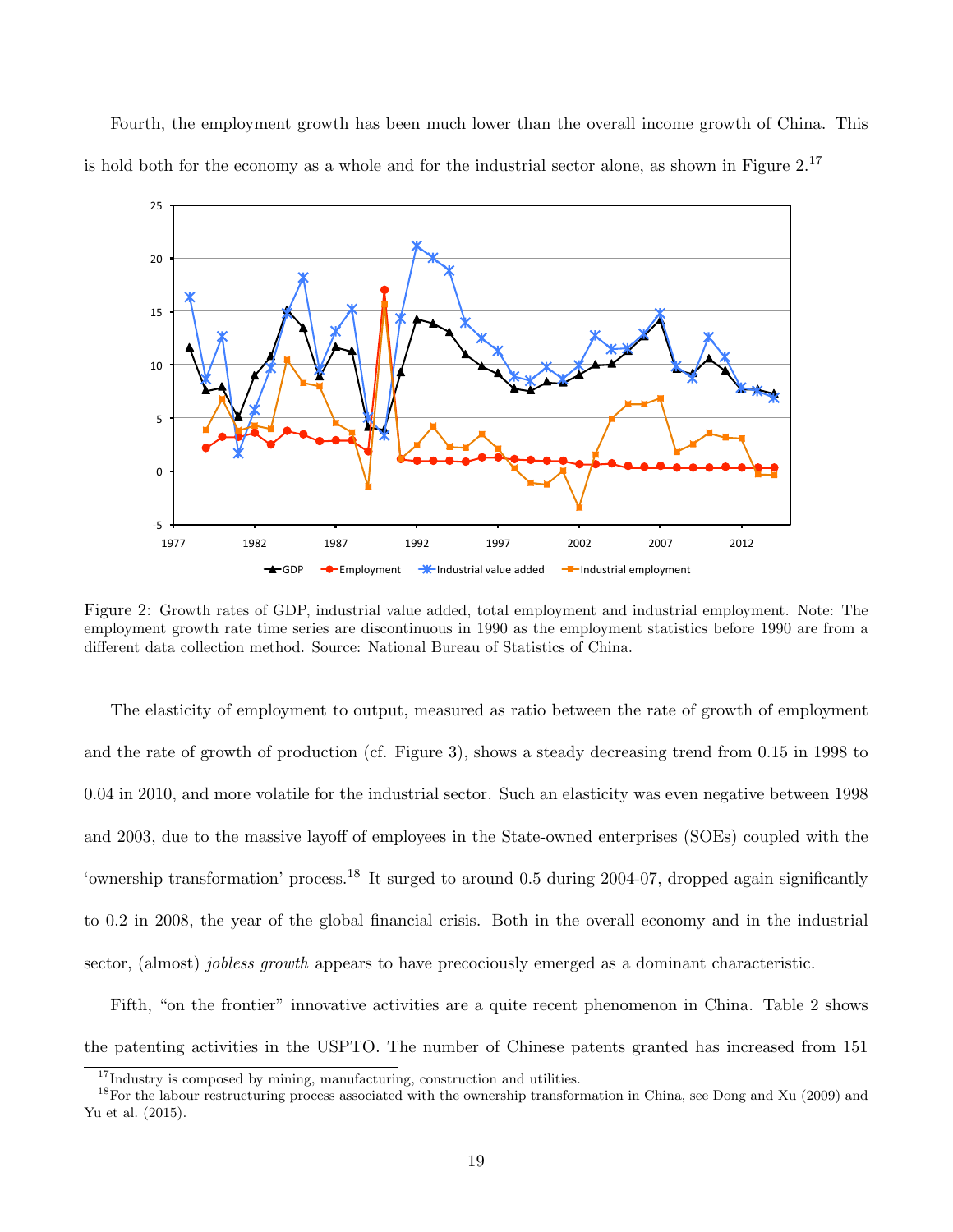

Figure 3: The elasticity of employment growth to GDP growth/or industrial value added growth. Source: National Bureau of Statistics of China.

| Year | Number of Chinese<br>patents | % of Chinese patents<br>in non-US patents | % of Chinese patents<br>in world patents |
|------|------------------------------|-------------------------------------------|------------------------------------------|
| 1998 | 151                          | 0.17                                      | 0.08                                     |
| 1999 | 226                          | 0.23                                      | 0.11                                     |
| 2000 | 345                          | 0.31                                      | 0.15                                     |
| 2001 | 579                          | 0.39                                      | 0.19                                     |
| 2002 | 821                          | 0.54                                      | 0.26                                     |
| 2003 | 1130                         | 0.68                                      | 0.35                                     |
| 2004 | 2091                         | 1.11                                      | 0.57                                     |
| 2005 | 2880                         | 1.40                                      | 0.72                                     |
| 2006 | 3963                         | 2.11                                      | 1.01                                     |
| 2007 | 4527                         | 2.46                                      | 1.15                                     |

Table 2: Summary statistics of the patenting activities in the USPTO.

Source: PATSTAT (version 2014a). Year refers to patent application year. Note: if one patent corresponds to multiple assignee persons (possibly from multiple countries), we assign equal weights to each of the assignee persons.

to 4527, accounting for 0.17% in 1998 and 2.46% in 2007 of the non-US assignees's patents (i.e. the year refers to the filing year of the granted patents). Indeed, patenting has exploded since then.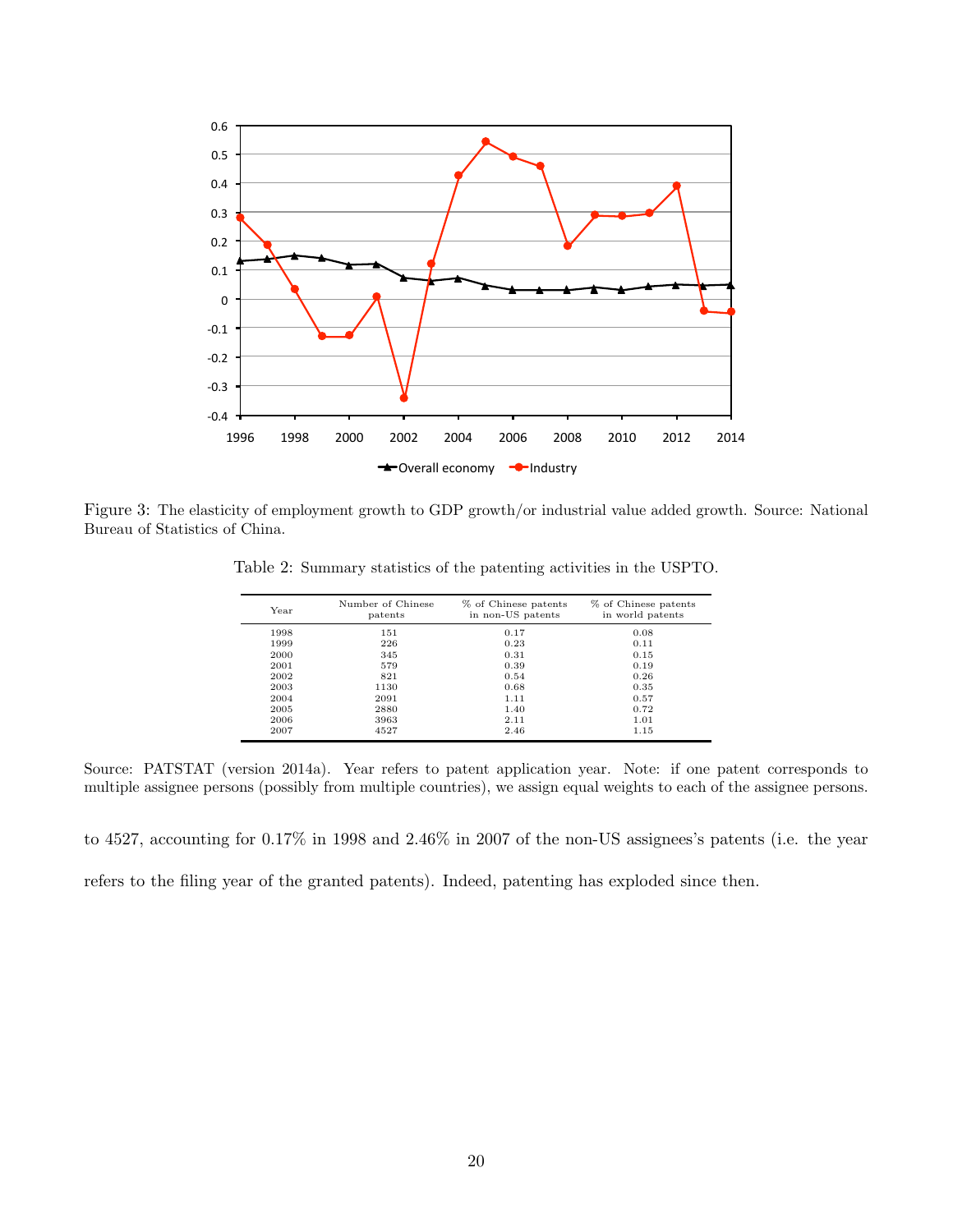# 6. Empirical results

#### 6.1. Sectoral-level empirical estimates

First, we estimate Equation (2) for each 2-digit sector, that is sectoral-level employment dynamics as the joint outcome of productivity growth and sales growth. Results are shown in Table 3. Productivity growth displays very significant negative association with employment growth at the sectoral level, while sectoral sales growth contributes significantly to employment growth.

Adopting the same model, we estimate the association between *export growth* and employment dynamics. Results are shown in Table 4. The strong positive association of export growth on employment growth appears in the majority of sectors, and in particular, in the manufacturing of furnitures, chemical and metal products, communication equipment and computers, and measuring instruments. The significant labour-displacing effect of productivity growth is particularly revealed in textile, wood products, furnitures, paper and plastics.

Second, we estimate Equation (6), that is sectoral sales growth as the joint outcome of the variation of Chinese relative unit labour cost and world income growth. The estimates are shown in Table 5.<sup>19</sup> The effect of income elasticities dominates that of price elasticities. The degrees of income elasticity vary across sectors, that the most income elastic (around 4 to 5) sectors include the manufacturing of communication equipment and computers, electric machinery, measuring instruments, transport equipments.

We also estimated the effects of the variations of RULC and world income on *export growth*. Table 6 shows the results. Again, income elasticity dominates price elasticity in determining Chinese sectoral export growth. The most income elastic sectors include metal products, machinery, transport equipments,

 $19$  Here, we adopt "regression through the origin  $(RTO)$ ": it implies that the dependent variable is assumed to be zero when independent variables are zeros. In our case, it means that we assume that when the growth rates of RULC and world income are nil, the growth of Chinese sectoral sales/export is equally nil. In fact, the assumption stands for a time zero equilibrium assumption, which, in this case, as rough as it is, appear much better than assuming some exogenous drift thereafter. We also compared the results between OLS regression (with constant) and RTO. We find that 1) the standard errors of the estimates of RULC are very similar in two methods; 2) the standard errors of the estimates of world income growth is much smaller in RTO than under OLS.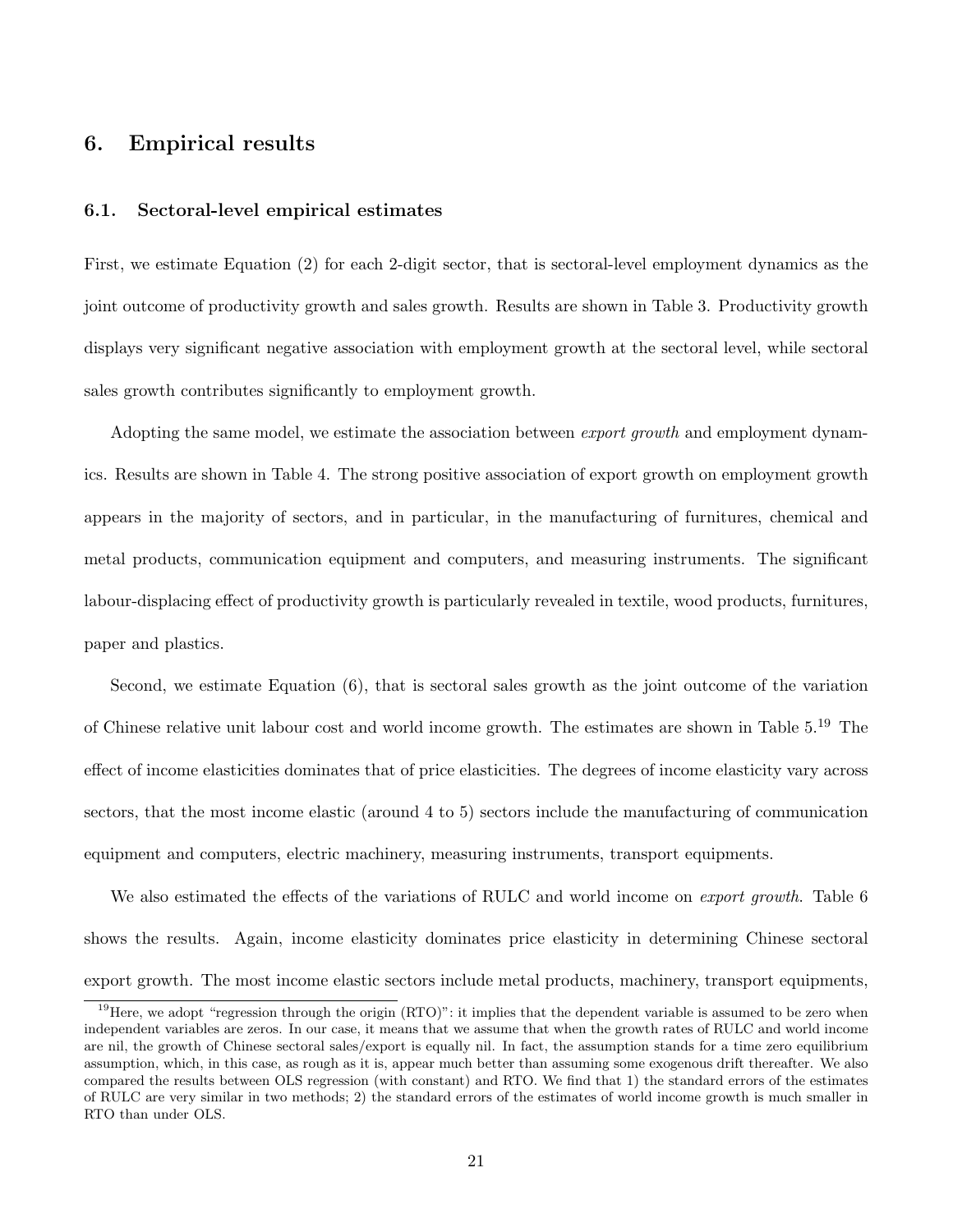| $_{\rm CIC}$ | <b>SECTOR</b>                                | $\Delta \pi_{jt}$        | $\Delta g_{jt}$         | Constant               | $#$ Obs. | R2     |
|--------------|----------------------------------------------|--------------------------|-------------------------|------------------------|----------|--------|
|              | All manufacturing                            | $-0.4803***$             | $0.7743***$             | $-0.0031$              | 3812     | 0.7475 |
|              |                                              | (0.0255)                 | (0.0219)                | (0.0098)               |          |        |
| 13           | Food from agriculture products               | $-0.4819***$             | $0.8164***$             | 0.0099                 | 135      | 0.8272 |
| 14           | Food                                         | (0.0515)<br>$-0.5414***$ | (0.0634)<br>$0.8692***$ | (0.0258)<br>0.0036     | 171      | 0.8460 |
|              |                                              | (0.1319)                 | (0.0605)                | (0.0269)               |          |        |
| 15           | Beverages                                    | $-0.5135***$             | $0.6470***$             | $0.0418*$              | 108      | 0.7605 |
|              |                                              | (0.0742)                 | (0.0606)                | (0.0186)               |          |        |
| 16           | Tobacco                                      | $-0.4539***$             | $0.3500*$               | 0.0379                 | 27       | 0.6967 |
|              |                                              | (0.1208)                 | (0.1441)                | (0.0668)               |          |        |
| 17           | Textile                                      | $-0.7809***$             | $0.8860***$             | $-0.0200$              | 180      | 0.8773 |
| 18           |                                              | (0.0772)                 | (0.0315)                | (0.0239)               | 27       | 0.9097 |
|              | Textile wearing apparel etc.                 | $-0.5273***$<br>(0.1345) | $0.9245***$<br>(0.0828) | 0.0653<br>(0.0536)     |          |        |
| 19           | Leather etc.                                 | $-0.4610***$             | $0.8897***$             | $-0.0452$              | 90       | 0.7785 |
|              |                                              | (0.0901)                 | (0.0924)                | (0.0437)               |          |        |
| $\rm 20$     | Timber, wood, bamboo                         | $-0.6740***$             | $0.7005***$             | 0.0528                 | 72       | 0.8268 |
|              |                                              | (0.0777)                 | (0.0685)                | (0.0322)               |          |        |
| 21           | Furniture                                    | $-0.5555***$             | $0.8217***$             | $-0.0699$              | 45       | 0.9198 |
|              |                                              | (0.0901)                 | (0.0753)                | (0.0684)               |          |        |
| $\bf{^{22}}$ | Paper products                               | $-0.7136***$             | $0.4840***$             | $0.0528*$              | 45       | 0.8386 |
|              |                                              | (0.0670)                 | (0.0760)<br>$0.9117***$ | (0.0250)               |          |        |
| 23           | Printing, reproduction and recording media   | $-0.2803**$<br>(0.1065)  | (0.0554)                | $-0.0482$<br>(0.0311)  | $\rm 45$ | 0.9431 |
| 24           | Articles for culture, education, sports      | $-0.3238**$              | $0.7602***$             | 0.0362                 | 126      | 0.6465 |
|              |                                              | (0.1215)                 | (0.1033)                | (0.0304)               |          |        |
| 25           | Petroleum, coking, nuclear power             | $-0.6094***$             | $0.8040***$             | 0.0759                 | 36       | 0.9064 |
|              |                                              | (0.0872)                 | (0.1080)                | (0.0817)               |          |        |
| 26           | Raw chemical materials and chemical products | $-0.6045***$             | $0.8904***$             | $-0.0208$              | 270      | 0.8043 |
|              |                                              | (0.0541)                 | (0.0458)                | (0.0184)               |          |        |
| $\bf{27}$    | Medicines                                    | $-0.3175***$             | $0.4989***$             | $0.0365*$              | $54\,$   | 0.7837 |
| 28           | Chemical fibers                              | (0.0940)<br>$-0.4152**$  | (0.0646)<br>$0.7422***$ | (0.0183)<br>$-0.0146$  | 63       | 0.7234 |
|              |                                              | (0.1270)                 | (0.0963)                | (0.0447)               |          |        |
| 29           | Rubber                                       | $-0.4274***$             | $0.6851***$             | $-0.0323$              | 81       | 0.6527 |
|              |                                              | (0.1267)                 | (0.0898)                | (0.0362)               |          |        |
| 30           | Plastics                                     | $-0.6164***$             | $0.9718***$             | $-0.0444$              | 81       | 0.8532 |
|              |                                              | (0.0744)                 | (0.0868)                | (0.0251)               |          |        |
| 31           | Non-metallic mineral products                | $-0.5255***$             | $0.7926***$             | $-0.0150$              | 270      | 0.7565 |
|              |                                              | (0.0703)                 | (0.0781)                | (0.0146)               |          |        |
| 32           | Ferrous metals                               | $-0.3637**$              | $0.9252***$             | $-0.0649$              | 36       | 0.8482 |
| 33           | Non-ferrous metals                           | (0.1225)<br>$-0.6812***$ | (0.0926)<br>$1.0312***$ | (0.0525)<br>$-0.0883*$ | 135      | 0.7981 |
|              |                                              | (0.0979)                 | (0.0759)                | (0.0380)               |          |        |
| 34           | Metal products                               | $-0.4436***$             | $0.8207***$             | $-0.0181$              | 162      | 0.7994 |
|              |                                              | (0.0775)                 | (0.0754)                | (0.0171)               |          |        |
| 35           | General purpose machinery                    | $-0.5642***$             | $0.7077***$             | $-0.0278*$             | 279      | 0.7863 |
|              |                                              | (0.0532)                 | (0.0414)                | (0.0117)               |          |        |
| 36           | Special purpose machinery                    | $-0.5344***$             | $0.8323***$             | $-0.0530*$             | 378      | 0.7739 |
|              |                                              | (0.0804)                 | (0.0598)                | (0.0211)               |          |        |
| 37           | Transport equipment                          | $-0.2476***$<br>(0.0711) | $0.6464***$<br>(0.0629) | $-0.0459$<br>(0.0309)  | 207      | 0.7522 |
| 39           | Electrical machinery                         | $-0.6826***$             | $0.8758***$             | $-0.0012$              | 216      | 0.8377 |
|              |                                              | (0.0701)                 | (0.0630)                | (0.0198)               |          |        |
| 40           | Communication equipment, computers etc.      | $-0.3269***$             | $0.7512***$             | $-0.1002**$            | 140      | 0.8363 |
|              |                                              | (0.0527)                 | (0.0834)                | (0.0317)               |          |        |
| 41           | Measuring instruments etc.                   | $-0.2524**$              | $0.6315***$             | $-0.0307$              | 225      | 0.7109 |
|              |                                              | (0.0817)                 | (0.0617)                | (0.0475)               |          |        |
| 42           | Artwork and other manufacturing              | $-0.5954***$             | $0.8637***$             | 0.0213                 | 108      | 0.8554 |
|              |                                              | (0.0949)                 | (0.0497)                | (0.0294)               |          |        |

Table 3: Sectoral-level employment dynamics  $(\Delta n_{jt})$  Equation (2) - sales growth.

Note: OLS regression. Robust standard errors are in parenthesis.  $\Delta n_{jt}$  4-digit sectoral employment variation;  $\Delta \pi_{jt}$ 4-digit sectoral productivity growth;  $\Delta g_{jt}$  4-digit sectoral sales growth. Year dummies are included in all estimations. 2-digit sectoral dummies are included in the "all manufacturing" estimation. \*\*\*  $p < 0.01$ , \*\*  $p < 0.05$ , \*  $p < 0.10$ .

electrical machinery, communication equipments, computers and measuring instruments.

Third, we estimated the sales/or exports dynamics equation augmenting with the variation of sectoral innovativeness (Equation 7), proxied by the growth of the share of Chinese patents in the non-US assignee's ones. The estimates are shown in Table 7. Together, Table 8 shows the OLS estimates for the export dynamics equation. The variation of innovativeness in Chinese manufacturing sectors seems neither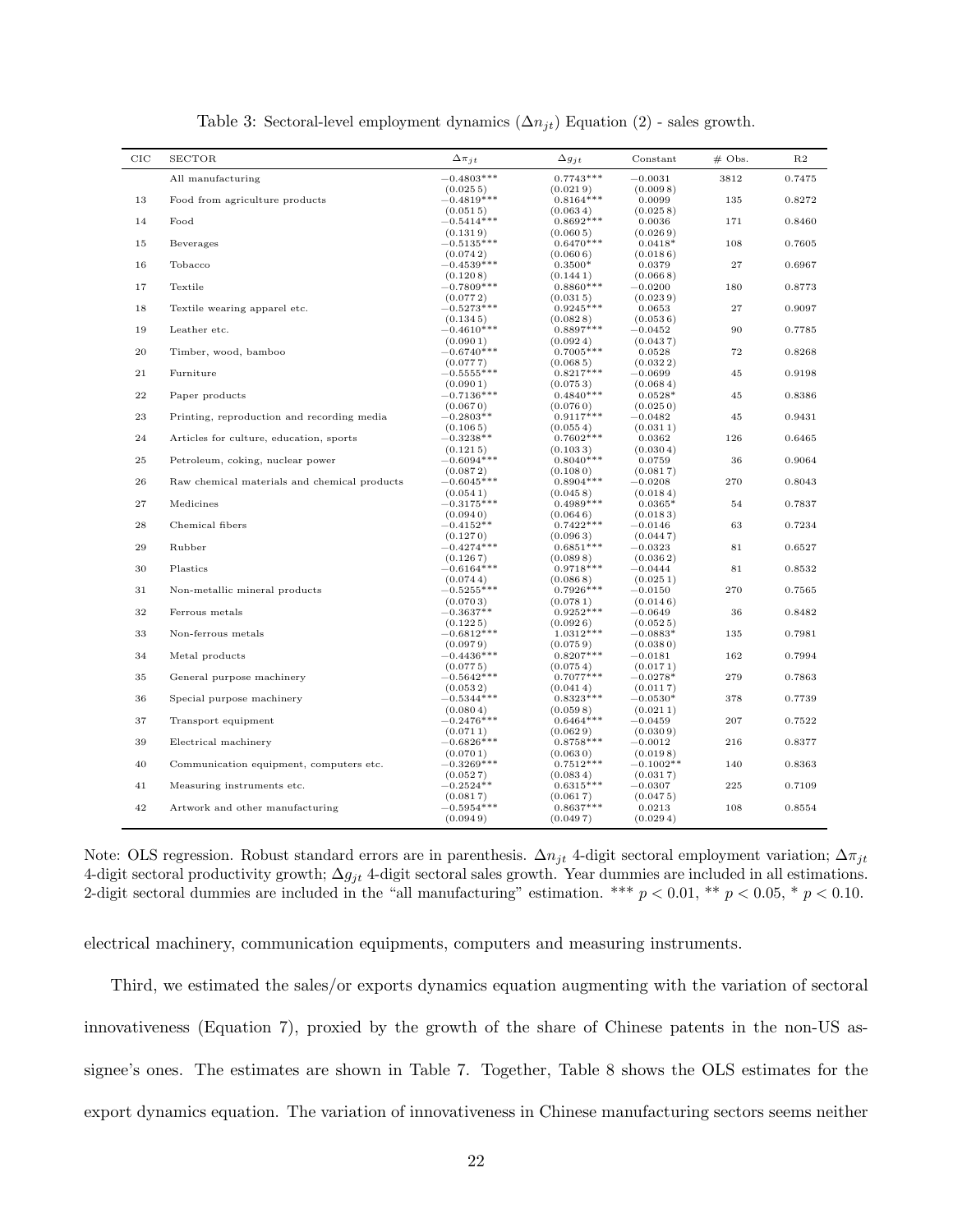| $_{\rm CIC}$ | <b>SECTOR</b>                                | $\Delta \pi_{it}$                   | $\Delta EXPORT_{it}$              | Constant                            | $#$ Obs. | R2     |
|--------------|----------------------------------------------|-------------------------------------|-----------------------------------|-------------------------------------|----------|--------|
|              | All manufacturing                            | $-0.1736***$                        | $0.1280***$                       | $0.0831***$                         | 2904     | 0.2115 |
| 13           | Food from agriculture products               | (0.0437)<br>$-0.2524**$<br>(0.0828) | (0.0169)<br>$0.0763*$<br>(0.0342) | (0.0151)<br>$0.1391***$<br>(0.0369) | 105      | 0.3245 |
| 14           | Food                                         | $-0.3675$<br>(0.2329)               | $0.2390**$<br>(0.0875)            | 0.0681<br>(0.0526)                  | 130      | 0.3676 |
| 15           | Beverages                                    | $-0.1822*$<br>(0.0920)              | 0.0329<br>(0.0226)                | $0.1191***$<br>(0.0302)             | 84       | 0.2219 |
| 16           | Tobacco                                      | $-0.1990$<br>(0.1944)               | $0.1187**$<br>(0.0410)            | $0.1374*$<br>(0.0560)               | 21       | 0.5197 |
| 17           | Textile                                      | $-0.7340***$<br>(0.1987)            | $0.2179*$<br>(0.0943)             | $0.0965*$<br>(0.0375)               | 140      | 0.4682 |
| 18           | Textile wearing apparel etc.                 | $-0.1300$<br>(0.1895)               | 0.3380<br>(0.1927)                | 0.0616<br>(0.0374)                  | 21       | 0.7112 |
| 19           | Leather etc.                                 | $-0.1492$<br>(0.1328)               | $0.2722**$<br>(0.0829)            | 0.0534<br>(0.0487)                  | 70       | 0.3273 |
| 20           | Timber, wood, bamboo                         | $-0.6905***$<br>(0.1099)            | 0.0249<br>(0.0425)                | $0.2606***$<br>(0.0427)             | 56       | 0.5799 |
| 21           | Furniture                                    | $-0.7510***$<br>(0.1129)            | $0.2182***$<br>(0.0366)           | $0.1325***$<br>(0.0210)             | 34       | 0.8375 |
| 22           | Paper products                               | $-0.3846***$<br>(0.1144)            | $-0.0185$<br>(0.0280)             | $0.1143*$<br>(0.0572)               | 35       | 0.5061 |
| 23           | Printing, reproduction and recording media   | 0.3308<br>(0.4636)                  | $0.5034*$<br>(0.2263)             | 0.0122<br>(0.0985)                  | $35\,$   | 0.3554 |
| 24           | Articles for culture, education, sports      | $-0.0014$<br>(0.1118)               | $0.2707***$<br>(0.0678)           | 0.0693<br>(0.0416)                  | 98       | 0.3627 |
| 25           | Petroleum, coking, nuclear power             | $-0.2189$<br>(0.2879)               | 0.0292<br>(0.0985)                | 0.0683<br>(0.0673)                  | 21       | 0.3486 |
| 26           | Raw chemical materials and chemical products | $-0.0890$<br>(0.1286)               | $0.1600***$<br>(0.0377)           | $0.0805*$<br>(0.0330)               | 208      | 0.2588 |
| $\bf{27}$    | Medicines                                    | $-0.1654$<br>(0.1357)               | 0.0300<br>(0.0687)                | $0.1244***$<br>(0.0301)             | 42       | 0.2549 |
| 28           | Chemical fibers                              | $-0.2499*$<br>(0.1198)              | $0.3533***$<br>(0.0708)           | $0.1848***$<br>(0.0507)             | 49       | 0.5821 |
| 29           | Rubber                                       | $-0.2912$<br>(0.1803)               | 0.0843<br>(0.0465)                | $0.0730*$<br>(0.0332)               | 57       | 0.3557 |
| 30           | Plastics                                     | $-0.4728***$<br>(0.1029)            | $0.2137**$<br>(0.0758)            | $0.1298***$<br>(0.0323)             | 63       | 0.5163 |
| 31           | Non-metallic mineral products                | $-0.1976$<br>(0.1073)               | 0.0617<br>(0.0331)                | $0.0947***$<br>(0.0210)             | 205      | 0.2104 |
| 32           | Ferrous metals                               | 0.2610<br>(0.1942)                  | 0.1028<br>(0.0815)                | $-0.0025$<br>(0.0516)               | 28       | 0.3190 |
| 33           | Non-ferrous metals                           | $-0.5080$<br>(0.2784)               | 0.0545<br>(0.0445)                | 0.0770<br>(0.1032)                  | 101      | 0.2001 |
| 34           | Metal products                               | $-0.3540**$<br>(0.1138)             | $0.1600***$<br>(0.0468)           | $0.0996***$<br>(0.0227)             | 126      | 0.3817 |
| 35           | General purpose machinery                    | $-0.2664**$<br>(0.0815)             | $0.0691*$<br>(0.0295)             | 0.0270<br>(0.0204)                  | 217      | 0.2367 |
| 36           | Special purpose machinery                    | $-0.3835***$<br>(0.1117)            | $0.1057*$<br>(0.0424)             | 0.0461<br>(0.0271)                  | 287      | 0.2821 |
| 37           | Transport equipment                          | 0.1189<br>(0.1750)                  | $0.1022*$<br>(0.0460)             | 0.0329<br>(0.0346)                  | 145      | 0.2177 |
| 39           | Electrical machinery                         | $-0.4222*$<br>(0.1840)              | $0.2923*$<br>(0.1380)             | $0.0809*$<br>(0.0344)               | 168      | 0.4241 |
| 40           | Communication equipment, computers etc.      | $-0.0358$<br>(0.0981)               | $0.4237***$<br>(0.1036)           | $-0.0298$<br>(0.0410)               | 108      | 0.6920 |
| 41           | Measuring instruments etc.                   | 0.0051<br>(0.1105)                  | $0.1302***$<br>(0.0333)           | $-0.0083$<br>(0.0534)               | 166      | 0.2215 |
| 42           | Artwork and other manufacturing              | $-0.2764$<br>(0.1981)               | 0.2148<br>(0.1708)                | $0.1145*$<br>(0.0516)               | 84       | 0.3789 |

Table 4: Sectoral-level employment dynamics  $(\Delta n_{jt})$  Equation (2) - export growth.

OLS regression. Robust standard errors are in parenthesis.  $\Delta n_{jt}$  4-digit sectoral employment variation;  $\Delta \pi_{jt}$  4digit sectoral productivity growth;  $\Delta EXPORT_{jt}$  4-digit sectoral exports growth. Year dummies are included in all estimations. 2-digit sectoral dummies are included in the "all manufacturing" estimation. \*\*\*  $p < 0.01$ , \*\*  $p < 0.05$ , \*  $p < 0.10$ .

contribute to sales growth nor exports growth, but, to repeat, our data refer to a stage of catching-up which by now is mostly over.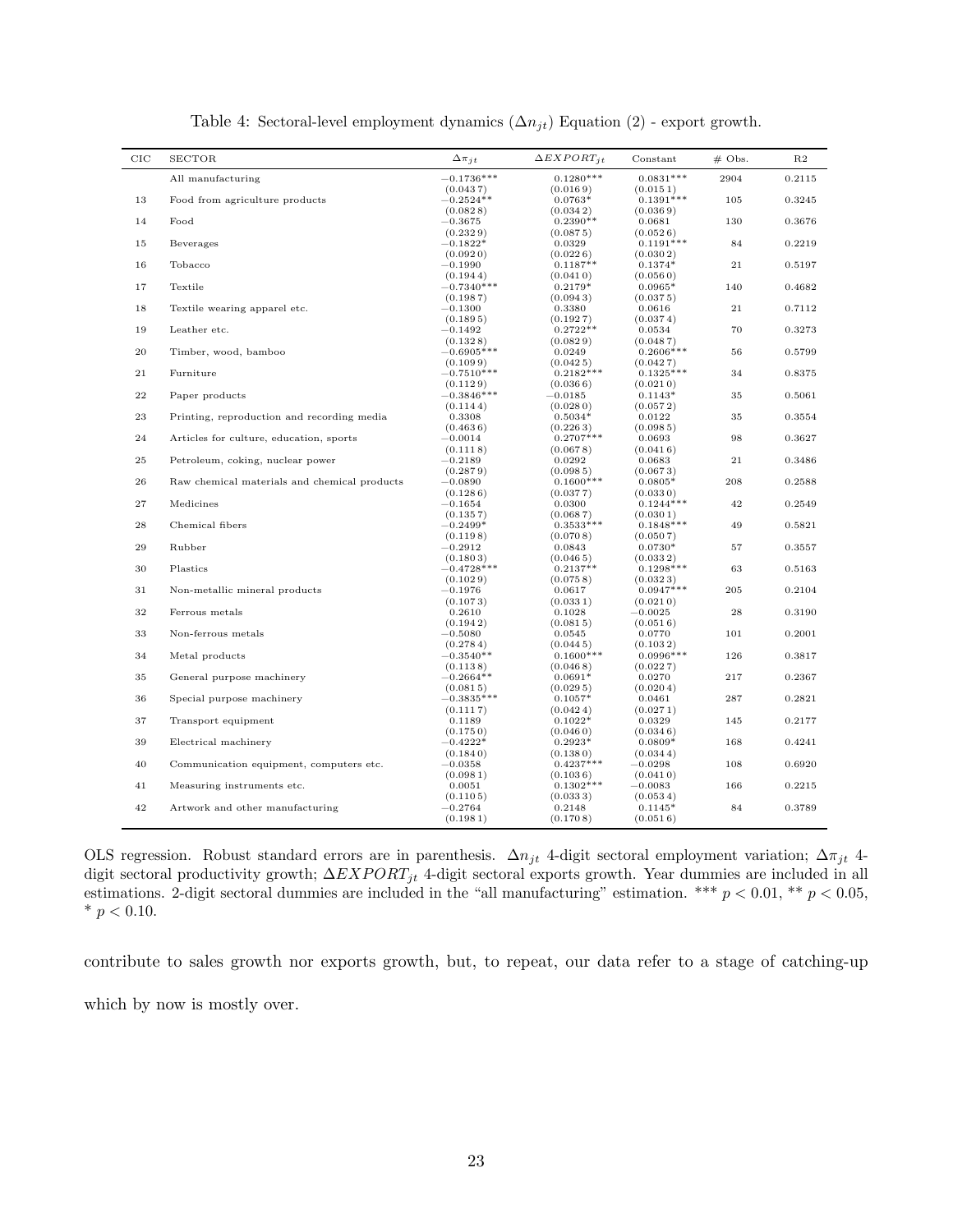| CIC         | <b>SECTOR</b>                                | $\Delta RULC_{it}$                   | $\Delta World Income_t$             | $#$ Obs. | R <sub>2</sub> |
|-------------|----------------------------------------------|--------------------------------------|-------------------------------------|----------|----------------|
|             | All manufacturing                            | $-0.3999***$                         | $2.2096***$                         | 3389     | 0.4120         |
| 13          | Food from agriculture products               | (0.0502)<br>$-0.3746***$<br>(0.1107) | (0.3007)<br>$3.3838***$<br>(0.4132) | 120      | 0.4279         |
| 14          | Food                                         | $-0.2750$<br>(0.2419)                | 3.8097***<br>(0.4103)               | 152      | 0.3631         |
| 15          | Beverages                                    | $-0.0696$<br>(0.0618)                | 3.5956***<br>(0.3842)               | 96       | 0.4864         |
| 16          | Tobacco                                      | $-0.1413$<br>(0.2353)                | 0.8681<br>(1.0114)                  | 24       | 0.0539         |
| 17          | Textile                                      | $-0.5028$<br>(0.2863)                | $3.4455***$<br>(0.3737)             | 160      | 0.3776         |
| 18          | Textile wearing apparel etc.                 | 0.5447<br>(0.5989)                   | $2.6520***$<br>(0.7066)             | 24       | 0.4712         |
| 19          | Leather etc.                                 | $-0.1250$<br>(0.1133)                | $3.5231***$<br>(0.4744)             | 80       | 0.4403         |
| 20          | Timber, wood, bamboo                         | 0.1690<br>(0.1446)                   | $4.9863***$<br>(0.3549)             | 64       | 0.7517         |
| 21          | Furniture                                    | $-0.1153$<br>(0.1585)                | 5.8782 ***<br>(1.0115)              | 40       | 0.5792         |
| $\bf{22}$   | Paper products                               | $-0.8346*$<br>(0.3720)               | 3.6052***<br>(1.0286)               | 40       | 0.4902         |
| 23          | Printing, reproduction and recording media   | $-0.0891$<br>(0.3410)                | $3.1436***$<br>(0.8925)             | 40       | 0.2367         |
| 24          | Articles for culture, education, sports      | $-0.5025***$<br>(0.1098)             | 3.5183***<br>(0.5161)               | 112      | 0.4127         |
| $\bf 25$    | Petroleum, coking, nuclear power             | $-0.1463$<br>(0.2046)                | 3.9839 ***<br>(1.1295)              | 32       | 0.2958         |
| 26          | Raw chemical materials and chemical products | $-0.3028**$<br>(0.1028)              | 3.5387***<br>(0.2586)               | 240      | 0.5019         |
| $\sqrt{27}$ | Medicines                                    | $-0.0553$<br>(0.2137)                | 4.2665***<br>(0.4313)               | 48       | 0.6790         |
| $\bf{28}$   | Chemical fibres                              | $-0.0484$<br>(0.2215)                | $3.6989***$<br>(0.8071)             | 56       | 0.2964         |
| 29          | Rubber                                       | 0.0268<br>(0.1505)                   | 3.8619***<br>(0.4822)               | 72       | 0.5036         |
| 30          | Plastics                                     | $-0.1204$<br>(0.1617)                | 3.9038 ***<br>(0.3780)              | 72       | 0.6577         |
| 31          | Non-metallic mineral products                | $-0.3606***$<br>(0.0847)             | $4.1649***$<br>(0.2725)             | 240      | 0.5951         |
| 32          | Ferrous metals                               | $-0.0450$<br>(0.2859)                | $4.5735***$<br>(0.4751)             | 32       | 0.6546         |
| 33          | Non-ferrous metals                           | $-0.4032**$<br>(0.1499)              | $4.6229**$<br>(0.5463)              | 120      | 0.4659         |
| 34          | Metal products                               | $-0.3197*$<br>(0.1485)               | $4.0841***$<br>(0.3282)             | 144      | 0.5394         |
| 35          | General purpose machinery                    | $-0.5464***$<br>(0.1525)             | $4.4158***$<br>(0.3771)             | 248      | 0.5979         |
| 36          | Special purpose machinery                    | $-0.4970**$<br>(0.1658)              | 3.7850***<br>(0.3447)               | 336      | 0.4167         |
| 37          | Transport equipment                          | $-0.3200$<br>(0.1992)                | $4.0589***$<br>(0.7822)             | 184      | 0.2140         |
| 39          | Electrical machinery                         | $-0.4117***$<br>(0.1051)             | $4.4734***$<br>(0.3063)             | 192      | 0.5207         |
| 40          | Communication equipment, computers etc.      | $-0.7244***$<br>(0.2156)             | $5.8529***$<br>(0.6855)             | 125      | 0.5119         |
| 41          | Measuring instruments etc.                   | $-0.5966***$<br>(0.1704)             | 4.7346***<br>(0.7199)               | 200      | 0.3378         |
| 42          | Artwork and other manufacturing              | 0.0542<br>(0.1910)                   | 4.1972***<br>(0.5691)               | 96       | 0.3776         |

Table 5: Sectoral-level sales growth  $(\Delta g_{jt})$  Equation (6).

OLS regression without constant. Robust standard errors are in parenthesis.  $\Delta g_{jt}$  4-digit sectoral sales growth;  $\Delta RULC_{jt}$  4-digit sectoral manufacturing relative unit labour cost growth;  $\Delta World Income_t$  world income growth. 2-digit sectoral dummies are included in the "all manufacturing" estimation. \*\*\*  $p < 0.01$ , \*\*  $p < 0.05$ , \*  $p < 0.10$ .

#### 6.2. Firm-level evidence

#### 6.2.1. The econometric strategies

Let us turn to firm-level data to analyze the drivers of manufacturing employment through a three-step estimation in line with the theoretical framework of Section 3.2. In the first step, firm-level employment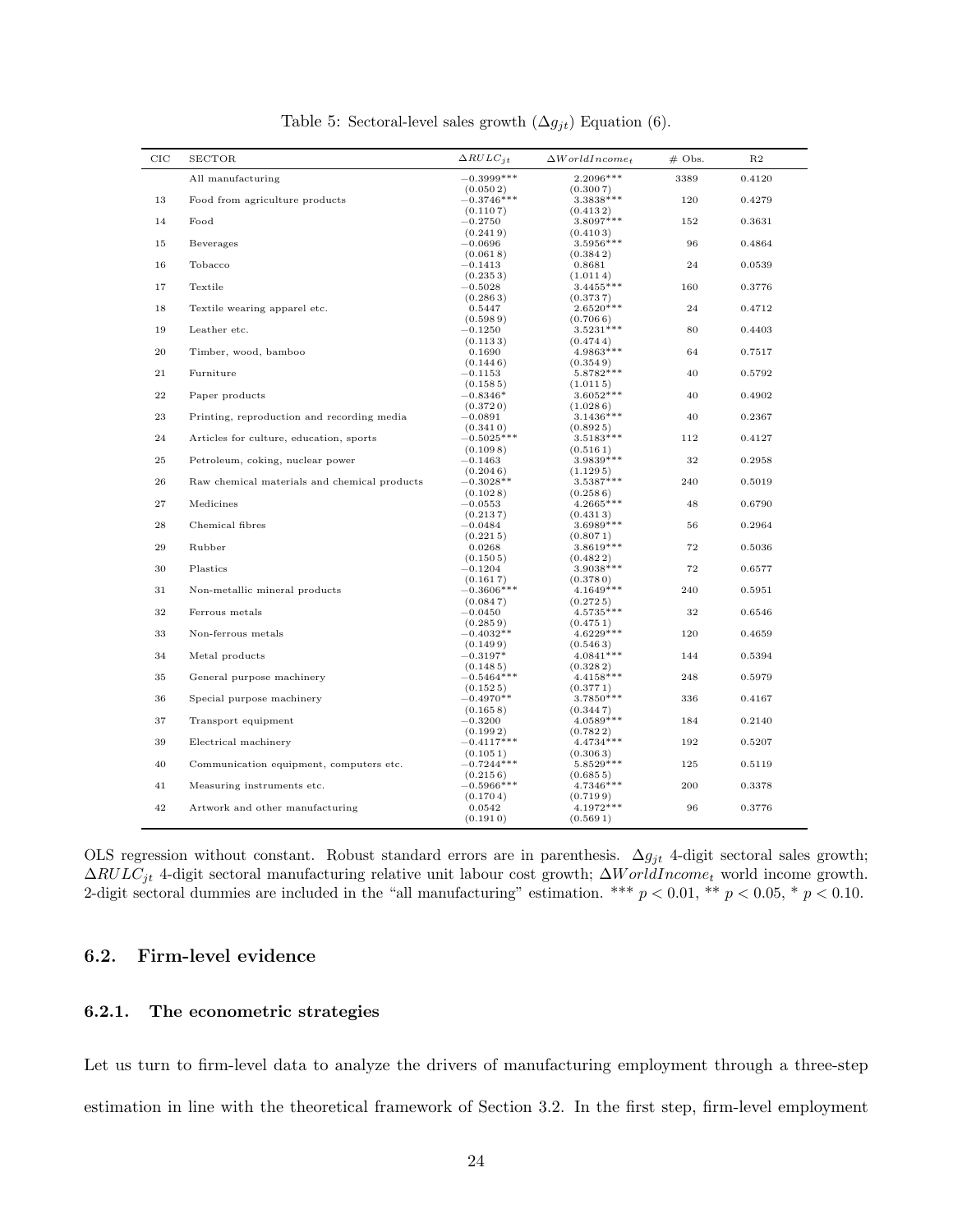| $_{\rm CIC}$ | <b>SECTOR</b>                                | $\Delta RULC_{jt}$                | $\Delta World Income_t$           | $#$ Obs. | R <sub>2</sub> |
|--------------|----------------------------------------------|-----------------------------------|-----------------------------------|----------|----------------|
|              | All manufacturing                            | $-0.2861**$                       | 1.3538                            | 2494     | 0.1185         |
| 13           | Food from agriculture products               | (0.0991)<br>$-0.1733$<br>(0.5748) | (0.7369)<br>2.1071<br>(1.3790)    | 90       | 0.0301         |
| 14           | Food                                         | $-0.6468$<br>(0.3441)             | $3.1172**$<br>(0.9994)            | 112      | 0.1458         |
| 15           | Beverages                                    | $-0.9427**$<br>(0.3505)           | 0.6623<br>(1.8147)                | 72       | 0.0747         |
| 16           | Tobacco                                      | 0.0087<br>(0.3173)                | 1.7506<br>(2.2438)                | 18       | 0.0596         |
| 17           | Textile                                      | $-1.0004$                         | 3.3597***                         | 120      | 0.1431         |
| 18           | Textile wearing apparel etc.                 | (0.6006)<br>$-0.0854$             | (0.8812)<br>$2.6872***$           | 18       | 0.5824         |
| 19           | Leather etc.                                 | (0.2928)<br>$^{-0.0731}$          | (0.5489)<br>2.5289***             | 60       | 0.1782         |
| 20           | Timber, wood, bamboo                         | (0.2339)<br>0.2777<br>(0.5631)    | (0.6892)<br>5.0083***             | 48       | 0.2534         |
| 21           | Furniture                                    | 0.1025<br>(0.5776)                | (1.1401)<br>4.7932***<br>(1.2926) | 30       | 0.3124         |
| 22           | Paper products                               | $\!-0.5685$<br>(0.6198)           | $-0.9199$<br>(2.6703)             | 30       | 0.0248         |
| 23           | Printing, reproduction and recording media   | 0.2193<br>(0.5193)                | 3.3716**<br>(1.1322)              | 30       | 0.1829         |
| 24           | Articles for culture, education, sports      | $-0.5368***$<br>(0.1147)          | $3.2427***$<br>(0.6807)           | 84       | 0.3335         |
| $\bf 25$     | Petroleum, coking, nuclear power             | $-0.7607$<br>(0.5951)             | 2.4491<br>(1.5206)                | 18       | 0.2496         |
| 26           | Raw chemical materials and chemical products | 0.2848<br>(0.2975)                | $4.1778***$<br>(0.7399)           | 178      | 0.1362         |
| $\sqrt{27}$  | Medicines                                    | $-0.1460$<br>(0.2433)             | 3.3119***<br>(0.6991)             | 36       | 0.3458         |
| $\bf{28}$    | Chemical fibers                              | $-0.3386$<br>(0.3267)             | 3.3711*<br>(1.5010)               | 42       | 0.1484         |
| 29           | Rubber                                       | $-0.8314$<br>(0.8514)             | 2.6221<br>(1.8380)                | 49       | 0.1148         |
| 30           | Plastics                                     | $-0.4792**$<br>(0.1672)           | 3.8852***<br>(0.4010)             | 54       | 0.5501         |
| 31           | Non-metallic mineral products                | $0.3800*$<br>(0.1589)             | 3.3200***<br>(0.8306)             | 176      | 0.0895         |
| 32           | Ferrous metals                               | 0.0872<br>(0.3259)                | 4.4827**<br>(1.4059)              | 24       | 0.3353         |
| $33\,$       | Non-ferrous metals                           | 0.1449<br>(0.4455)                | 0.5339<br>(2.2945)                | 87       | 0.0038         |
| 34           | Metal products                               | $^{-0.1287}$<br>(0.1954)          | 4.7038***<br>(0.5004)             | 108      | 0.4462         |
| 35           | General purpose machinery                    | $-0.6804$<br>(0.4482)             | 4.0836***<br>(0.5555)             | 186      | 0.2018         |
| 36           | Special purpose machinery                    | $-0.4601$<br>(0.3089)             | 5.1026***<br>(0.9002)             | 247      | 0.1221         |
| 37           | Transport equipment                          | $-0.0706$<br>(0.5637)             | 4.8187**<br>(1.6493)              | 126      | 0.0520         |
| 39           | Electrical machinery                         | $-0.0697$<br>(0.4243)             | 4.8119***<br>(0.5816)             | 144      | 0.2286         |
| 40           | Communication equipment, computers etc.      | $-1.2105**$<br>(0.4145)           | 7.4075***<br>(0.9682)             | 93       | 0.5180         |
| 41           | Measuring instruments etc.                   | $-0.6679**$<br>(0.2293)           | 5.9891 ***<br>(1.2364)            | 142      | 0.2106         |
| 42           | Artwork and other manufacturing              | 0.3236<br>(0.2333)                | 2.9500***<br>(0.5706)             | 72       | 0.2794         |

Table 6: Sectoral-level export growth  $(\Delta EXPORT_{jt})$  Equation (6).

OLS regression without constant. Robust standard errors are in parenthesis.  $\Delta EXPORT_{it}$  4-digit sectoral exports growth;  $\Delta RULC_{jt}$  4-digit sectoral manufacturing relative unit labour cost growth;  $\Delta World Income_t$  world income growth. 2-digit sectoral dummies are included in the "all manufacturing" estimation. \*\*\*  $p < 0.01$ , \*\*  $p < 0.05$ , \*  $p < 0.10$ .

dynamics is jointed determined by productivity growth and sales growth. In the second step, we estimate the replicator-type dynamics linking firm's relative competitiveness, the dynamics of the overall market and firm's sales growth. In the third step, we integrate replicator-type dynamics into the first step, directly linking firm's relative competitiveness, sectoral sales and productivity dynamics with employment growth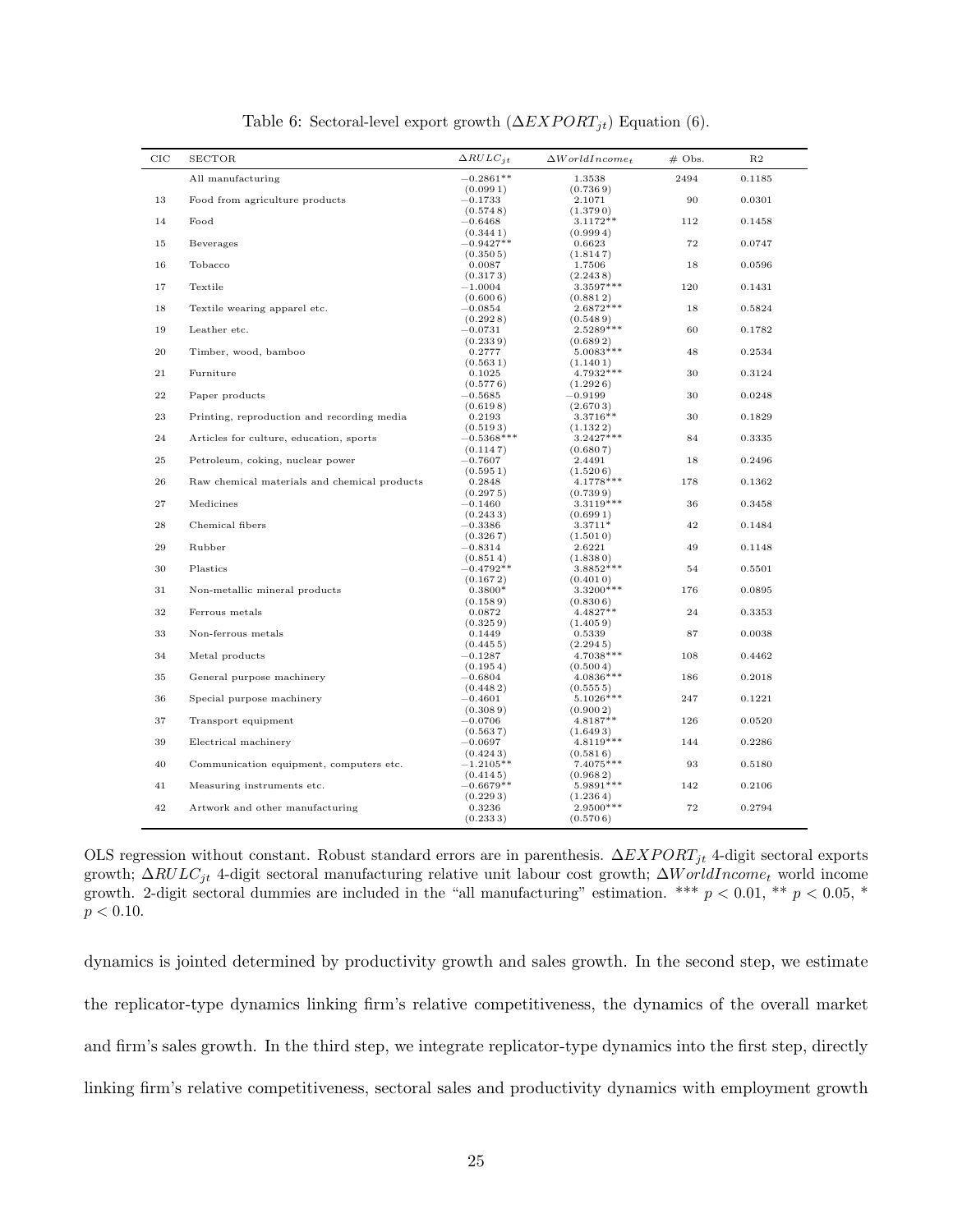| $-0.3251***$<br>$3.1001***$<br>908<br>0.6464<br>All manufacturing<br>0.0018<br>(0.0949)<br>(0.2209)<br>(0.0082)<br>3.7216***<br>15<br>Food products and beverage<br>$-0.0383$<br>$-0.0110$<br>127<br>0.6745<br>(0.0999)<br>(0.0117)<br>(0.2591)<br>8<br>16<br>Tobacco<br>0.2575<br>0.6598<br>0.0113<br>0.1972<br>(0.0665)<br>(0.2453)<br>(0.8479)<br>17<br>Textile<br>$3.5598***$<br>0.0054<br>56<br>$-0.0801$<br>0.6666<br>(0.0225)<br>(0.1998)<br>(0.4102)<br>$3.1763**$<br>18<br>Wearing apparel, dressing and dyeing of fur<br>$-0.1416$<br>0.0872<br>16<br>0.7623<br>(0.2138)<br>(0.1316)<br>(1.0847)<br>$3.4483***$<br>23<br>19<br>Tanning and dressing of leather; manuf. of luggage, handbags etc.<br>0.0930<br>0.0495<br>0.8839<br>(0.0304)<br>(0.1513)<br>(0.3690)<br>4.5522***<br>20<br>0.1891<br>$-0.0006$<br>30<br>Wood and wood products<br>0.7958<br>(0.2843)<br>(0.4325)<br>(0.0128)<br>21<br>Paper and paper products<br>$-0.0764$<br>$3.9369***$<br>$0.0405*$<br>16<br>0.9154<br>(0.2028)<br>(0.5110)<br>(0.0205)<br>22<br>$-0.2566$<br>1.4286<br>0.0908<br>24<br>0.1662<br>Publishing, printing and reproduction of recorded media<br>(0.4701)<br>(1.4820)<br>(0.1532)<br>23<br>3.5028***<br>$0.0623***$<br>24<br>0.7316<br>coke, refined petroleum products and nuclear fuel<br>$-0.2619*$<br>(0.1262)<br>(0.5684)<br>(0.0181)<br>24<br>$-0.1876**$<br>$3.4560***$<br>72<br>Chemical and chemical products<br>0.0313<br>0.7468<br>(0.2722)<br>(0.0192)<br>(0.0650)<br>3.9810 ***<br>23<br>$\bf 25$<br>Rubber and plastic products<br>$-0.3250*$<br>0.0018<br>0.9173<br>(0.1618)<br>(0.3212)<br>(0.0159)<br>26<br>$4.2416***$<br>63<br>0.8914<br>Other non-metallic mineral products<br>$-0.1509$<br>0.0194<br>(0.1053)<br>(0.2305)<br>(0.0125)<br>$27\,$<br>4.3760***<br>$32\,$<br>Basic metals<br>$-0.3589*$<br>0.8390<br>0.0512<br>(0.0687)<br>(0.1479)<br>(0.5277)<br>$\bf 28$<br>Fabricated metal products<br>4.5638***<br>40<br>0.8029<br>$-0.4095$<br>$-0.0152$<br>(0.0194)<br>(0.2259)<br>(0.4176)<br>29<br>$-0.6351***$<br>$4.0282***$<br>0.6197<br>Machinery and equipment<br>$-0.0359*$<br>118<br>(0.1929)<br>(0.3060)<br>(0.0171)<br>30<br>8<br>Office, accounting and computing machinery<br>$-0.0345$<br>$4.3684*$<br>0.3837<br>0.8219<br>(0.1079)<br>(1.7949)<br>(0.3013)<br>$4.6059***$<br>48<br>31<br>$-0.3737**$<br>0.0314<br>0.8543<br>Electrical machinery and apparatus n.e.c.<br>(0.1212)<br>(0.0210)<br>(0.3652)<br>$32\,$<br>$-0.4287***$<br>4.7009***<br>0.0788<br>24<br>0.8815<br>Radio, tv and communication equipment and apparatus<br>(0.0933)<br>(0.8688)<br>(0.0898)<br>33<br>$-0.3791***$<br>40<br>0.8413<br>Medical, precision and optical instruments, watches and clocks<br>3.9597***<br>0.0920<br>(0.0785)<br>(0.0778)<br>(0.5186)<br>34<br>$0.0917*$<br>24<br>Motor vehicles, trailers and semi-trailers<br>$-0.2525$<br>4.1594***<br>0.8200<br>(0.1361)<br>(0.5808)<br>(0.0456)<br>35<br>44<br>0.4021<br>Other transport equipment<br>$-0.7190$<br>3.9348***<br>$-0.0630$<br>(0.3711)<br>(0.9903)<br>(0.0557)<br>36<br>3.8030***<br>48<br>0.7276<br>Furniture and others<br>$-0.0008$<br>0.1649<br>(0.2021)<br>(0.3520)<br>(0.0204) | <b>ISIC</b> | <b>SECTOR</b> | $\triangle RULC_{it}$ | $\Delta World Income_{+}$ | $\Delta$ Patent <sub>it</sub> | $# \; \text{Obs}.$ | R <sub>2</sub> |
|----------------------------------------------------------------------------------------------------------------------------------------------------------------------------------------------------------------------------------------------------------------------------------------------------------------------------------------------------------------------------------------------------------------------------------------------------------------------------------------------------------------------------------------------------------------------------------------------------------------------------------------------------------------------------------------------------------------------------------------------------------------------------------------------------------------------------------------------------------------------------------------------------------------------------------------------------------------------------------------------------------------------------------------------------------------------------------------------------------------------------------------------------------------------------------------------------------------------------------------------------------------------------------------------------------------------------------------------------------------------------------------------------------------------------------------------------------------------------------------------------------------------------------------------------------------------------------------------------------------------------------------------------------------------------------------------------------------------------------------------------------------------------------------------------------------------------------------------------------------------------------------------------------------------------------------------------------------------------------------------------------------------------------------------------------------------------------------------------------------------------------------------------------------------------------------------------------------------------------------------------------------------------------------------------------------------------------------------------------------------------------------------------------------------------------------------------------------------------------------------------------------------------------------------------------------------------------------------------------------------------------------------------------------------------------------------------------------------------------------------------------------------------------------------------------------------------------------------------------------------------------------------------------------------------------------------------------------------------------------------------------------------------------------------------------------------------------------------------------------------------------------------------------------------------------------------|-------------|---------------|-----------------------|---------------------------|-------------------------------|--------------------|----------------|
|                                                                                                                                                                                                                                                                                                                                                                                                                                                                                                                                                                                                                                                                                                                                                                                                                                                                                                                                                                                                                                                                                                                                                                                                                                                                                                                                                                                                                                                                                                                                                                                                                                                                                                                                                                                                                                                                                                                                                                                                                                                                                                                                                                                                                                                                                                                                                                                                                                                                                                                                                                                                                                                                                                                                                                                                                                                                                                                                                                                                                                                                                                                                                                                              |             |               |                       |                           |                               |                    |                |
|                                                                                                                                                                                                                                                                                                                                                                                                                                                                                                                                                                                                                                                                                                                                                                                                                                                                                                                                                                                                                                                                                                                                                                                                                                                                                                                                                                                                                                                                                                                                                                                                                                                                                                                                                                                                                                                                                                                                                                                                                                                                                                                                                                                                                                                                                                                                                                                                                                                                                                                                                                                                                                                                                                                                                                                                                                                                                                                                                                                                                                                                                                                                                                                              |             |               |                       |                           |                               |                    |                |
|                                                                                                                                                                                                                                                                                                                                                                                                                                                                                                                                                                                                                                                                                                                                                                                                                                                                                                                                                                                                                                                                                                                                                                                                                                                                                                                                                                                                                                                                                                                                                                                                                                                                                                                                                                                                                                                                                                                                                                                                                                                                                                                                                                                                                                                                                                                                                                                                                                                                                                                                                                                                                                                                                                                                                                                                                                                                                                                                                                                                                                                                                                                                                                                              |             |               |                       |                           |                               |                    |                |
|                                                                                                                                                                                                                                                                                                                                                                                                                                                                                                                                                                                                                                                                                                                                                                                                                                                                                                                                                                                                                                                                                                                                                                                                                                                                                                                                                                                                                                                                                                                                                                                                                                                                                                                                                                                                                                                                                                                                                                                                                                                                                                                                                                                                                                                                                                                                                                                                                                                                                                                                                                                                                                                                                                                                                                                                                                                                                                                                                                                                                                                                                                                                                                                              |             |               |                       |                           |                               |                    |                |
|                                                                                                                                                                                                                                                                                                                                                                                                                                                                                                                                                                                                                                                                                                                                                                                                                                                                                                                                                                                                                                                                                                                                                                                                                                                                                                                                                                                                                                                                                                                                                                                                                                                                                                                                                                                                                                                                                                                                                                                                                                                                                                                                                                                                                                                                                                                                                                                                                                                                                                                                                                                                                                                                                                                                                                                                                                                                                                                                                                                                                                                                                                                                                                                              |             |               |                       |                           |                               |                    |                |
|                                                                                                                                                                                                                                                                                                                                                                                                                                                                                                                                                                                                                                                                                                                                                                                                                                                                                                                                                                                                                                                                                                                                                                                                                                                                                                                                                                                                                                                                                                                                                                                                                                                                                                                                                                                                                                                                                                                                                                                                                                                                                                                                                                                                                                                                                                                                                                                                                                                                                                                                                                                                                                                                                                                                                                                                                                                                                                                                                                                                                                                                                                                                                                                              |             |               |                       |                           |                               |                    |                |
|                                                                                                                                                                                                                                                                                                                                                                                                                                                                                                                                                                                                                                                                                                                                                                                                                                                                                                                                                                                                                                                                                                                                                                                                                                                                                                                                                                                                                                                                                                                                                                                                                                                                                                                                                                                                                                                                                                                                                                                                                                                                                                                                                                                                                                                                                                                                                                                                                                                                                                                                                                                                                                                                                                                                                                                                                                                                                                                                                                                                                                                                                                                                                                                              |             |               |                       |                           |                               |                    |                |
|                                                                                                                                                                                                                                                                                                                                                                                                                                                                                                                                                                                                                                                                                                                                                                                                                                                                                                                                                                                                                                                                                                                                                                                                                                                                                                                                                                                                                                                                                                                                                                                                                                                                                                                                                                                                                                                                                                                                                                                                                                                                                                                                                                                                                                                                                                                                                                                                                                                                                                                                                                                                                                                                                                                                                                                                                                                                                                                                                                                                                                                                                                                                                                                              |             |               |                       |                           |                               |                    |                |
|                                                                                                                                                                                                                                                                                                                                                                                                                                                                                                                                                                                                                                                                                                                                                                                                                                                                                                                                                                                                                                                                                                                                                                                                                                                                                                                                                                                                                                                                                                                                                                                                                                                                                                                                                                                                                                                                                                                                                                                                                                                                                                                                                                                                                                                                                                                                                                                                                                                                                                                                                                                                                                                                                                                                                                                                                                                                                                                                                                                                                                                                                                                                                                                              |             |               |                       |                           |                               |                    |                |
|                                                                                                                                                                                                                                                                                                                                                                                                                                                                                                                                                                                                                                                                                                                                                                                                                                                                                                                                                                                                                                                                                                                                                                                                                                                                                                                                                                                                                                                                                                                                                                                                                                                                                                                                                                                                                                                                                                                                                                                                                                                                                                                                                                                                                                                                                                                                                                                                                                                                                                                                                                                                                                                                                                                                                                                                                                                                                                                                                                                                                                                                                                                                                                                              |             |               |                       |                           |                               |                    |                |
|                                                                                                                                                                                                                                                                                                                                                                                                                                                                                                                                                                                                                                                                                                                                                                                                                                                                                                                                                                                                                                                                                                                                                                                                                                                                                                                                                                                                                                                                                                                                                                                                                                                                                                                                                                                                                                                                                                                                                                                                                                                                                                                                                                                                                                                                                                                                                                                                                                                                                                                                                                                                                                                                                                                                                                                                                                                                                                                                                                                                                                                                                                                                                                                              |             |               |                       |                           |                               |                    |                |
|                                                                                                                                                                                                                                                                                                                                                                                                                                                                                                                                                                                                                                                                                                                                                                                                                                                                                                                                                                                                                                                                                                                                                                                                                                                                                                                                                                                                                                                                                                                                                                                                                                                                                                                                                                                                                                                                                                                                                                                                                                                                                                                                                                                                                                                                                                                                                                                                                                                                                                                                                                                                                                                                                                                                                                                                                                                                                                                                                                                                                                                                                                                                                                                              |             |               |                       |                           |                               |                    |                |
|                                                                                                                                                                                                                                                                                                                                                                                                                                                                                                                                                                                                                                                                                                                                                                                                                                                                                                                                                                                                                                                                                                                                                                                                                                                                                                                                                                                                                                                                                                                                                                                                                                                                                                                                                                                                                                                                                                                                                                                                                                                                                                                                                                                                                                                                                                                                                                                                                                                                                                                                                                                                                                                                                                                                                                                                                                                                                                                                                                                                                                                                                                                                                                                              |             |               |                       |                           |                               |                    |                |
|                                                                                                                                                                                                                                                                                                                                                                                                                                                                                                                                                                                                                                                                                                                                                                                                                                                                                                                                                                                                                                                                                                                                                                                                                                                                                                                                                                                                                                                                                                                                                                                                                                                                                                                                                                                                                                                                                                                                                                                                                                                                                                                                                                                                                                                                                                                                                                                                                                                                                                                                                                                                                                                                                                                                                                                                                                                                                                                                                                                                                                                                                                                                                                                              |             |               |                       |                           |                               |                    |                |
|                                                                                                                                                                                                                                                                                                                                                                                                                                                                                                                                                                                                                                                                                                                                                                                                                                                                                                                                                                                                                                                                                                                                                                                                                                                                                                                                                                                                                                                                                                                                                                                                                                                                                                                                                                                                                                                                                                                                                                                                                                                                                                                                                                                                                                                                                                                                                                                                                                                                                                                                                                                                                                                                                                                                                                                                                                                                                                                                                                                                                                                                                                                                                                                              |             |               |                       |                           |                               |                    |                |
|                                                                                                                                                                                                                                                                                                                                                                                                                                                                                                                                                                                                                                                                                                                                                                                                                                                                                                                                                                                                                                                                                                                                                                                                                                                                                                                                                                                                                                                                                                                                                                                                                                                                                                                                                                                                                                                                                                                                                                                                                                                                                                                                                                                                                                                                                                                                                                                                                                                                                                                                                                                                                                                                                                                                                                                                                                                                                                                                                                                                                                                                                                                                                                                              |             |               |                       |                           |                               |                    |                |
|                                                                                                                                                                                                                                                                                                                                                                                                                                                                                                                                                                                                                                                                                                                                                                                                                                                                                                                                                                                                                                                                                                                                                                                                                                                                                                                                                                                                                                                                                                                                                                                                                                                                                                                                                                                                                                                                                                                                                                                                                                                                                                                                                                                                                                                                                                                                                                                                                                                                                                                                                                                                                                                                                                                                                                                                                                                                                                                                                                                                                                                                                                                                                                                              |             |               |                       |                           |                               |                    |                |
|                                                                                                                                                                                                                                                                                                                                                                                                                                                                                                                                                                                                                                                                                                                                                                                                                                                                                                                                                                                                                                                                                                                                                                                                                                                                                                                                                                                                                                                                                                                                                                                                                                                                                                                                                                                                                                                                                                                                                                                                                                                                                                                                                                                                                                                                                                                                                                                                                                                                                                                                                                                                                                                                                                                                                                                                                                                                                                                                                                                                                                                                                                                                                                                              |             |               |                       |                           |                               |                    |                |
|                                                                                                                                                                                                                                                                                                                                                                                                                                                                                                                                                                                                                                                                                                                                                                                                                                                                                                                                                                                                                                                                                                                                                                                                                                                                                                                                                                                                                                                                                                                                                                                                                                                                                                                                                                                                                                                                                                                                                                                                                                                                                                                                                                                                                                                                                                                                                                                                                                                                                                                                                                                                                                                                                                                                                                                                                                                                                                                                                                                                                                                                                                                                                                                              |             |               |                       |                           |                               |                    |                |
|                                                                                                                                                                                                                                                                                                                                                                                                                                                                                                                                                                                                                                                                                                                                                                                                                                                                                                                                                                                                                                                                                                                                                                                                                                                                                                                                                                                                                                                                                                                                                                                                                                                                                                                                                                                                                                                                                                                                                                                                                                                                                                                                                                                                                                                                                                                                                                                                                                                                                                                                                                                                                                                                                                                                                                                                                                                                                                                                                                                                                                                                                                                                                                                              |             |               |                       |                           |                               |                    |                |
|                                                                                                                                                                                                                                                                                                                                                                                                                                                                                                                                                                                                                                                                                                                                                                                                                                                                                                                                                                                                                                                                                                                                                                                                                                                                                                                                                                                                                                                                                                                                                                                                                                                                                                                                                                                                                                                                                                                                                                                                                                                                                                                                                                                                                                                                                                                                                                                                                                                                                                                                                                                                                                                                                                                                                                                                                                                                                                                                                                                                                                                                                                                                                                                              |             |               |                       |                           |                               |                    |                |
|                                                                                                                                                                                                                                                                                                                                                                                                                                                                                                                                                                                                                                                                                                                                                                                                                                                                                                                                                                                                                                                                                                                                                                                                                                                                                                                                                                                                                                                                                                                                                                                                                                                                                                                                                                                                                                                                                                                                                                                                                                                                                                                                                                                                                                                                                                                                                                                                                                                                                                                                                                                                                                                                                                                                                                                                                                                                                                                                                                                                                                                                                                                                                                                              |             |               |                       |                           |                               |                    |                |
|                                                                                                                                                                                                                                                                                                                                                                                                                                                                                                                                                                                                                                                                                                                                                                                                                                                                                                                                                                                                                                                                                                                                                                                                                                                                                                                                                                                                                                                                                                                                                                                                                                                                                                                                                                                                                                                                                                                                                                                                                                                                                                                                                                                                                                                                                                                                                                                                                                                                                                                                                                                                                                                                                                                                                                                                                                                                                                                                                                                                                                                                                                                                                                                              |             |               |                       |                           |                               |                    |                |
|                                                                                                                                                                                                                                                                                                                                                                                                                                                                                                                                                                                                                                                                                                                                                                                                                                                                                                                                                                                                                                                                                                                                                                                                                                                                                                                                                                                                                                                                                                                                                                                                                                                                                                                                                                                                                                                                                                                                                                                                                                                                                                                                                                                                                                                                                                                                                                                                                                                                                                                                                                                                                                                                                                                                                                                                                                                                                                                                                                                                                                                                                                                                                                                              |             |               |                       |                           |                               |                    |                |
|                                                                                                                                                                                                                                                                                                                                                                                                                                                                                                                                                                                                                                                                                                                                                                                                                                                                                                                                                                                                                                                                                                                                                                                                                                                                                                                                                                                                                                                                                                                                                                                                                                                                                                                                                                                                                                                                                                                                                                                                                                                                                                                                                                                                                                                                                                                                                                                                                                                                                                                                                                                                                                                                                                                                                                                                                                                                                                                                                                                                                                                                                                                                                                                              |             |               |                       |                           |                               |                    |                |
|                                                                                                                                                                                                                                                                                                                                                                                                                                                                                                                                                                                                                                                                                                                                                                                                                                                                                                                                                                                                                                                                                                                                                                                                                                                                                                                                                                                                                                                                                                                                                                                                                                                                                                                                                                                                                                                                                                                                                                                                                                                                                                                                                                                                                                                                                                                                                                                                                                                                                                                                                                                                                                                                                                                                                                                                                                                                                                                                                                                                                                                                                                                                                                                              |             |               |                       |                           |                               |                    |                |
|                                                                                                                                                                                                                                                                                                                                                                                                                                                                                                                                                                                                                                                                                                                                                                                                                                                                                                                                                                                                                                                                                                                                                                                                                                                                                                                                                                                                                                                                                                                                                                                                                                                                                                                                                                                                                                                                                                                                                                                                                                                                                                                                                                                                                                                                                                                                                                                                                                                                                                                                                                                                                                                                                                                                                                                                                                                                                                                                                                                                                                                                                                                                                                                              |             |               |                       |                           |                               |                    |                |
|                                                                                                                                                                                                                                                                                                                                                                                                                                                                                                                                                                                                                                                                                                                                                                                                                                                                                                                                                                                                                                                                                                                                                                                                                                                                                                                                                                                                                                                                                                                                                                                                                                                                                                                                                                                                                                                                                                                                                                                                                                                                                                                                                                                                                                                                                                                                                                                                                                                                                                                                                                                                                                                                                                                                                                                                                                                                                                                                                                                                                                                                                                                                                                                              |             |               |                       |                           |                               |                    |                |
|                                                                                                                                                                                                                                                                                                                                                                                                                                                                                                                                                                                                                                                                                                                                                                                                                                                                                                                                                                                                                                                                                                                                                                                                                                                                                                                                                                                                                                                                                                                                                                                                                                                                                                                                                                                                                                                                                                                                                                                                                                                                                                                                                                                                                                                                                                                                                                                                                                                                                                                                                                                                                                                                                                                                                                                                                                                                                                                                                                                                                                                                                                                                                                                              |             |               |                       |                           |                               |                    |                |
|                                                                                                                                                                                                                                                                                                                                                                                                                                                                                                                                                                                                                                                                                                                                                                                                                                                                                                                                                                                                                                                                                                                                                                                                                                                                                                                                                                                                                                                                                                                                                                                                                                                                                                                                                                                                                                                                                                                                                                                                                                                                                                                                                                                                                                                                                                                                                                                                                                                                                                                                                                                                                                                                                                                                                                                                                                                                                                                                                                                                                                                                                                                                                                                              |             |               |                       |                           |                               |                    |                |
|                                                                                                                                                                                                                                                                                                                                                                                                                                                                                                                                                                                                                                                                                                                                                                                                                                                                                                                                                                                                                                                                                                                                                                                                                                                                                                                                                                                                                                                                                                                                                                                                                                                                                                                                                                                                                                                                                                                                                                                                                                                                                                                                                                                                                                                                                                                                                                                                                                                                                                                                                                                                                                                                                                                                                                                                                                                                                                                                                                                                                                                                                                                                                                                              |             |               |                       |                           |                               |                    |                |
|                                                                                                                                                                                                                                                                                                                                                                                                                                                                                                                                                                                                                                                                                                                                                                                                                                                                                                                                                                                                                                                                                                                                                                                                                                                                                                                                                                                                                                                                                                                                                                                                                                                                                                                                                                                                                                                                                                                                                                                                                                                                                                                                                                                                                                                                                                                                                                                                                                                                                                                                                                                                                                                                                                                                                                                                                                                                                                                                                                                                                                                                                                                                                                                              |             |               |                       |                           |                               |                    |                |
|                                                                                                                                                                                                                                                                                                                                                                                                                                                                                                                                                                                                                                                                                                                                                                                                                                                                                                                                                                                                                                                                                                                                                                                                                                                                                                                                                                                                                                                                                                                                                                                                                                                                                                                                                                                                                                                                                                                                                                                                                                                                                                                                                                                                                                                                                                                                                                                                                                                                                                                                                                                                                                                                                                                                                                                                                                                                                                                                                                                                                                                                                                                                                                                              |             |               |                       |                           |                               |                    |                |
|                                                                                                                                                                                                                                                                                                                                                                                                                                                                                                                                                                                                                                                                                                                                                                                                                                                                                                                                                                                                                                                                                                                                                                                                                                                                                                                                                                                                                                                                                                                                                                                                                                                                                                                                                                                                                                                                                                                                                                                                                                                                                                                                                                                                                                                                                                                                                                                                                                                                                                                                                                                                                                                                                                                                                                                                                                                                                                                                                                                                                                                                                                                                                                                              |             |               |                       |                           |                               |                    |                |
|                                                                                                                                                                                                                                                                                                                                                                                                                                                                                                                                                                                                                                                                                                                                                                                                                                                                                                                                                                                                                                                                                                                                                                                                                                                                                                                                                                                                                                                                                                                                                                                                                                                                                                                                                                                                                                                                                                                                                                                                                                                                                                                                                                                                                                                                                                                                                                                                                                                                                                                                                                                                                                                                                                                                                                                                                                                                                                                                                                                                                                                                                                                                                                                              |             |               |                       |                           |                               |                    |                |
|                                                                                                                                                                                                                                                                                                                                                                                                                                                                                                                                                                                                                                                                                                                                                                                                                                                                                                                                                                                                                                                                                                                                                                                                                                                                                                                                                                                                                                                                                                                                                                                                                                                                                                                                                                                                                                                                                                                                                                                                                                                                                                                                                                                                                                                                                                                                                                                                                                                                                                                                                                                                                                                                                                                                                                                                                                                                                                                                                                                                                                                                                                                                                                                              |             |               |                       |                           |                               |                    |                |
|                                                                                                                                                                                                                                                                                                                                                                                                                                                                                                                                                                                                                                                                                                                                                                                                                                                                                                                                                                                                                                                                                                                                                                                                                                                                                                                                                                                                                                                                                                                                                                                                                                                                                                                                                                                                                                                                                                                                                                                                                                                                                                                                                                                                                                                                                                                                                                                                                                                                                                                                                                                                                                                                                                                                                                                                                                                                                                                                                                                                                                                                                                                                                                                              |             |               |                       |                           |                               |                    |                |
|                                                                                                                                                                                                                                                                                                                                                                                                                                                                                                                                                                                                                                                                                                                                                                                                                                                                                                                                                                                                                                                                                                                                                                                                                                                                                                                                                                                                                                                                                                                                                                                                                                                                                                                                                                                                                                                                                                                                                                                                                                                                                                                                                                                                                                                                                                                                                                                                                                                                                                                                                                                                                                                                                                                                                                                                                                                                                                                                                                                                                                                                                                                                                                                              |             |               |                       |                           |                               |                    |                |
|                                                                                                                                                                                                                                                                                                                                                                                                                                                                                                                                                                                                                                                                                                                                                                                                                                                                                                                                                                                                                                                                                                                                                                                                                                                                                                                                                                                                                                                                                                                                                                                                                                                                                                                                                                                                                                                                                                                                                                                                                                                                                                                                                                                                                                                                                                                                                                                                                                                                                                                                                                                                                                                                                                                                                                                                                                                                                                                                                                                                                                                                                                                                                                                              |             |               |                       |                           |                               |                    |                |
|                                                                                                                                                                                                                                                                                                                                                                                                                                                                                                                                                                                                                                                                                                                                                                                                                                                                                                                                                                                                                                                                                                                                                                                                                                                                                                                                                                                                                                                                                                                                                                                                                                                                                                                                                                                                                                                                                                                                                                                                                                                                                                                                                                                                                                                                                                                                                                                                                                                                                                                                                                                                                                                                                                                                                                                                                                                                                                                                                                                                                                                                                                                                                                                              |             |               |                       |                           |                               |                    |                |
|                                                                                                                                                                                                                                                                                                                                                                                                                                                                                                                                                                                                                                                                                                                                                                                                                                                                                                                                                                                                                                                                                                                                                                                                                                                                                                                                                                                                                                                                                                                                                                                                                                                                                                                                                                                                                                                                                                                                                                                                                                                                                                                                                                                                                                                                                                                                                                                                                                                                                                                                                                                                                                                                                                                                                                                                                                                                                                                                                                                                                                                                                                                                                                                              |             |               |                       |                           |                               |                    |                |
|                                                                                                                                                                                                                                                                                                                                                                                                                                                                                                                                                                                                                                                                                                                                                                                                                                                                                                                                                                                                                                                                                                                                                                                                                                                                                                                                                                                                                                                                                                                                                                                                                                                                                                                                                                                                                                                                                                                                                                                                                                                                                                                                                                                                                                                                                                                                                                                                                                                                                                                                                                                                                                                                                                                                                                                                                                                                                                                                                                                                                                                                                                                                                                                              |             |               |                       |                           |                               |                    |                |
|                                                                                                                                                                                                                                                                                                                                                                                                                                                                                                                                                                                                                                                                                                                                                                                                                                                                                                                                                                                                                                                                                                                                                                                                                                                                                                                                                                                                                                                                                                                                                                                                                                                                                                                                                                                                                                                                                                                                                                                                                                                                                                                                                                                                                                                                                                                                                                                                                                                                                                                                                                                                                                                                                                                                                                                                                                                                                                                                                                                                                                                                                                                                                                                              |             |               |                       |                           |                               |                    |                |
|                                                                                                                                                                                                                                                                                                                                                                                                                                                                                                                                                                                                                                                                                                                                                                                                                                                                                                                                                                                                                                                                                                                                                                                                                                                                                                                                                                                                                                                                                                                                                                                                                                                                                                                                                                                                                                                                                                                                                                                                                                                                                                                                                                                                                                                                                                                                                                                                                                                                                                                                                                                                                                                                                                                                                                                                                                                                                                                                                                                                                                                                                                                                                                                              |             |               |                       |                           |                               |                    |                |
|                                                                                                                                                                                                                                                                                                                                                                                                                                                                                                                                                                                                                                                                                                                                                                                                                                                                                                                                                                                                                                                                                                                                                                                                                                                                                                                                                                                                                                                                                                                                                                                                                                                                                                                                                                                                                                                                                                                                                                                                                                                                                                                                                                                                                                                                                                                                                                                                                                                                                                                                                                                                                                                                                                                                                                                                                                                                                                                                                                                                                                                                                                                                                                                              |             |               |                       |                           |                               |                    |                |
|                                                                                                                                                                                                                                                                                                                                                                                                                                                                                                                                                                                                                                                                                                                                                                                                                                                                                                                                                                                                                                                                                                                                                                                                                                                                                                                                                                                                                                                                                                                                                                                                                                                                                                                                                                                                                                                                                                                                                                                                                                                                                                                                                                                                                                                                                                                                                                                                                                                                                                                                                                                                                                                                                                                                                                                                                                                                                                                                                                                                                                                                                                                                                                                              |             |               |                       |                           |                               |                    |                |

Table 7: Sectoral-level sales growth  $(\Delta g_{jt})$  Equation (7).

OLS regression without constant.  $\Delta g_{it}$  4-digit sectoral sales growth;  $\Delta URLC_{it}$  4-digit sectoral relative unit labour costs growth;  $\Delta World Income_t$  world income growth;  $\Delta Patent_{it}$  growth of the percentage share of Chinese patents in the foreign patent granted by the USPTO. 2-digit sectoral dummies are included in the "all manufacturing" estimation. Robust standard errors are in parenthesis. \*\*\*  $p < 0.01$ , \*\*  $p < 0.05$ , \*  $p < 0.10$ .

(adding also product innovation and investment). Finally, we estimate the dynamic version of Kaldor-Verdoorn Law. We resort to an autoregressive distributed lag model, that enables us to estimate both the short-run and the long-run effects. We estimate the models for each 4-digit sector in order to ideally identify the level of competition, where replicator dynamics operates. At least as important, this regression framework also allows to control both for unobserved heterogeneity and for endogeneity of all our main regressors through a "system GMM" estimation (Blundell and Bond, 1998).<sup>20</sup>

 $^{20}$ The dynamic panel estimations were estimated using the Stata command xtabond2, written by David Roodman (Roodman, 2009). Blundell and Bond (1998) have experimented via Monte Carlo studies that this estimator is preferable to GMM difference estimator.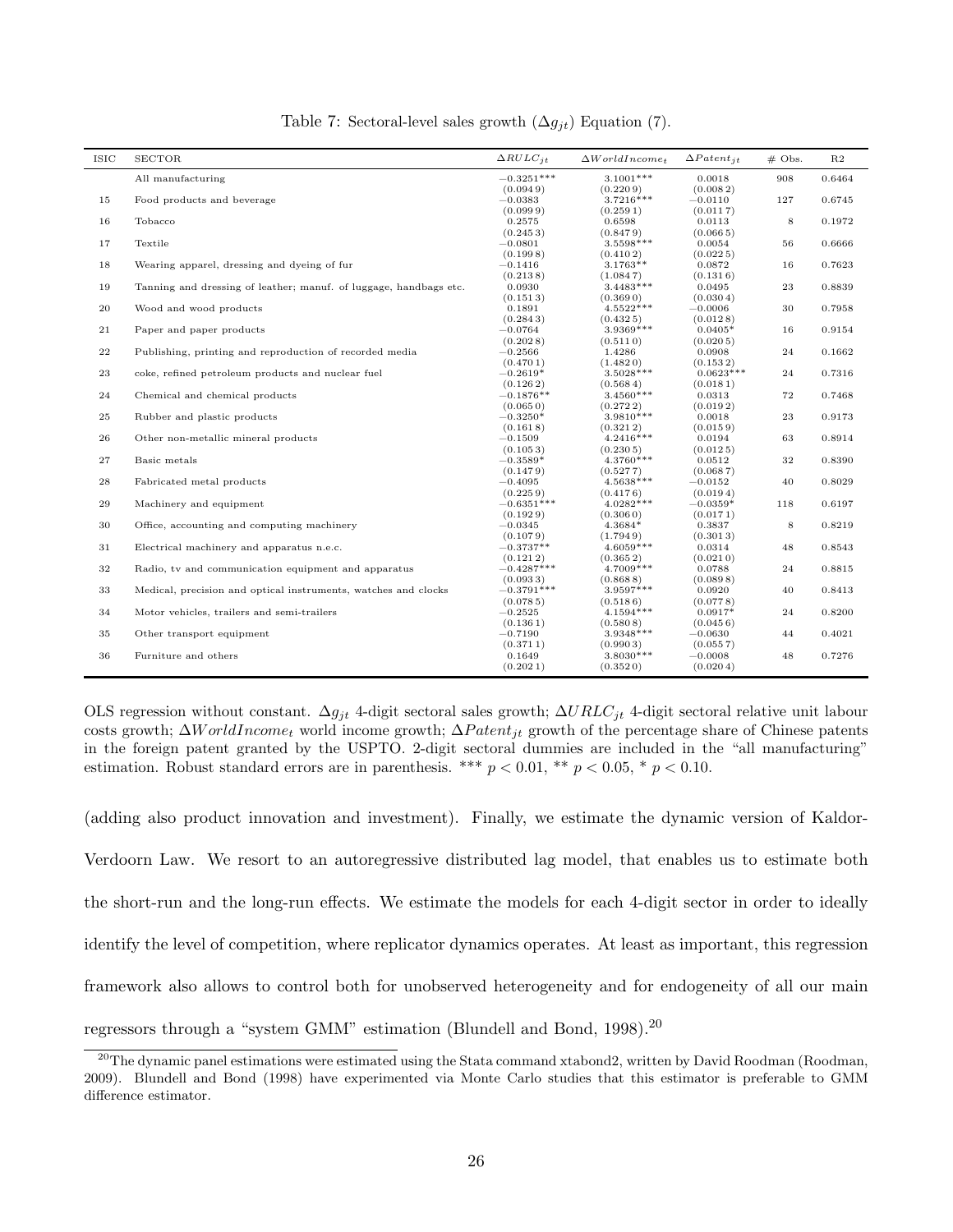| <b>ISIC</b> | <b>SECTOR</b>                                                     | $\triangle RULE_{it}$ | $\Delta World Income_t$  | $\Delta$ Patent <sub>it</sub> | $# \; \text{Obs}.$ | R2     |
|-------------|-------------------------------------------------------------------|-----------------------|--------------------------|-------------------------------|--------------------|--------|
|             | All manufacturing                                                 | $-0.4294$             | 1.6378**                 | 0.0319                        | 677                | 0.2654 |
|             |                                                                   | (0.3592)              | (0.6239)                 | (0.0285)                      |                    |        |
| 15          | Food products and beverage                                        | $-0.5383*$            | 1.3957*                  | 0.0361                        | 94                 | 0.1327 |
|             |                                                                   | (0.2695)              | (0.6883)                 | (0.0272)                      |                    |        |
| 16          | Tobacco                                                           | $0.4333*$             | 0.5359                   | 0.0057                        | 6                  | 0.4299 |
|             |                                                                   | (0.2202)              | (1.2037)                 | (0.1007)                      |                    |        |
| 17          | Textile                                                           | $-0.0434$             | 1.9522***                | 0.0066                        | 42                 | 0.4228 |
|             |                                                                   | (0.1841)              | (0.4309)                 | (0.0295)                      |                    |        |
| 18          | Wearing apparel, dressing and dyeing of fur                       | $-0.3001$             | 0.0133                   | 0.3537                        | 12                 | 0.6359 |
|             |                                                                   | (0.2549)              | (1.8319)                 | (0.1908)                      |                    |        |
| 19          | Tanning and dressing of leather; manuf. of luggage, handbags etc. | $-0.2040$             | $2.1342***$              | 0.0865                        | 17                 | 0.7077 |
| 20          | Wood and wood products                                            | (0.2591)<br>0.0537    | (0.4981)<br>3.7377***    | (0.0542)<br>0.0470            | 22                 | 0.4779 |
|             |                                                                   | (0.6670)              | (0.9716)                 | (0.0475)                      |                    |        |
| 21          | Paper and paper products                                          | $-0.5528$             | $4.0459*$                | 0.0067                        | 12                 | 0.5360 |
|             |                                                                   | (0.8777)              | (1.8249)                 | (0.0823)                      |                    |        |
| 22          | Publishing, printing and reproduction of recorded media           | 0.6047                | 1.4024                   | 0.1534                        | 18                 | 0.1408 |
|             |                                                                   | (0.8263)              | (1.9867)                 | (0.1511)                      |                    |        |
| $\bf 23$    | coke, refined petroleum products and nuclear fuel                 | $-0.6215$             | 1.8061                   | $0.0706*$                     | 18                 | 0.3310 |
|             |                                                                   | (0.5867)              | (1.6136)                 | (0.0284)                      |                    |        |
| 24          | Chemical and chemical products                                    | $-0.4498**$           | $3.4953***$              | 0.0285                        | 54                 | 0.6247 |
|             |                                                                   | (0.1745)              | (0.4577)                 | (0.0182)                      |                    |        |
| 25          | Rubber and plastic products                                       | $-0.5963$             | 3.9078***                | $-0.0211$                     | 17                 | 0.8294 |
|             |                                                                   | (0.3520)              | (0.6645)                 | (0.0305)                      |                    |        |
| 26          | Other non-metallic mineral products                               | $-0.3627$             | 2.9418***                | $-0.0200$                     | 47                 | 0.1906 |
|             |                                                                   | (0.4448)              | (0.7174)                 | (0.0389)                      |                    |        |
| 27          | Basic metals                                                      | $-0.6460$             | $3.6810***$              | 0.0795                        | 24                 | 0.5456 |
|             |                                                                   | (0.3497)              | (0.8436)                 | (0.1458)                      |                    |        |
| $\bf 28$    | Fabricated metal products                                         | $-0.4619$             | 3.9784 ***               | $-0.0219$                     | 30                 | 0.5330 |
|             |                                                                   | (0.5173)              | (0.7256)                 | (0.0326)                      |                    |        |
| 29          | Machinery and equipment                                           | $-1.4630$             | $3.9738***$              | 0.0144                        | 88                 | 0.4195 |
|             |                                                                   | (0.8913)              | (0.6575)                 | (0.0430)                      |                    |        |
| 30          | Office, accounting and computing machinery                        | $-0.0533$             | 5.2227*                  | $0.8330**$                    | 6                  | 0.9224 |
|             |                                                                   | (0.3260)              | (2.1377)                 | (0.3050)                      |                    |        |
| 31          | Electrical machinery and apparatus n.e.c.                         | $-0.7022***$          | $4.6842***$              | $-0.0109$                     | 36                 | 0.7877 |
|             |                                                                   | (0.1952)              | (0.3428)                 | (0.0251)                      |                    |        |
| $32\,$      | Radio, tv and communication equipment and apparatus               | $-0.3681**$           | 3.8336 ***               | $0.2773***$                   | 18                 | 0.9029 |
|             |                                                                   | (0.1305)              | (0.9936)                 | (0.0834)                      | 30                 |        |
| 33          | Medical, precision and optical instruments, watches and clocks    | $-0.2136$<br>(0.3406) | 1.3197                   | $0.4252*$<br>(0.2129)         |                    | 0.4150 |
| 34          | Motor vehicles, trailers and semi-trailers                        | 0.1333                | (2.2577)<br>5.8306***    | 0.0386                        | 18                 | 0.6362 |
|             |                                                                   | (0.4004)              |                          |                               |                    |        |
| 35          | Other transport equipment                                         | 0.1404                | (1.2500)<br>$10.0552***$ | (0.0388)<br>0.2117            | 32                 | 0.1666 |
|             |                                                                   | (1.9009)              | (3.0343)                 | (0.3579)                      |                    |        |
| $36\,$      | Furniture and others                                              | $-0.1843$             | $3.4836***$              | $-0.0068$                     | 36                 | 0.6323 |
|             |                                                                   | (0.2260)              | (0.4864)                 | (0.0294)                      |                    |        |
|             |                                                                   |                       |                          |                               |                    |        |

Table 8: Sectoral-level export growth  $(\Delta EXPORT_{jt})$  Equation (7).

OLS regression without constant.  $\Delta EXPORT_{it}$  4-digit sectoral exports growth;  $\Delta URLC_{it}$  4-digit sectoral relative unit labour costs growth;  $\Delta World Income_t$  world income growth;  $\Delta Patent_{it}$  growth of the percentage share of Chinese patents in the foreign patent granted by the USPTO. 2-digit sectoral dummies are included in the "all manufacturing" estimation. Robust standard errors are in parenthesis. \*\*\*  $p < 0.01$ , \*\*  $p < 0.05$ , \*  $p < 0.10$ .

#### 6.2.2. Step 1: employment dynamics

In the first step let us simply account for firm-level employment dynamics  $(\Delta n_{i,t})$  as the joint outcome of productivity growth  $(\Delta \pi_{i,t})$  and sales growth  $(\Delta g_{i,t})$ . Employment growth rates varies path-dependently with contemporaneous and past productivity and sales dynamics which reads:

$$
\Delta n_{i,t} = \sum_{k=1}^{K} \eta_k \Delta n_{i,t-k} + \sum_{l=0}^{L} \alpha_l \Delta \pi_{i,t-l} + \sum_{l=0}^{L} \beta_l \Delta g_{i,t-l} + \rho CONTROL_{i,t-1} + \epsilon_{i,t}
$$
(11)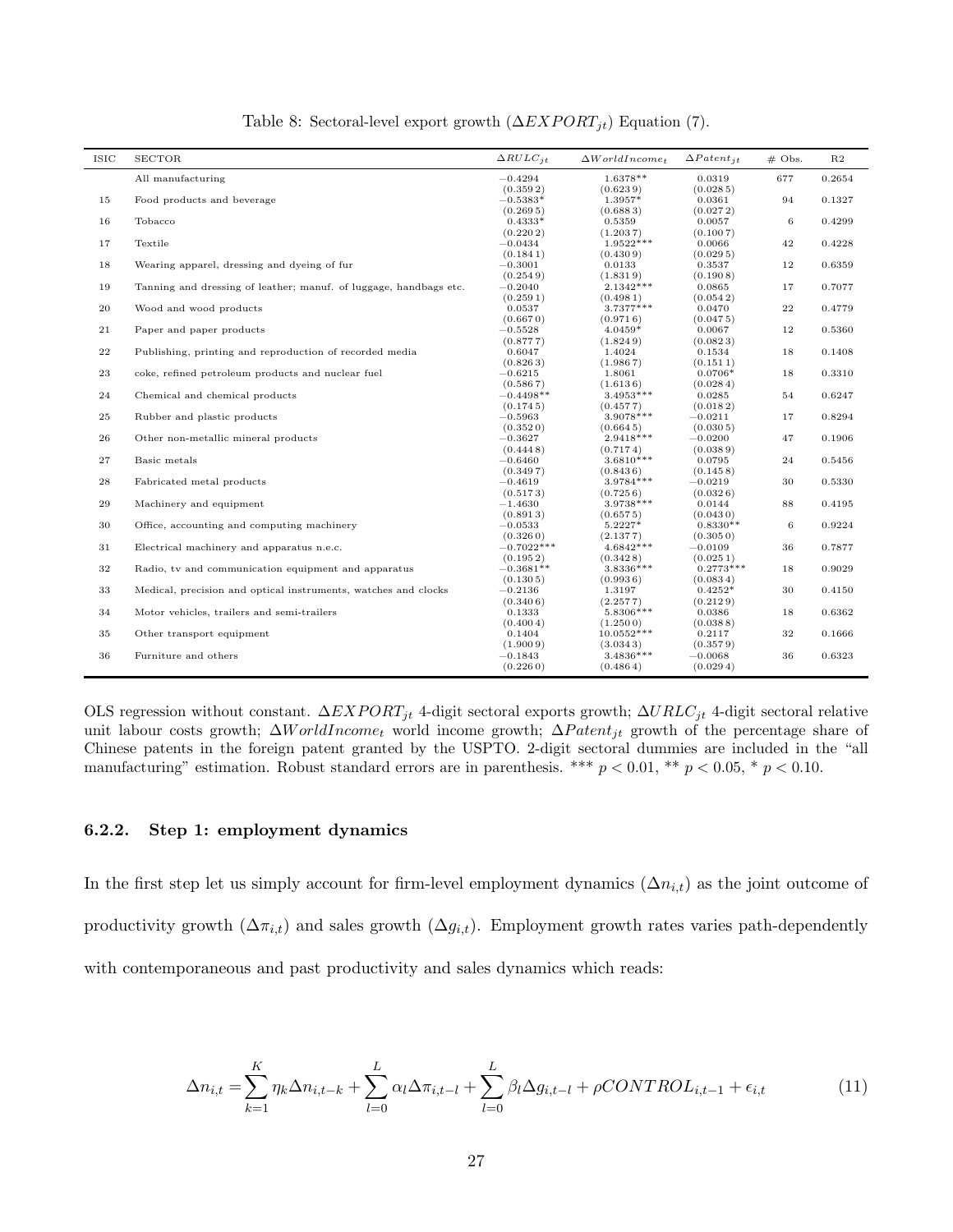where control variables involve (lagged) firm size (in terms of employment) and age.<sup>21</sup> The long-run coefficients are calculated from the short-run ones according to formula

$$
x_{long-run} = \frac{\sum_{l=0}^{L} X_l}{1 - \sum_{k=1}^{K} \eta_k}
$$
\n(12)

where  $x \in \alpha, \beta$ .

In order to decide how many lags in the dependent variable to be included into the model, we test the autoregressive structure for employment growth for each 4-digit sector. Lags of employment growth of an order higher than two are not significant.<sup>22</sup> Hence, we choose  $K = 2$  and  $L = 2$  after some experiments. We use system GMM to estimate Equation  $(11)$  for each 4-digit sector.<sup>23</sup>

Figure 4: Employment growth model: system GMM results of Equation (11).



Distributions of the estimated coefficients and the long-run effects of labour productivity growth and sales growth, across 284 4-digit sectors. The shaded-violins denote the long-run effects. Only 4-digit sectors with a number of firms greater than 160.

 $2<sup>1</sup>$  Here we do not control for year dummies, because we focus on the *absolute* employment growth, productivity growth and sales growth. But we also test the model including year dummies as a robustness check. The results are very similar.

 $^{22}$ The empirical evidences, in the literature, of the autocorrelation structure of growth rates are mixed: Coad and Hölzl (2009) shows negative autocorrelation to the order 2 in terms of employment growth, which is very similar to the finding here.

 $23$ The algorithm for choosing instruments is as follows. First, we treat lagged employment growth, productivity growth and sales growth as endogenous variables. Their instruments are set from lag 2 to lag 5. We check the p values of  $AR(2)$  test and Hansen test after running the system GMM. Second, if either of the two tests are rejected  $(AR(2) p < 0.1$  or Hansen  $p <$ 0.45), we adopt further lags as instruments: lag 3∼lag 6 for lag employment growth, lag 2∼lag 5 for other variables. Then, we check again the p values of AR(3) and Hansen tests. Third, if either of these two tests are rejected at the second step, we instrument all independent variables using lag3∼lag6.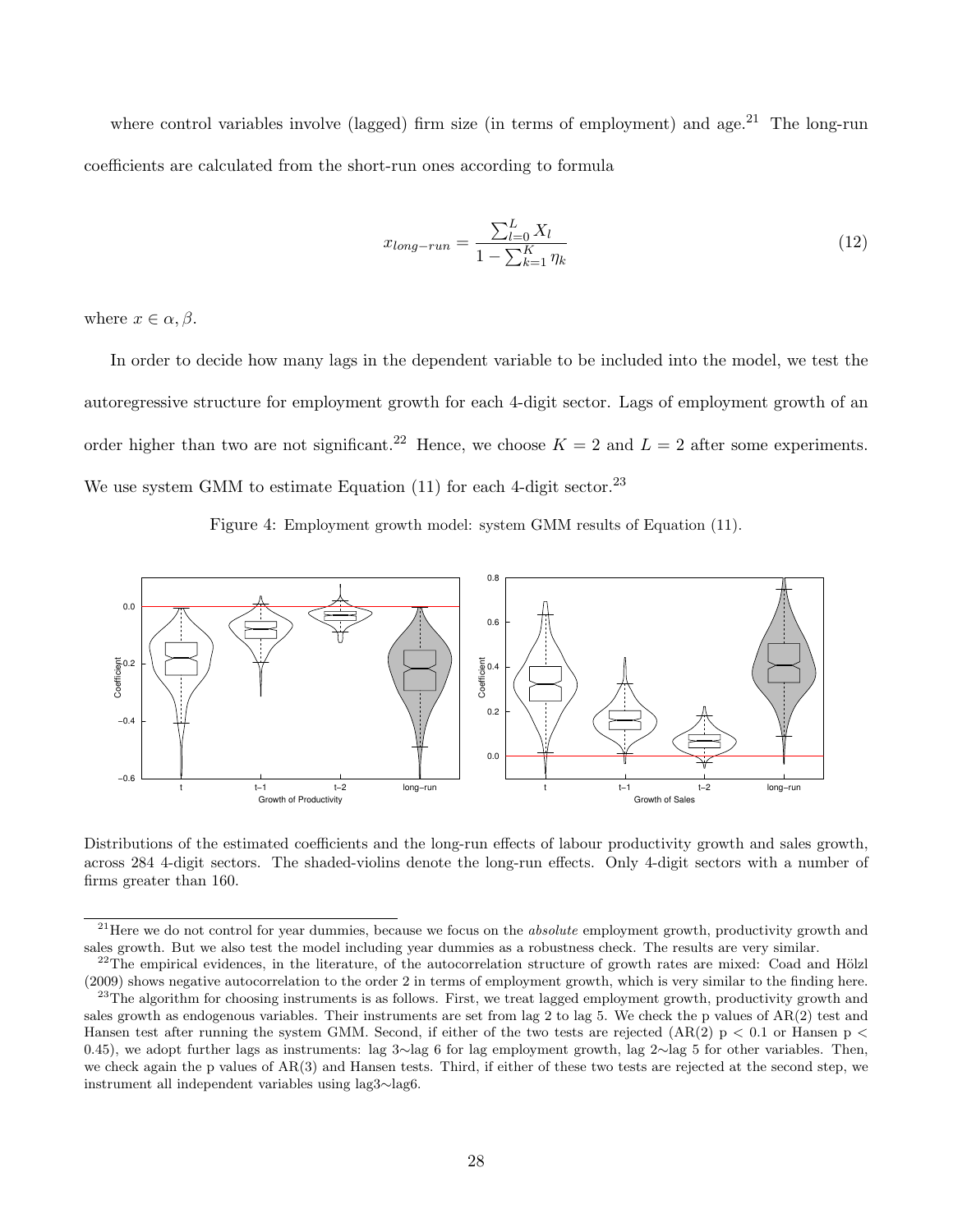|                                                                   | t                         | $t-1$                     | $t-2$                     | Long-run                  |
|-------------------------------------------------------------------|---------------------------|---------------------------|---------------------------|---------------------------|
| Model without year dummies<br>productivity growth<br>sales growth | $-0.181***$<br>$0.323***$ | $-0.079***$<br>$0.161***$ | $-0.031***$<br>$0.067***$ | $-0.217***$<br>$0.407***$ |
| Model with year dummies<br>productivity growth<br>sales growth    | $-0.181***$<br>$0.321***$ | $-0.079***$<br>$0.162***$ | $-0.029***$<br>$0.067***$ | $-0.213***$<br>$0.402***$ |

Table 9: Summary statistics (median) of the distributions in Figure 4.

Median of the distribution of estimates based on the baseline model (the upper panel) and the model including year dummies (at the bottom). Wilcoxon signed-rank test for zero median. Significant at \*\*\*  $p < 0.01$ , \*\*  $p < 0.05$ , \*  $p < 0.10$ .

Figure 4 shows the distributions of system GMM estimates and the corresponding long-run effects over 4-digit sectors. Table 9 shows the median of the distributions of coefficient estimates.<sup>24</sup> Contemporaneous and lagged productivity growth display a remarkable labour-displacing effect. Conversely, contemporaneous and lagged sales growth show significant contributions to employment growth.

#### 6.2.3. Step 2: replicator dynamics

Firm's sales can be obviously written as the product of the overall market size  $M_t$  and firm's market share  $S_{i,t}$ . Firm's sales growth is the log difference of sales of two consecutive years  $\Delta g_{i,t} = ln(S_{i,t}M_t)$  –  $ln(S_{i,t-1}M_{t-1})$ . Hence,  $\Delta g_{i,t} = \Delta s_{i,t} + \Delta m_t$ . The growth rate of sales of firm i at time t is clearly the sum of the growth rates of its market share and the growth rate of the overall market size. Here, we measure market size at 4-digit sectoral level. In turn the dynamics of a firm's market share  $(\Delta s_{i,t})$  can be interpreted using a replicator type process as driven by the firm's relative competitiveness. Therefore,

$$
\Delta g_{i,t} = \sum_{k=1}^{K} \eta_k \Delta g_{i,t-k} + \sum_{l=0}^{L} \alpha_l \tilde{X}_{i,t-l} + \gamma \Delta m_t + \rho CONTROL_{i,t-1} + \epsilon_{i,t}
$$
\n(13)

<sup>24</sup>As a robustness check, we estimate the same model including year dummies. The results are very similar. Distributions of GMM estimates are available upon request. The median values of the distributions are shown in the bottom panel of Table 9.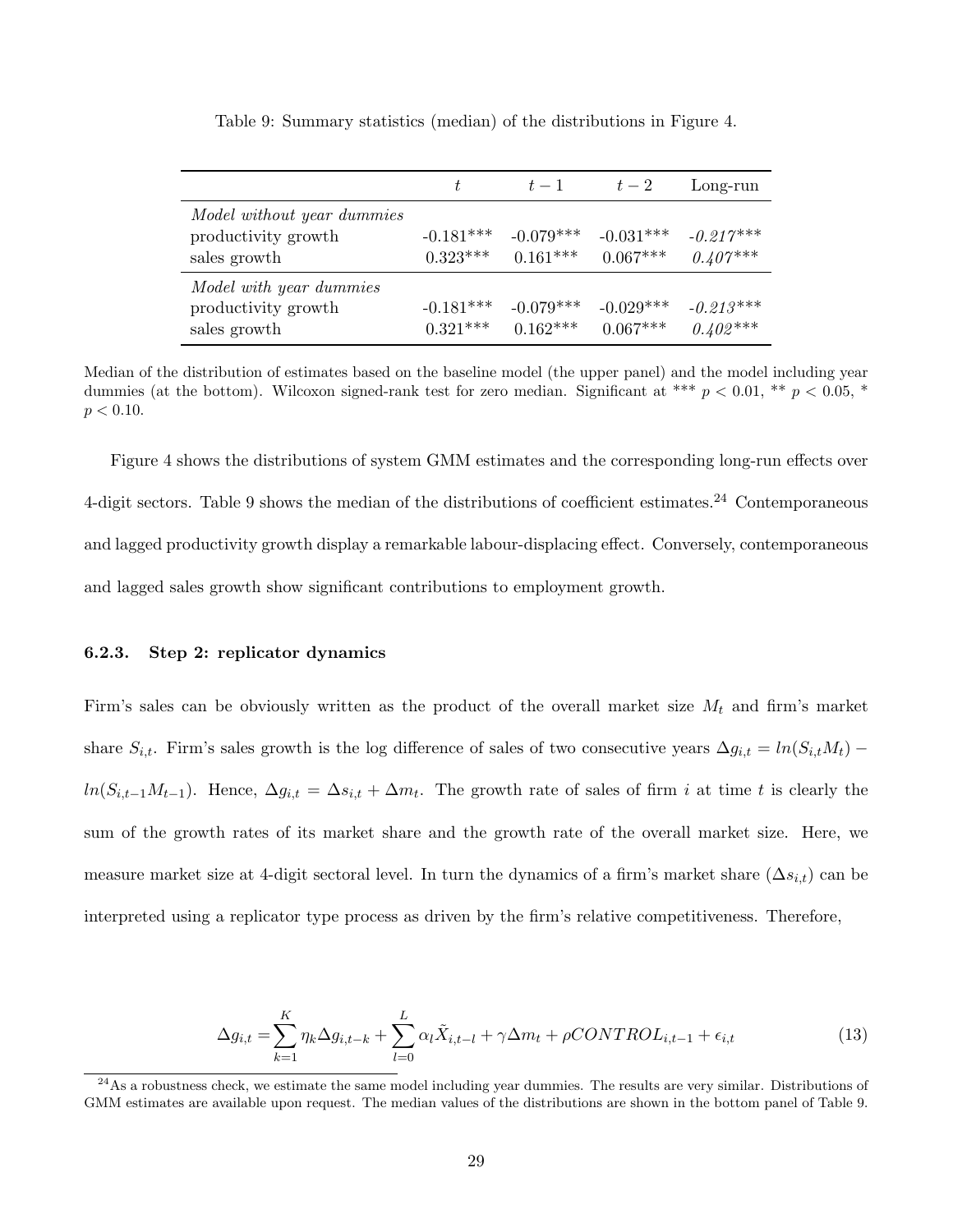



Distributions of the estimated coefficients and the long-run effects of (relative) labour productivity *level* and sectoral sales growth, across 284 4-digit sectors. The shaded-violins denote the long-run effects. Only 4-digit sectors with a number of firms greater than 160.

where  $\Delta g_{i,t}$  absolute sales growth of firm i at time t,  $\tilde{X}_{i,t}$  is relative competitiveness which shall be defined below,  $\Delta m_t$  is the growth of market size. We control for firm's (lagged) size and age.<sup>25</sup>

In order to decide how many lags of dependent variable to be included into the model, we test the autoregressive structure for sales growth for each 4-digit sector. Lags on sales growth of an order higher than two are not significant.  $2<sup>6</sup>$ 

We use two measures to proxy firm's relative competitiveness: relative productivity level (i.e. a broader proxy for firm's technological and organizational advantages) and relative productivity growth rate (i.e. process innovation).

First, let's estimate Equation (13) using *relative productivity level* as a proxy for relative competitiveness.<sup>27</sup> Here, we choose  $K = 2$  and  $L = 1$  after some experiments. We use system GMM for each 4-digit

 $25$ Here, in our baseline estimation, we do not control for year dummies, because we include the growth of market size of 4-digit sector which is perfectly collinear with year dummies. However, in the robustness check, the estimates of the models with year dummies are very similar to our baseline model.

 $^{26}$ Notice that, a comparison of the estimation methods for the autoregressive structure of sales growth is available upon request.

 $^{27}$ In line with Bottazzi et al. (2010) and Dosi et al. (2015).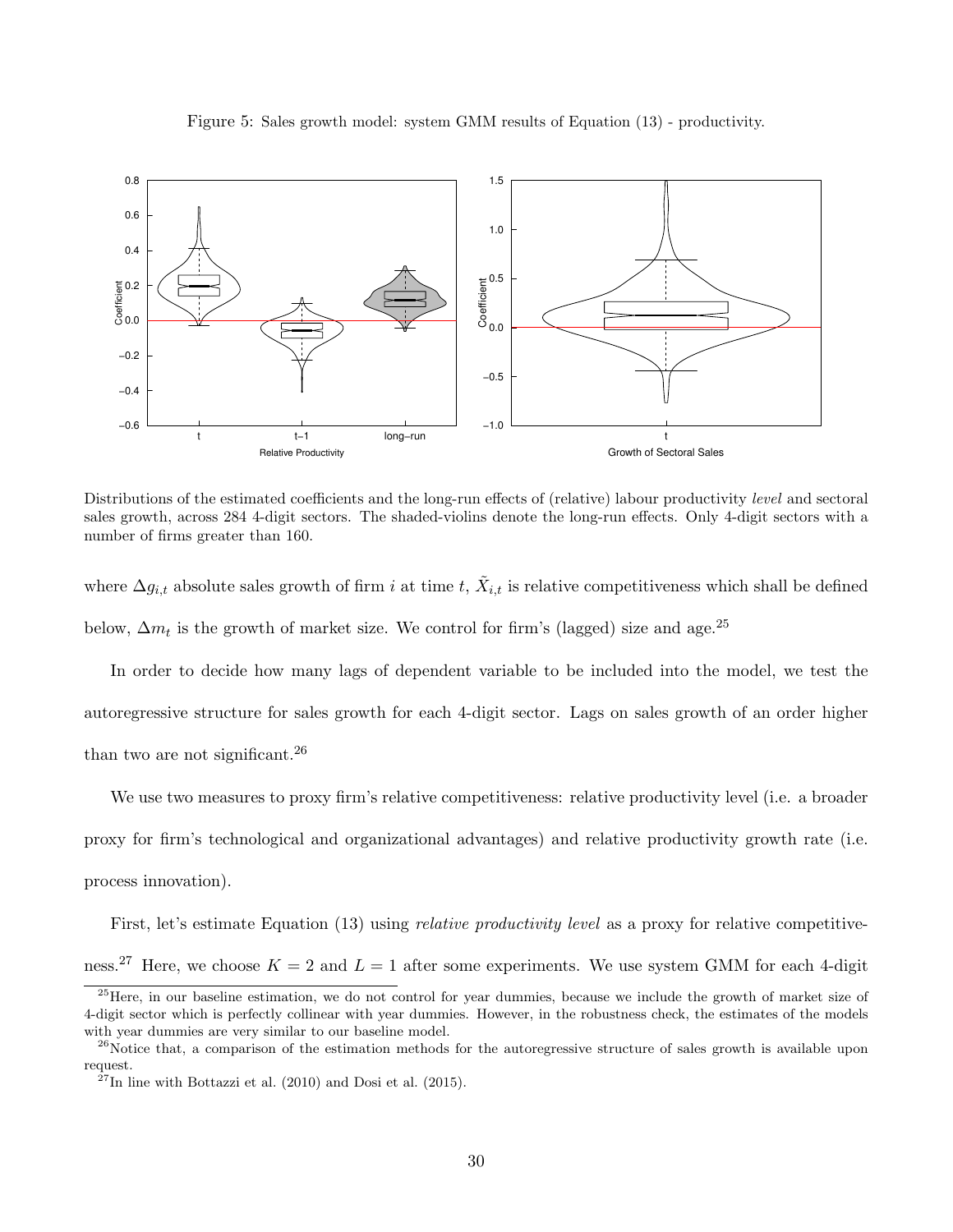|                                                                                    | t                        | $t-1$                | Long-run   |
|------------------------------------------------------------------------------------|--------------------------|----------------------|------------|
| Model without year dummies<br>relative productivity level<br>sectoral sales growth | $0.196***$<br>$0.125***$ | $-0.057***$ 0.117*** |            |
| Model with year dummies<br>relative productivity level<br>sectoral sales growth    | $0.196***$<br>dropped    | $-0.060***$          | $0.114***$ |

Table 10: Summary statistics (median) of the distributions in Figure 5.

Median of the distribution of estimates based on the baseline model (the upper panel) and the model including year dummies (at the bottom). Wilcoxon signed-rank test for zero median. Significant at \*\*\*  $p < 0.01$ , \*\*  $p < 0.05$ , \*  $p < 0.10$ .

sector. Figure 5 shows the distribution of the estimates. Table 10 shows the median of the distribution of coefficient estimates both for the baseline model and for the robustness check. The contemporaneous productivity level displays significant positive effect on sales growth, however, the lagged one shows some negative effect (indeed as in (Bottazzi, Dosi, Jacoby, Secchi, and Tamagni, 2010) and (Dosi, Moschella, Pugliese, and Tamagni, 2015)). The long-run effect of relative productivity level on sales growth is positive and significant. The growth rate of the overall market reveals a mild positive effect on firm's sales growth [the median of the "Growth of Sectoral Sales" distribution is significantly different from zero].

Second, we use *relative productivity growth* as a proxy for relative competitiveness. Here, we choose  $K = 2$  and  $L = 2$  after some experiments, and, again, system GMM to estimate Equation (13) for each 4-digit sector. Figure 6 shows the distribution of estimates across 284 4-digit sectors, and Table 11 the median of the distributions. The positive effect of relative productivity growth on sales growth - in tune with previous studies - is very significant both in the short-run and in the long-run. The effect of overall market size growth on firm-level sales growth seems significant.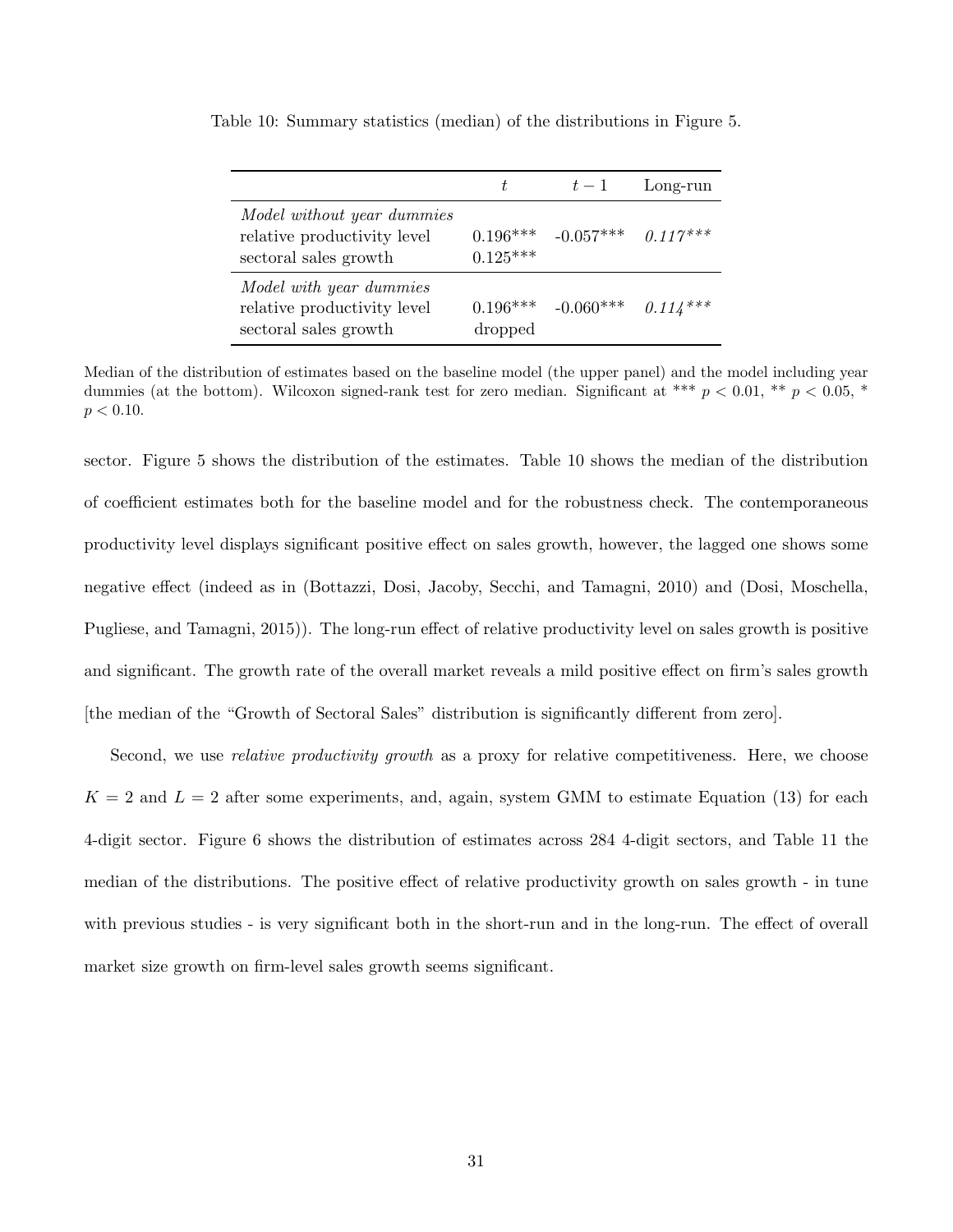Figure 6: Sales growth model: system GMM results of Equation (13) - productivity growth.



Distributions of the estimated coefficients of (relative) labour productivity *growth* (left) and sectoral sales growth (right), across 284 4-digit sectors. The shaded-violins denote the long-run effects. Only 4-digit sectors with a number of firms greater than 160.

Table 11: Summary statistics (median) of the distributions in Figure 6.

|                                                                                     | ŧ.         | $t-1$ $t-2$                      |                                             | Long-run   |
|-------------------------------------------------------------------------------------|------------|----------------------------------|---------------------------------------------|------------|
| Model without year dummies<br>relative productivity growth<br>sectoral sales growth | $0.109***$ |                                  | $0.186***$ $0.078***$ $0.031***$ $0.255***$ |            |
| Model with year dummies<br>relative productivity growth<br>sectoral sales growth    | dropped    | $0.198***$ $0.076***$ $0.027***$ |                                             | $0.258***$ |

Median of the distribution of estimates based on the baseline model (the upper panel) and the model including year dummies (at the bottom). Wilcoxon signed-rank test for zero median. Significant at \*\*\*  $p < 0.01$ , \*\*  $p < 0.05$ , \*  $p < 0.10$ .

#### 6.2.4. Step 3: integrate replicator dynamics into employment dynamics model

Finally, we plug the model of step 2 into step 1 and add other variables (product innovation and investment intensity) to estimate directly the effect of firm's relative competitiveness, product innovation and investment intensity on employment growth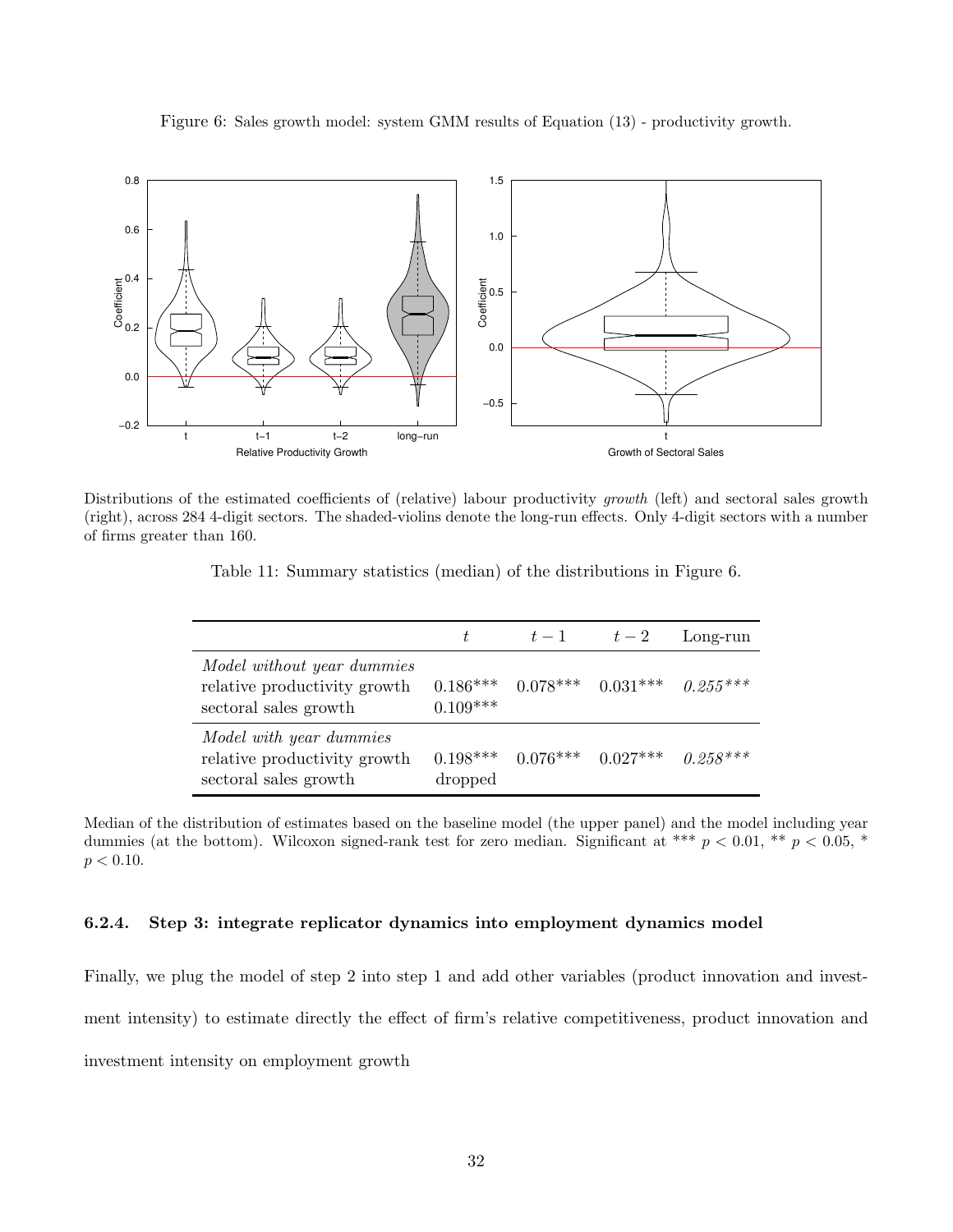$$
\Delta n_{i,t} = \sum_{k=1}^{K} \eta_k \Delta n_{i,t-k} + \sum_{l=0}^{L} \alpha_l \tilde{X}_{i,t-l} + \sum_{l=0}^{L} \gamma_l N EW PROD_{i,t-l} + \sum_{l=0}^{L} \theta_l I_{i,t-l} + \gamma \Delta m_t + \zeta \Delta \Pi_{t-1} + \rho CONTROL_{i,t-1} + d_t + \epsilon_{i,t}
$$
\n(14)

where  $\tilde{X}_{i,t}$  is *relative competitiveness*, either in terms of relative productivity level or relative productivity growth. We also include sectoral productivity growth  $\Delta \Pi_{t-1}$  and sectoral sales growth  $\Delta m_t$  to control for sector-wide dynamics in process technology and market size.

First, let us consider relative productivity levels as proxy for competitiveness (see Figure 7 and Table 12). Firm's *relative* productivity *levels* display significant contemporaneous negative effect on employment growth. However, the lagged and long-run effects are significantly positive. Product innovation does not show significant effect on employment growth (but recall the caveats above). Investment intensity seems display a significant positive effect on employment growth. Sectoral sales growth shows a mild positive effect on employment growth while sectoral productivity growth does not display any role.

Second, let us use relative productivity growth as proxy for competitiveness (results see Figure 8 and Table 13). Such a variable has negative and significant effect on employment growth both in the short-run and in the long-run. Product innovation displays very mild positive effect in the short-run. Investment intensity has significant positive effect on employment growth. Sectoral sales growth display very mild positive effect on employment growth while sectoral productivity growth does not show any effect at all.

According to our matching results between our firm-level dataset and firm's *patenting* activities in the USPTO, 99% of Chinese patents granted in the USPTO is from the manufacturing of communication equipments computers etc. (CIC 40) during the period 1998-2007. We further investigate the effect of patenting activities on firm's employment growth for each 4-digit sector within the broad CIC 40 sector. (There are 16 4-digit sectors in CIC 40.) We create a time invariant dummy variable distinguishing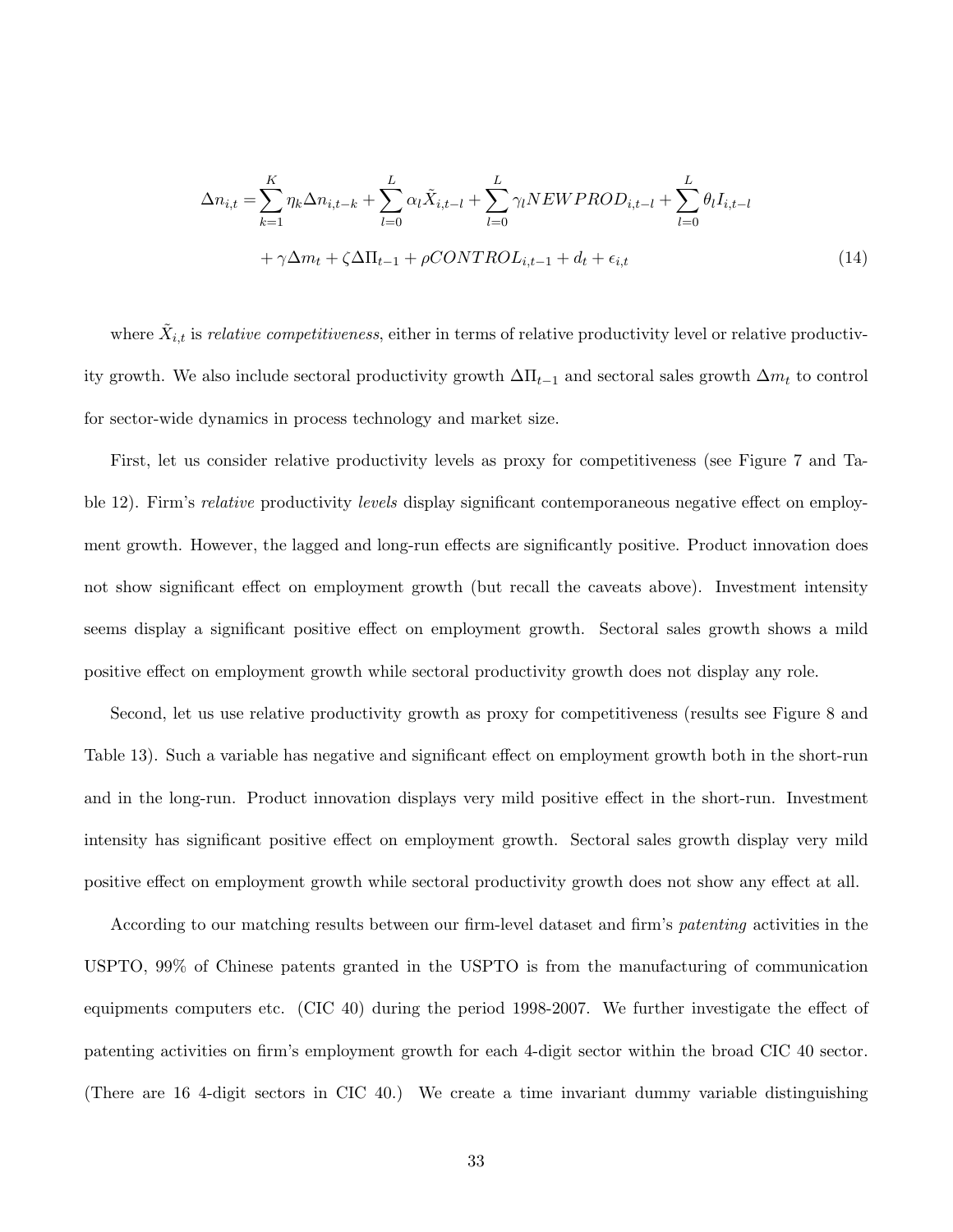

Figure 7: Employment growth model: system GMM results of Equation (14) - productivity level.

Distributions of the estimated coefficients and the long-run effects of (relative) labour productivity *level* (top left), new product ratio (top right), investment intensity (bottom left), sectoral sales growth and productivity growth (bottom right), across 177 4-digit sectors. The shaded-violins denote the long-run effects. Only 4-digit sectors with a number of firms greater than 160.

patenting firms from the others, that the dummy equals to one if a firm has been granted a patent for at least one year. We re-estimate Equation (14) including also the patenting dummies. The patenting one displays significant positive effect on firm's employment growth only in two 4-digit sectors, which are the manufacturing of communication exchange equipment (CIC 4012) and semiconductor discrete devices (CIC 4052). $^{28}$ 

 $^{28}\mathrm{Results}$  are available upon request.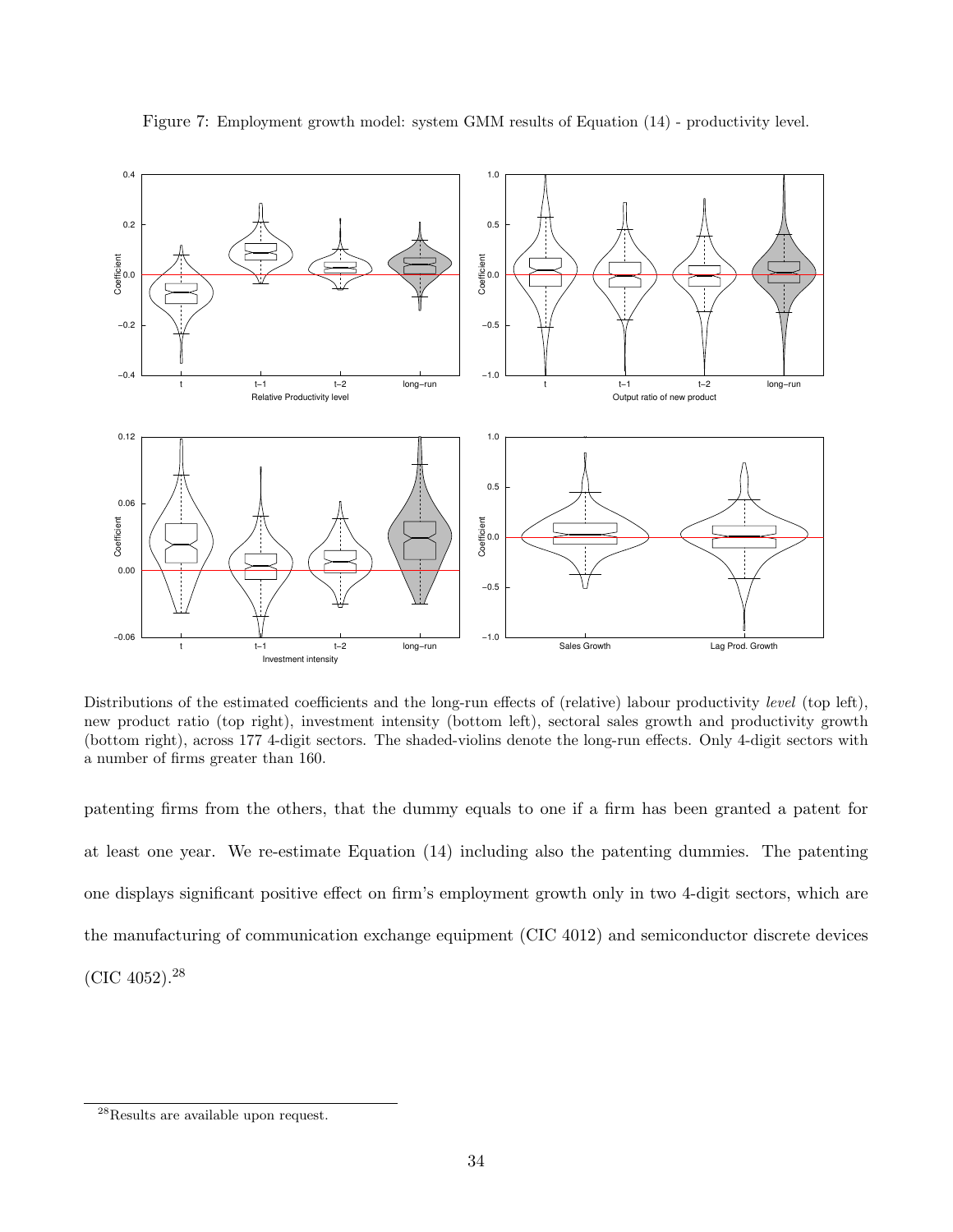|                                                                                                                                                            | t                                                             | $t-1$                               | $t-2$                                | Long-run                              |
|------------------------------------------------------------------------------------------------------------------------------------------------------------|---------------------------------------------------------------|-------------------------------------|--------------------------------------|---------------------------------------|
| <i>without year dummies</i><br>relative productivity level<br>new product<br>investment intensity<br>sectoral sales growth<br>sectoral productivity growth | $-0.070***$<br>$0.044**$<br>$0.023***$<br>$0.025***$<br>0.007 | $0.089***$<br>$-0.012$<br>$0.004**$ | $0.027***$<br>$-0.007$<br>$0.008***$ | $0.041***$<br>$0.024*$<br>$0.029***$  |
| with year dummies<br>relative productivity level<br>new product<br>investment intensity<br>sectoral sales growth<br>sectoral productivity growth           | $-0.076***$<br>$0.058**$<br>$0.021***$<br>dropped<br>dropped  | $0.090***$<br>$-0.018$<br>0.005     | $0.027***$<br>$-0.007$<br>$0.007***$ | $0.041***$<br>$0.031**$<br>$0.026***$ |

Table 12: Summary statistics (median) of the distribution in Figure 7.

Median of the distribution of estimates based on baseline model (the upper panel) and the model including year dummies (at the bottom). Wilcoxon signed-rank test for zero median. Significant at \*\*\*  $p < 0.01$ , \*\*  $p < 0.05$ , \*  $p < 0.10$ .

Table 13: Summary statistics (median) of the distribution in Figure 8.

|                                                                                                                                                             | t                                                              | $t-1$                            | $t-2$                                 | Long-run                                |
|-------------------------------------------------------------------------------------------------------------------------------------------------------------|----------------------------------------------------------------|----------------------------------|---------------------------------------|-----------------------------------------|
| <i>without year dummies</i><br>relative productivity growth<br>new product<br>investment intensity<br>sectoral sales growth<br>sectoral productivity growth | $-0.100***$<br>$0.089***$<br>$0.022***$<br>$0.034***$<br>0.004 | $-0.020***$<br>$-0.005$<br>0.002 | $-0.007***$<br>0.007<br>$0.007***$    | $-0.095***$<br>$0.043***$<br>$0.024***$ |
| with year dummies<br>relative productivity growth<br>new product<br>investment intensity<br>sectoral sales growth<br>sectoral productivity growth           | $-0.100***$<br>$0.099***$<br>$0.020***$<br>dropped<br>dropped  | $-0.019***$<br>$-0.017$<br>0.001 | $-0.006***$<br>$-0.001$<br>$0.007***$ | $-0.093***$<br>$0.056***$<br>$0.022***$ |

Median of the distribution of estimates based on the baseline model (the upper panel) and the model including year dummies (at the bottom). Wilcoxon signed-rank test for zero median. Significant at \*\*\*  $p < 0.01$ , \*\*  $p < 0.05$ , \*  $p < 0.10$ .

#### 6.2.5. Verdoorn-Kaldor Law: increasing returns from increasing absolute competitiveness

We have shown a very significant contribution of sales growth to firm-level employment growth for narrowly

defined sectors. Here, let us consider the reverse relation and estimate the Verdoorn-Kaldor coefficients,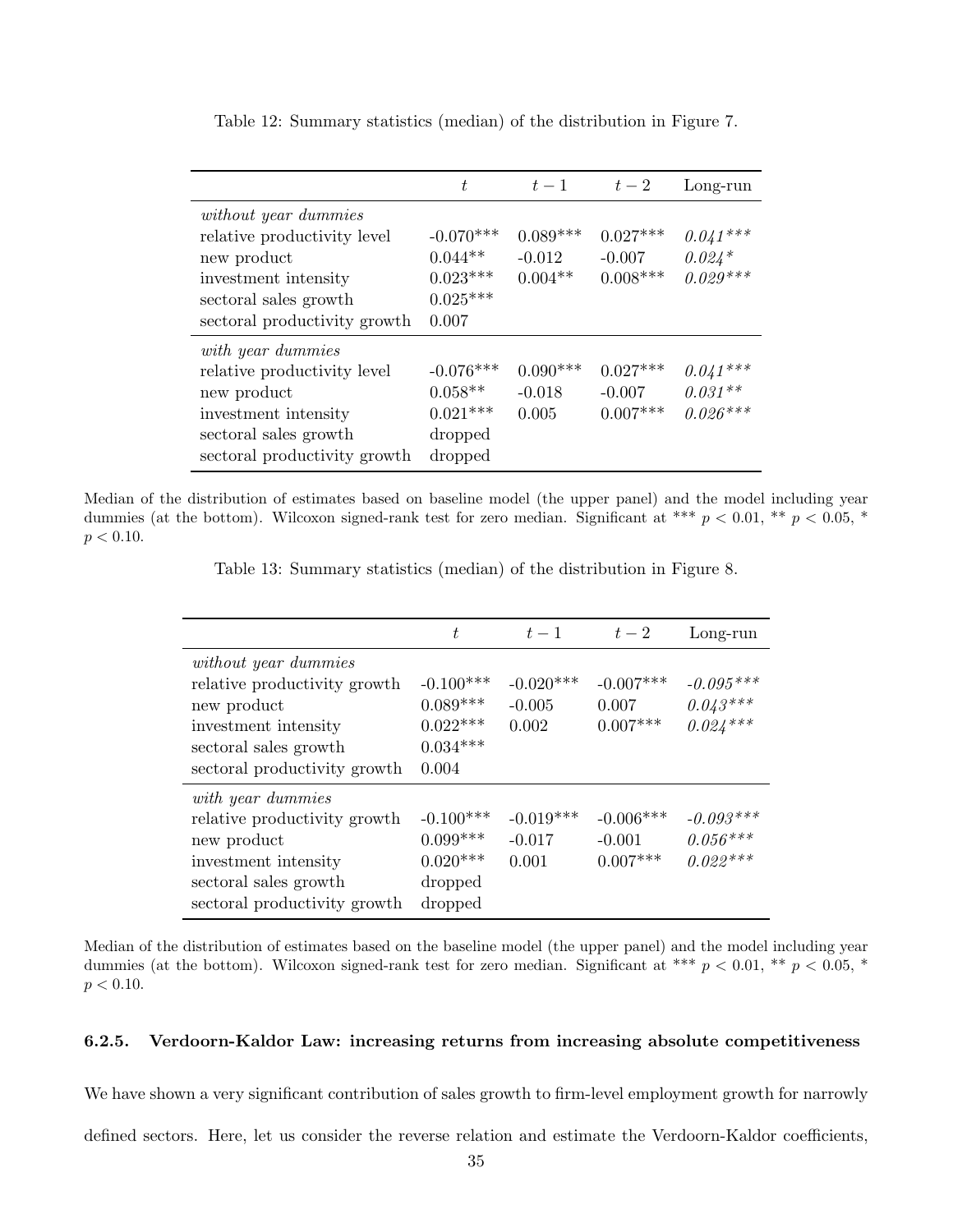

Figure 8: Employment growth: system GMM results of Equation (14) - productivity growth.

Distributions of the estimated coefficients and the long-run effects of (relative) labour productivity *growth* (top left), new product ratio (top right), investment intensity (bottom left), sectoral sales growth and productivity growth (bottom right), across 177 4-digit sectors. The shaded-violins denote the long-run effects. Only 4-digit sectors with a number of firms greater than 160.

that is the effect of sales growth on productivity growth due to increasing returns:

$$
\Delta \pi_{i,t} = \sum_{k=1}^{K} \eta_k \Delta \pi_{i,t-k} + \sum_{l=0}^{L} \beta_l \Delta g_{i,t-L} + \rho CONTROL_{i,t-1} + d_t + \epsilon_{i,t}
$$
\n(15)

where control variables involve (lagged) firm size (in terms of employment) and age.<sup>29</sup> Here, we take  $K = 3$ and  $L = 3$ . Three lags of productivity growth are included in the model to obtain consistent estimates, while the controlled lagged dependent variables display significant negative effects. Sales growth contributes

 $^{29}$ We do not include year dummies in order to address the association between *absolute* growth of sales and *absolute* growth of productivity. As a robustness check, the estimates for models with year dummies are shown at the bottom panel of Table 14.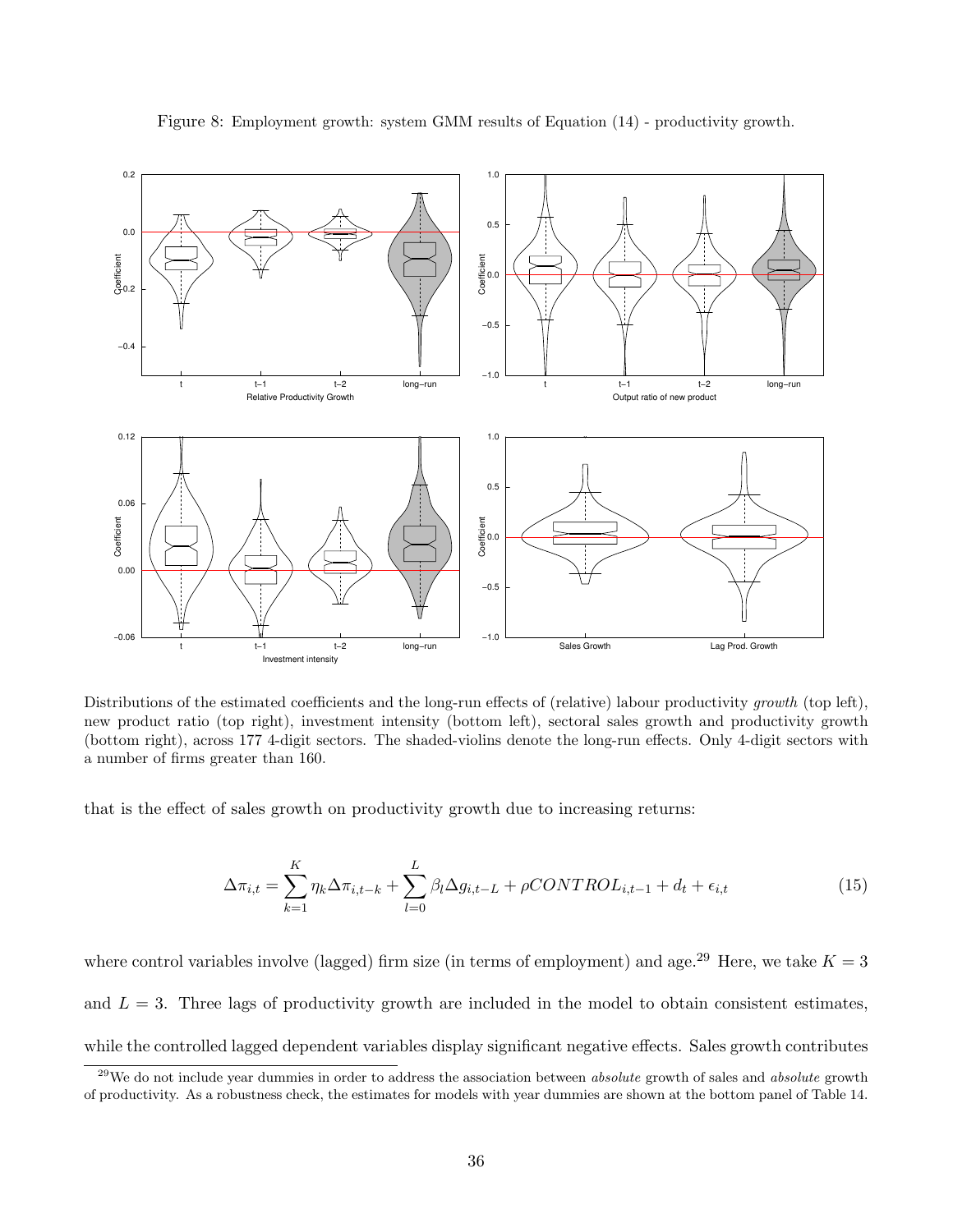Figure 9: Dynamic Verdoorn-Kaldor Law: system GMM results of Equation (15).



Distributions of the coefficients and the long-run effects of growth rates of sales across 193 4-digit sectors. The shaded-violins denote the distribution of long-run effects. Only 4-digit sectors with a number of firms greater than 160.

|                                      | $t-1$ | $t-2$                                                  | $t-3$ | Long-run |
|--------------------------------------|-------|--------------------------------------------------------|-------|----------|
| without year dummies<br>sales growth |       | $0.677***$ $0.261***$ $0.103***$ $0.056***$ $0.599***$ |       |          |
| with year dummies<br>sales growth    |       | $0.677***$ $0.284***$ $0.126***$ $0.054***$ $0.621***$ |       |          |

Median of the distribution of estimates based on the baseline model (the upper panel) and the model including year dummies (at the bottom). Wilcoxon signed-rank test for zero median. Significant at \*\*\*  $p < 0.01$ , \*\*  $p < 0.05$ , \*  $p < 0.10$ .

significantly to productivity growth both in the short and long run (the distribution of coefficient estimates are shown in Figure 9 and the median values are shown in Table 14). To summarize, the result shows very significant increasing returns just mitigated by some regression-to-the-mean.

# 7. Conclusions

This paper contributes to the analysis of employment dynamics both at the sectoral level and at the firm-level for Chinese manufacturing during the period of a striking economic boom.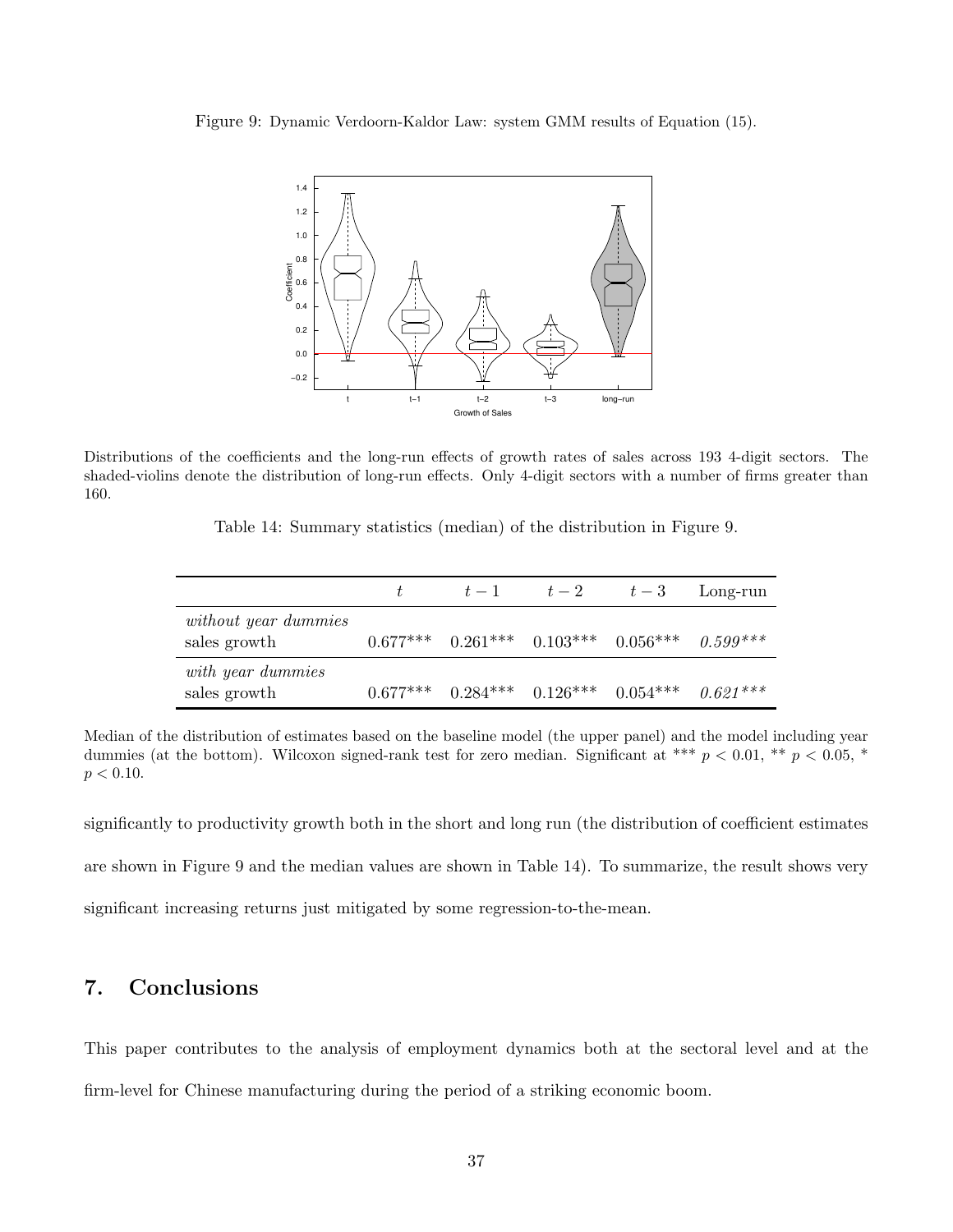First, employment dynamics at the sectoral level derives from the joint outcome of the dynamics of labour productivity growth, as a measure of technological progress under conditions of increasing returns, on the one hand, and absolute competitiveness in the market, proxied by sales growth and exports growth, on the other hand. The results reveal a powerful labour-displacement effect of productivity growth and the significant contribution of sales growth and exports on employment. Together, Chinese sectoral absolute competitiveness is primarily associated with specialization characterized by high elasticities to world income growth. In turn such specialization patterns have been shaped by long-term industrial policies (Dahlman, 2009) and are rooted in profound processes of catching-up, imitation, 'creative adaptation' and organizational innovation (more in Yu, Dosi, Lei, and Nuvolari, 2015 and Yu, Dosi, Grazzi, and Lei, 2017.)

Second, we consider that employment dynamics at the firm level is jointly affected by (relative) productivity level/growth, product innovation, investment intensities, and sectoral sales and productivity dynamics. We find that relative productivity levels (i.e. a higher relative competitiveness) contributes to employment growth in the long-run, while process innovation (proxied by productivity *growth*) displays significant labour-displacement effect. Firm's investment positively contributes to employment growth. Moreover, we emphasize the two-sided role of firm's sales growth. It contributes directly to employment growth, on the one hand, but it drives also productivity growth (through increasing returns) thus moderating its labour-creating effect.

Third, the insignificant role of innovativeness (proxied by product innovation and patenting activities) suggests that in the period covered by our data China had not yet reached the technological frontier in most sectors. It is a condition, we conjecture, which has been rapidly changing thereafter.

# References

Benavente, J. M. and R. Lauterbach (2008). Technological innovation and employment: complements or substitutes? *The European Journal of Development Research 20* (2), 318–329.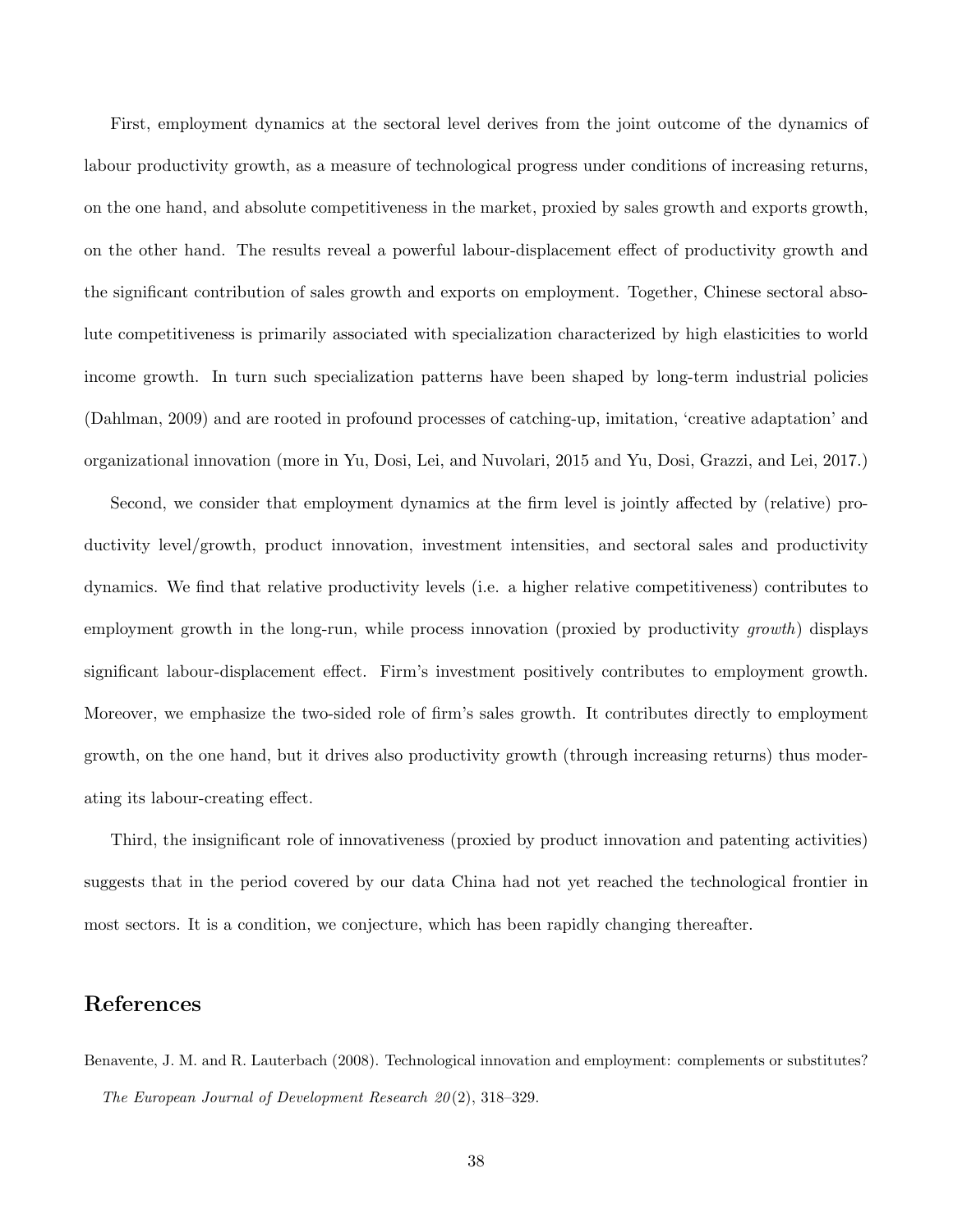- Blundell, R. and S. Bond (1998). Initial conditions and moment restrictions in dynamic panel data models. *Journal of econometrics 87* (1), 115–143.
- Bogliacino, F., M. Lucchese, L. Nascia, and M. Pianta (2017). Modeling the virtuous circle of innovation. A test on Italian firms. *Industrial and Corporate Change 26* (3), 467–484.
- Bogliacino, F. and M. Pianta (2010). Innovation and employment: a reinvestigation using revised Pavitt classes. *Research Policy 39* (6), 799–809.
- Bogliacino, F., M. Piva, and M. Vivarelli (2012). R&D and employment: an application of the LSDVC estimator using European microdata. *Economics Letters 116* (1), 56–59.
- Bogliacino, F. and M. Vivarelli (2012). The job creation effect of R&D expenditure. *Australian Economic Papers 51* (2), 96–113.
- Bottazzi, G., G. Dosi, N. Jacoby, A. Secchi, and F. Tamagni (2010, December). Corporate performances and market selection: some comparative evidence. *Industrial and Corporate Change 19* (6), 1953–1996.
- Brandt, L., J. Van Biesebroeck, and Y. Zhang (2012). Creative accounting or creative destruction? Firm-level productivity growth in Chinese manufacturing. *Journal of Development Economics 97* (2), 339–351.
- Cai, F. and M. Wang (2010). Growth and structural changes in employment in transition China. *Journal of Comparative Economics 38*, 71–81.
- Calvino, F. and M. E. Virgillito (2017). The innovation-employment nexus: a critical survey of theory and empirics. *Journal of Economic Surveys 10.1111/joes.12190*.
- Cimoli, M., G. Dosi, and J. Stiglitz (Eds.) (2009). *Industrial policy and development: the political economy of capabilities accumulation*. Oxford, Oxford University Press.
- Ciriaci, D., P. Moncada-Paternò-Castello, and P. Voigt (2015). Innovation and job creation: a sustainable relation? *Eurasian Business Review*, 1–25.
- Coad, A. and W. Hölzl (2009). On the autocorrelation of growth rates. *Journal of Industry, Competition and Trade 9* (2), 139–166.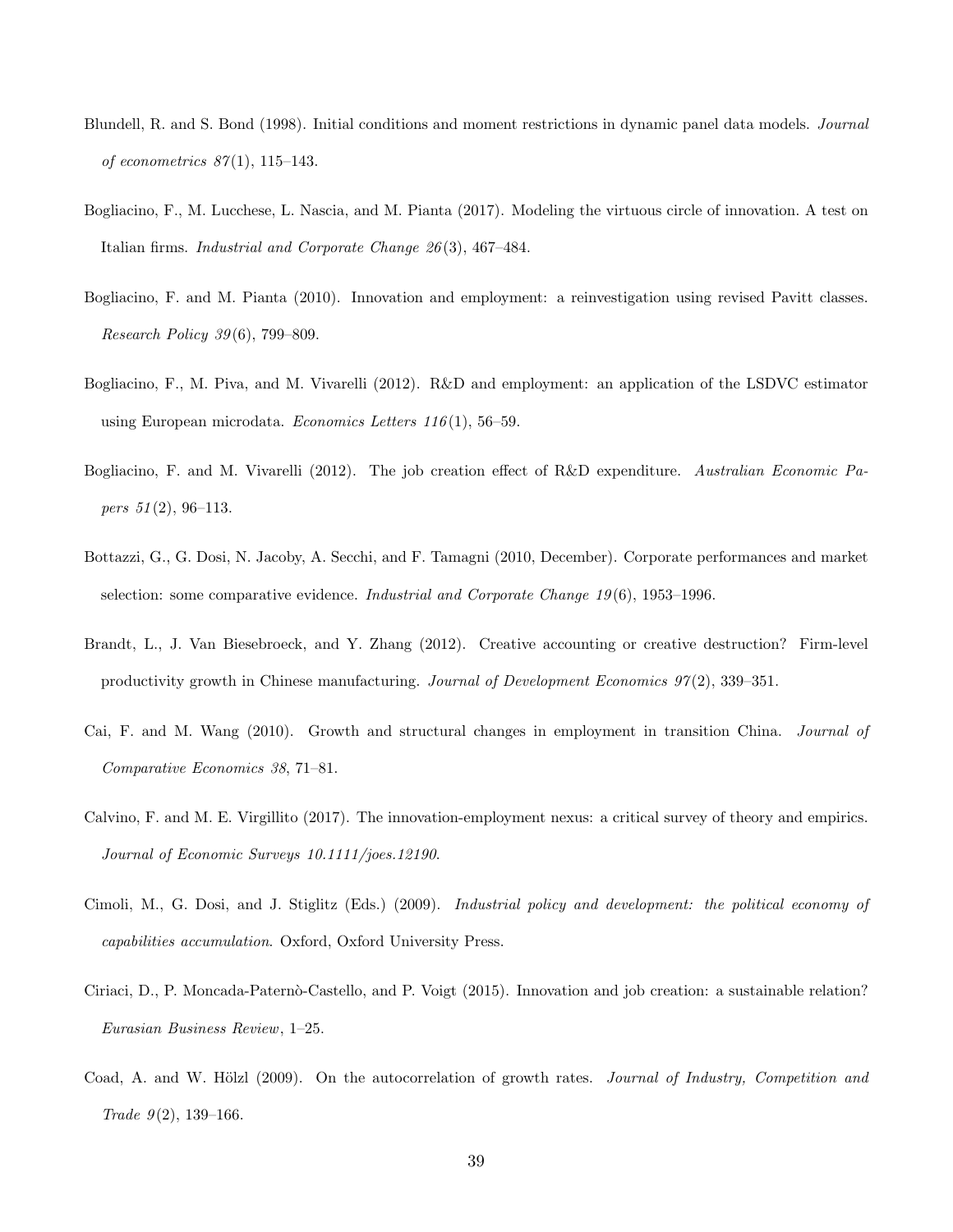- Coad, A. and R. Rao (2011). The firm-level employment effects of innovations in high-tech US manufacturing industries. *Journal of Evolutionary Economics 21* (2), 255–283.
- Crespi, G. and E. Tacsir (2011). Effects of innovation on employment in Latin America. In *Science and Innovation Policy, 2011 Atlanta Conference on*, pp. 1–11. IEEE.
- Dahlman, C. J. (2009). Growth and development in China and India: the role of industrial and innovation policy in rapid catch-up. In M. Cimoli, G. Dosi, and J. Stiglitz (Eds.), *Industrial policy and development: the political economy of capabilities accumulation*. Oxford, Oxford University Press.
- Davis, S. J. and J. Haltiwanger (1990). Gross job creation and destruction: microeconomic evidence and macroeconomic implications. In *NBER Macroeconomics Annual 1990, Volume 5*, pp. 123–186. MIT Press.
- Davis, S. J., J. C. Haltiwanger, S. Schuh, et al. (1998). Job creation and destruction. *MIT Press Books 1*.
- Dong, X.-y. and L. C. Xu (2009). Labor restructuring in China: toward a functioning labor market. *Journal of Comparative Economics 37* (2), 287–305.
- Dosi, G. (1982). Technological paradigms and technological trajectories: a suggested interpretation of the determinants and directions of technical change. *Research policy 11* (3), 147–162.
- Dosi, G. (1984). Technology and conditions of macroeconomic development. In C. Freeman (Ed.), *Design, innovation and long cycles in economie development*. London: Design Research Publications.
- Dosi, G. and M. Grazzi (2006). Technologies as problem-solving procedures and technologies as input–output relations: some perspectives on the theory of production. *Industrial and Corporate Change 15* (1), 173–202.
- Dosi, G., M. Grazzi, L. Marengo, and S. Settepanella (2016). Production theory: accounting for firm heterogeneity and technical change. *The Journal of Industrial Economics 64* (4), 875–907.
- Dosi, G., M. Grazzi, and D. Moschella (2015). Technology and costs in international competitiveness: from countries and sectors to firms. *Research Policy 44* (10), 1795–1814.
- Dosi, G., O. Marsili, L. Orsenigo, and R. Salvatore (1995). Learning, market selection and the evolution of industrial structures. *Small Business Economics 7* (6), 411–436.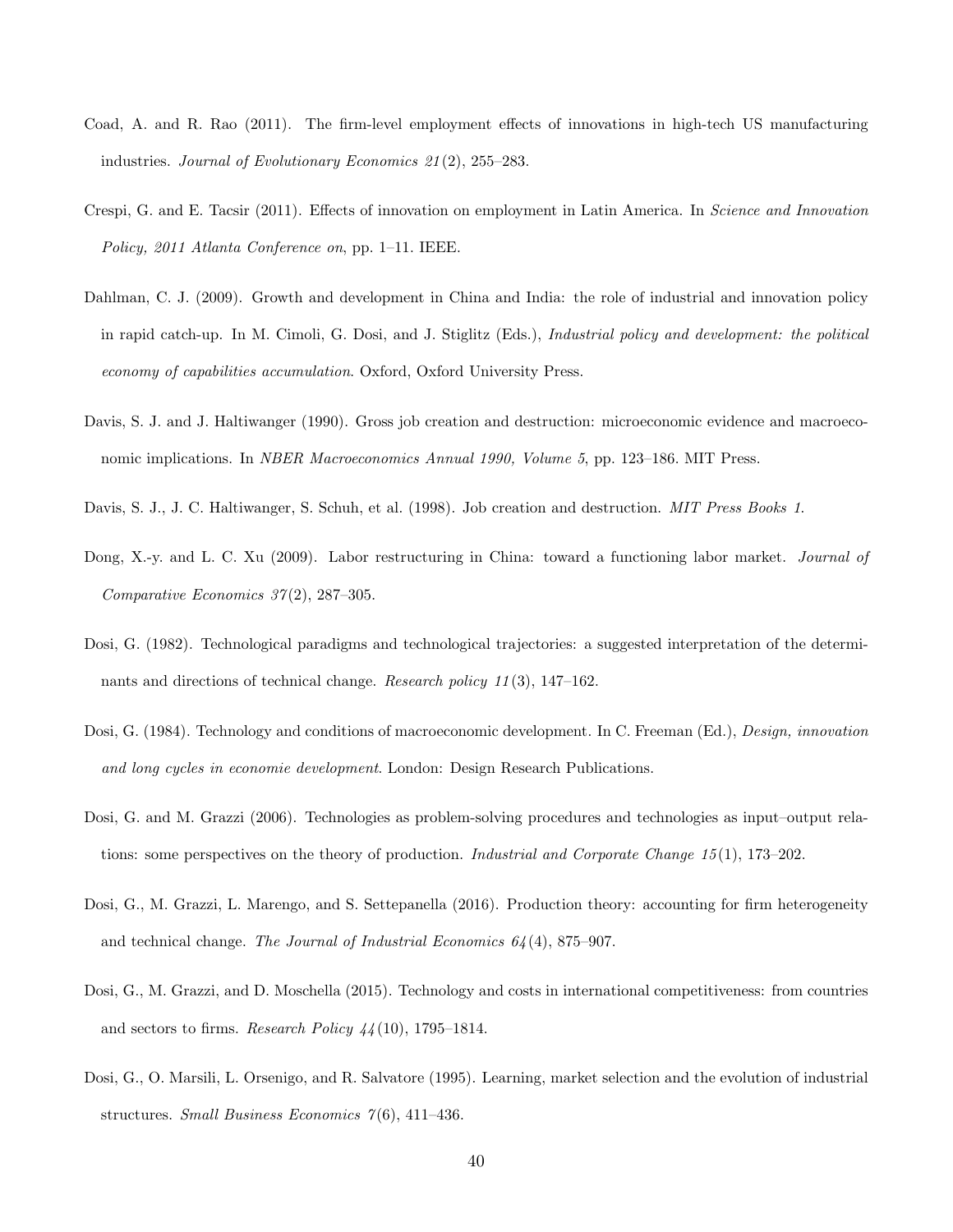- Dosi, G., D. Moschella, E. Pugliese, and F. Tamagni (2015). Productivity, market selection, and corporate growth: comparative evidence across US and Europe. *Small Business Economics 45*, 643–672.
- Dosi, G. and R. R. Nelson (2010). Technical change and industrial dynamics as evolutionary processes. In B. H. Hall and N. Rosenberg (Eds.), *Handbook of the Economics of Innovation*, Volume 1, Chapter 4, pp. 51–127. Amsterdam: Elsevier.
- Dosi, G., K. Pavitt, and L. Soete (1990). The economics of technical change and international trade. *LEM Book Series*.
- Evangelista, R. and A. Vezzani (2012). The impact of technological and organizational innovations on employment in European firms. *Industrial and Corporate Change 21* (4), 871–899.
- Freeman, C., J. Clark, and L. Soete (1982). *Unemployment and technical innovation: a study of long waves and economic development*. London: Printer.
- Freeman, C. and L. Soete (1994). *Work for All or Mass Unemployment? Computerised Technical Change into the Twenty-first Century*. London and New York: Printer.
- Fu, X. and V. N. Balasubramanyam (2005). Exports, foreign direct investment and employment: the case of China. *The World Economy 28* (4), 607–625.
- Fu, X. and Y. Gong (2011). Indigenous and foreign innovation efforts and drivers of technological upgrading: evidence from China. *World development 39* (7), 1213–1225.
- Greenan, N. and D. Guellec (2000). Technological innovation and employment reallocation. *Labour 14* (4), 547–590.
- Greenhalgh, C., M. Longland, and D. Bosworth (2001). Technological activity and employment in a panel of UK firms. *Scottish Journal of Political Economy 48* (3), 260–282.
- Hall, B. H., F. Lotti, and J. Mairesse (2008). Employment, innovation, and productivity: evidence from Italian microdata. *Industrial and Corporate Change 17* (4), 813–839.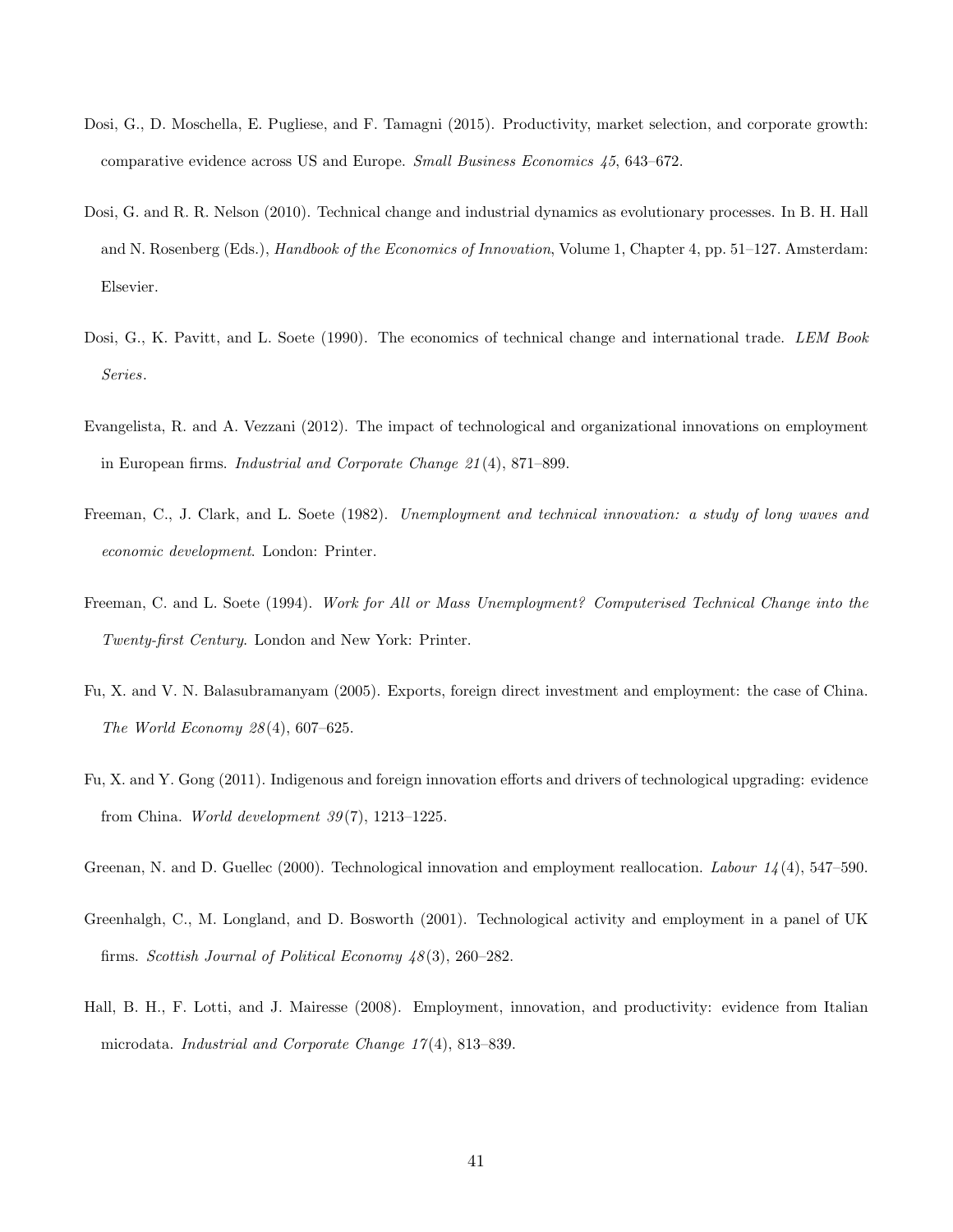- Harrison, R., J. Jaumandreu, J. Mairesse, and B. Peters (2014). Does innovation stimulate employment? A firmlevel analysis using comparable micro-data from four European countries. *International Journal of Industrial Organization 35*, 29–43.
- Herstad, S. J., T. Sandven, et al. (2015). Innovation and corporate employment growth revisited. *Lund University, CIRCLE-Center for Innovation, Research and Competences in the Learning Economy*.
- Kaldor, N. (1970). The case for regional policies. *Scottish journal of political economy 17* (3), 337–348.
- Lachenmaier, S. and H. Rottmann (2011). Effects of innovation on employment: a dynamic panel analysis. *International journal of industrial organization 29* (2), 210–220.
- Lee, K. (2013). How can Korea be a role model for catch-up development? A 'capability-based' view. In A. K. Fosu (Ed.), *Achieving Development Success: Strategies and Lessons from the Developing World*. Oxford, Oxford University Press.
- Lewis, W. A. (1954). Economic development with unlimited supplies of labour. *The Manchester School 22* (2), 139–191.
- Lin, J. Y. and Y. Li (2003). Export and economic growth in China: a demand-oriented analysis. *China Economic Quarterly 2*, 779–794.
- Lutz, V. C. (2014). The growth process in a "dual" economic system. *PSL Quarterly Review 11* (46).
- Lybbert, T. J. and N. J. Zolas (2014). Getting patents and economic data to speak to each other: an 'algorithmic links with probabilities' approach for joint analyses of patenting and economic activity. *Research Policy 43* (3), 530–542.
- MacCombie, J. and A. Thirlwall (1994). *Economic growth and the balance-of-payments constraint*. London: Macmillan.
- Mairesse, J. and Y. Wu (2014). An assessment of the firm-level impacts of innovation, exports, catch-up and wage on employment growth in Chinese manufacturing. *mimeo, CREST*.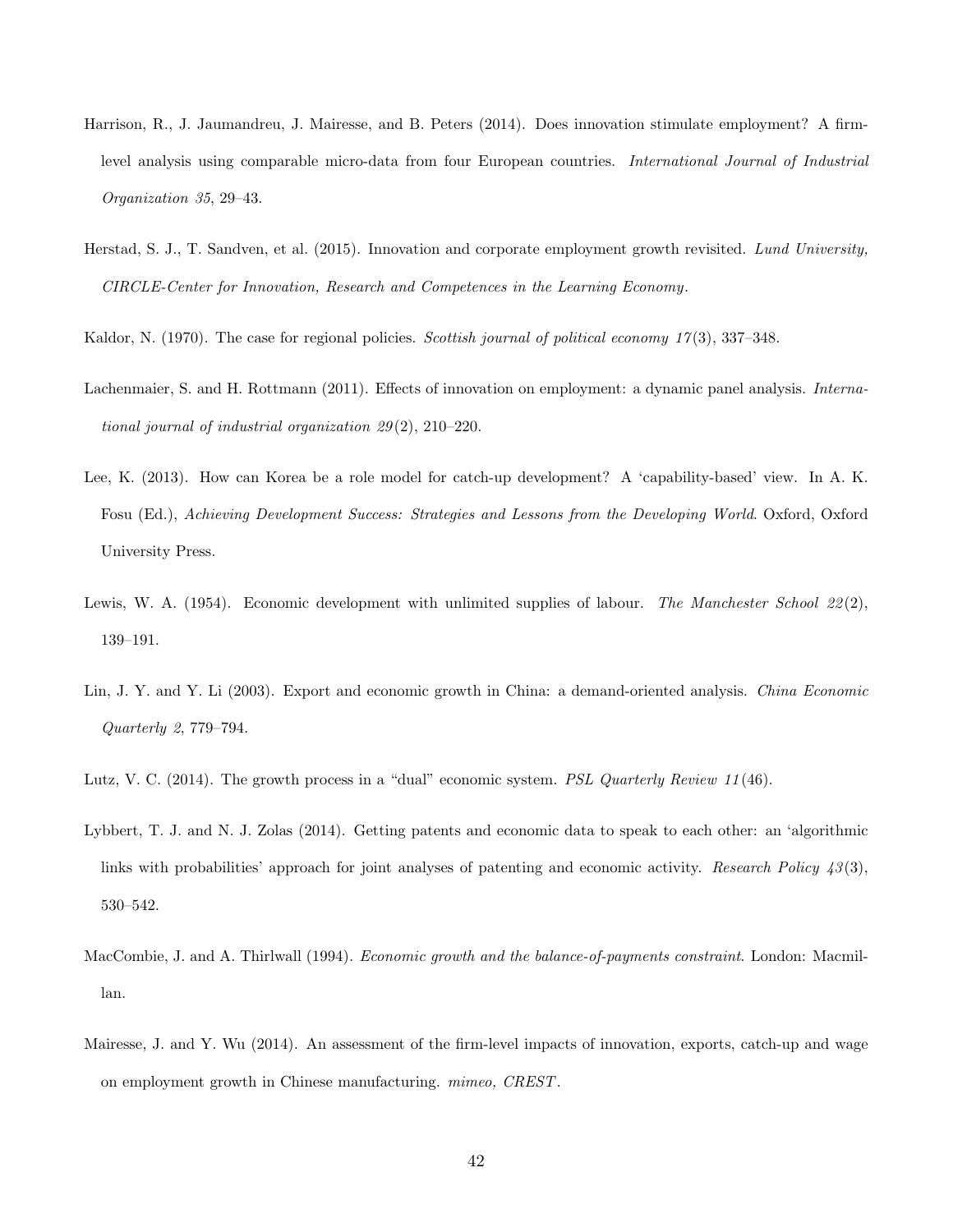- Mairesse, J., Y. Wu, Y. Zhao, and F. Zhen (2011). Employment growth and innovation in China: A firm-level comparison across regions, industries, ownership types and size classes. *mimeo, CREST*.
- Mastrostefano, V. and M. Pianta (2009). Technology and jobs. *Economics of innovation and new technology 18* (8), 729–741.
- Meriküll, J. (2010). The impact of innovation on employment: firm-and industry-level evidence from a catching-up economy. *Eastern European Economics 48* (2), 25–38.
- Pasinetti, L. L. (1981). *Structural change and economic growth*. Cambridge: Cambridge University Press.
- Pianta, M. (2000). The employment impact of product and process innovations. In M. Vivarelli and M. Pianta (Eds.), *The employment impact of innovation: evidence and policy*, pp. 77–95. London: Routledge.
- Pianta, M., R. Evangelista, and G. Perani (1996). The dynamics of innovation and employment: an international comparison. *Science Technology Industry Review, OECD 18*, 67–93.
- Piva, M. and M. Vivarelli (2005). Innovation and employment: Evidence from Italian microdata. *Journal of Economics 86* (1), 65–83.
- Roodman, D. (2009). How to do xtabond2: an introduction to difference and system GMM in Stata. *Stata Journal 9* (1), 86–136.
- Silverberg, G., G. Dosi, and L. Orsenigo (1988). Innovation, diversity and diffusion: a self-organisation model. *The Economic Journal 98* (393), 1032–1054.
- Thirlwall, A. P. (1979). The balance of payments constraint as an explanation of the international growth rate differences. *PSL Quarterly Review 32* (128).
- Thirlwall, A. P. (1980). *Balance of payments theory and the United Kingdom experience*. London, Macmillan.
- Triguero, A., D. Córcoles, and M. C. Cuerva (2014). Persistence of innovation and firm's growth: evidence from a panel of SME and large Spanish manufacturing firms. *Small business economics 43* (4), 787–804.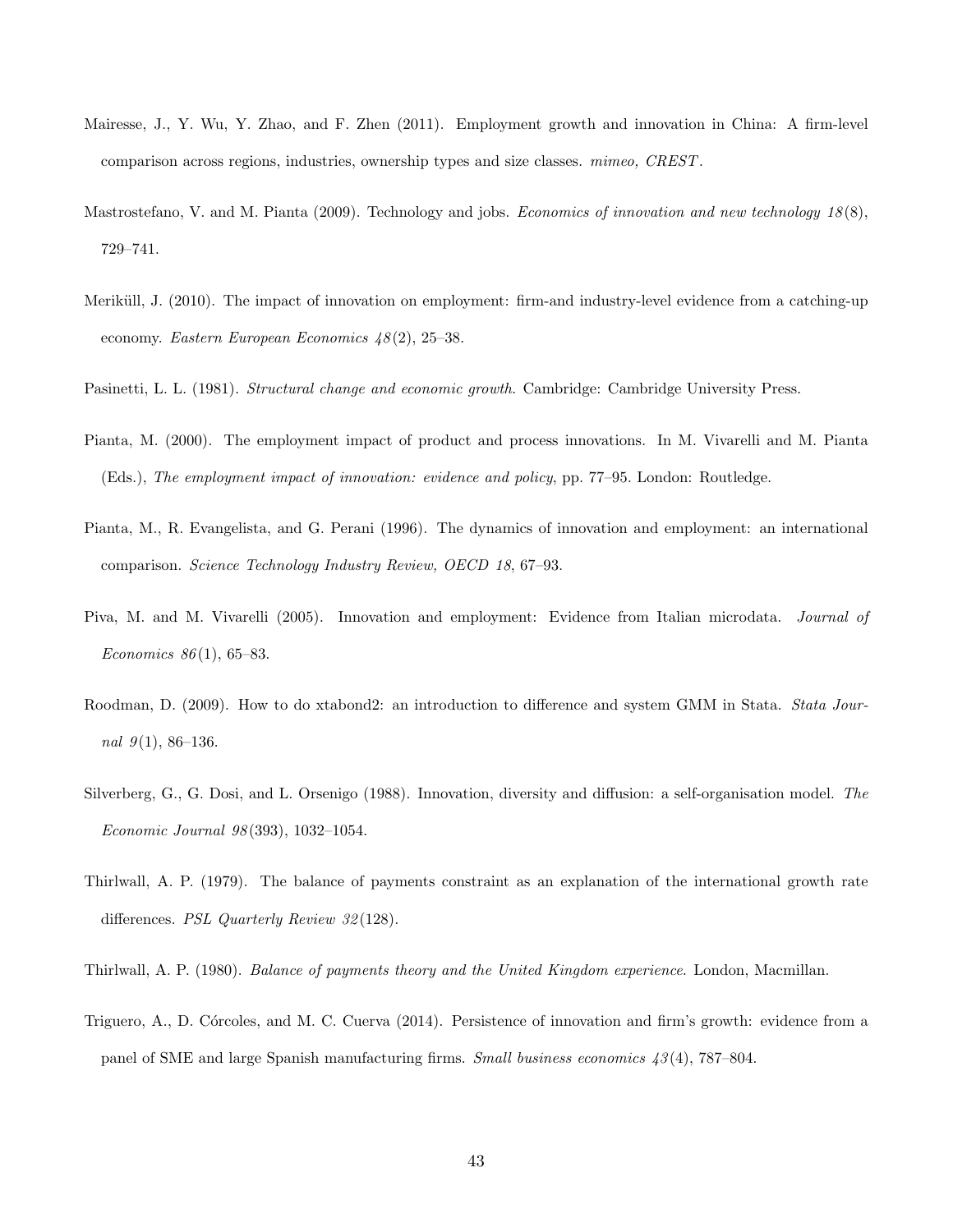- Van Reenen, J. (1997). Employment and technological innovation: evidence from UK manufacturing firms. *Journal of labor economics*, 255–284.
- Van Roy, V., D. Vertesy, and M. Vivarelli (2015). Innovation and employment in patenting firms: empirical evidence from Europe. *IZA Discussion Paper* .
- Vivarelli, M. (1995). *The economics of technology and employment*. Aldershot: Elgar.
- Vivarelli, M. (2014). Innovation, employment and skills in advanced and developing countries: a survey of economic literature. *Journal of Economic Issues 48* (1), 123–154.
- Vivarelli, M., R. Evangelista, and M. Pianta (1995). Innovation and employment: evidence from Italian manufacturing. *Research Policy 25*, 1013–26.
- Vivarelli, M. and M. Pianta (2000). *The employment impact of innovation: evidence and policy*. London: Routledge.
- Yu, X., G. Dosi, M. Grazzi, and J. Lei (2017). Inside the virtuous cycle between productivity, profitability, investment and corporate growth: an anatomy of Chinese industrialization. *Research Policy 46* (5), 1020–1038.
- Yu, X., G. Dosi, J. Lei, and A. Nuvolari (2015). Institutional change and productivity growth in China's manufacturing: the microeconomics of knowledge accumulation and "creative restructuring". *Industrial and Corporate Change 24* (3), 565–602.
- Zimmermann, V. (2009). The impact of innovation on employment in small and medium enterprises with different growth rates. *Jahrbücher für Nationalökonomie und Statistik*, 313–326.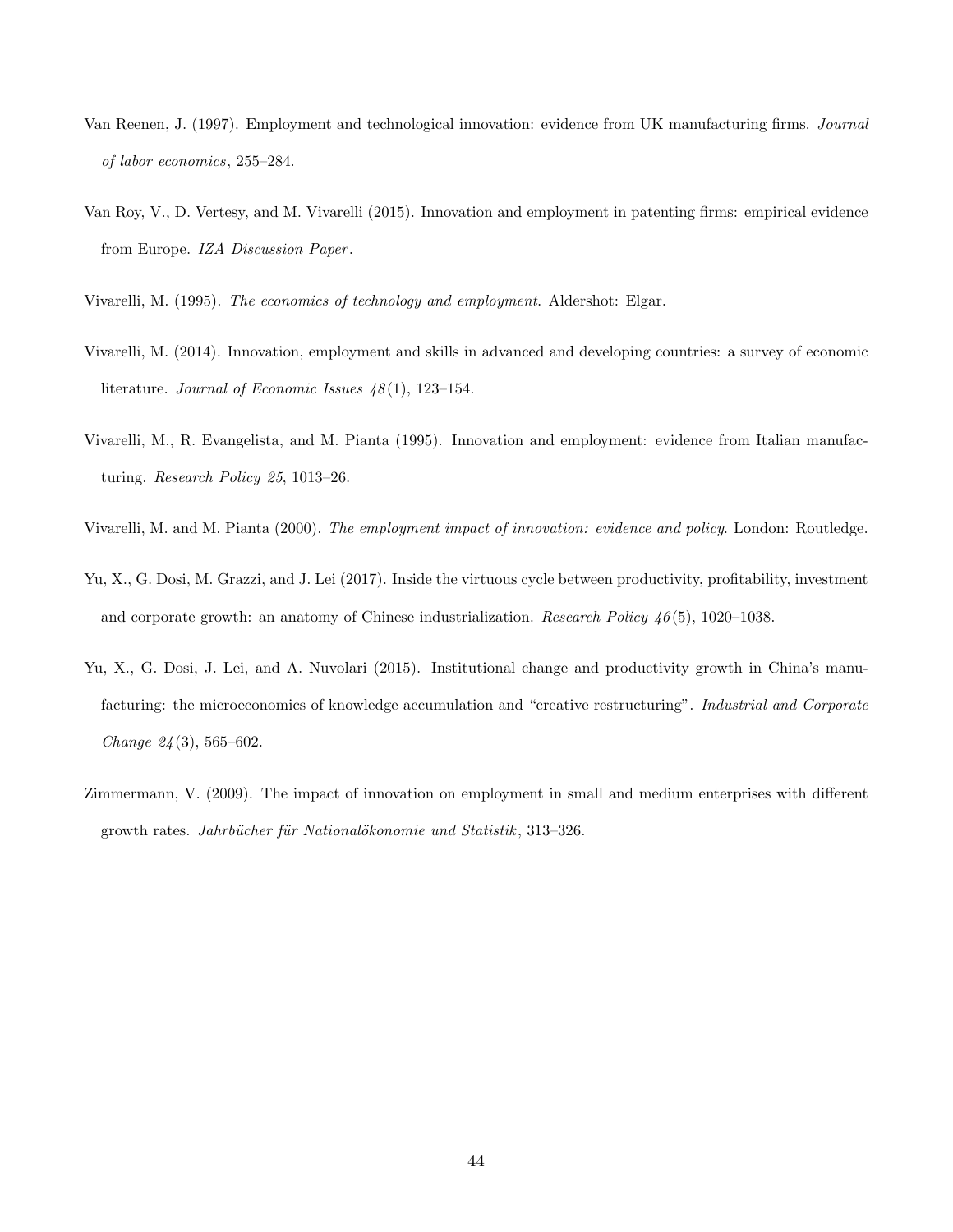# A. Table Appendix

Table A.1: Summary statistics (total) of the Chinese manufacturing firm-level dataset.

| Year | Number of<br>Firms | Value Added | Sales | Output | Employment | Sales Value | Export $(\%)$ | Original value of<br>fixed assets |
|------|--------------------|-------------|-------|--------|------------|-------------|---------------|-----------------------------------|
| 1998 | 148661             | 1.52        | 5.48  | 5.94   | 50.72      | 5.72        | 18.34         | 4.48                              |
| 1999 | 146075             | 1.68        | 5.96  | 6.37   | 47.36      | 6.17        | 18.14         | 4.85                              |
| 2000 | 147246             | 1.96        | 7.14  | 7.48   | 45.83      | 7.29        | 19.43         | 5.17                              |
| 2001 | 155 659            | 2.22        | 7.99  | 8.40   | 44.95      | 8.18        | 19.38         | 5.54                              |
| 2002 | 165793             | 2.62        | 9.37  | 9.79   | 45.87      | 9.58        | 20.51         | 5.95                              |
| 2003 | 181001             | 3.40        | 12.38 | 12.72  | 48.71      | 12.44       | 21.30         | 6.59                              |
| 2004 | 258 869            | 4.80        | 17.14 | 17.74  | 56.52      | NA          | NA            | 7.82                              |
| 2005 | 250952             | 5.71        | 21.34 | 21.74  | 59.21      | 21.29       | 22.11         | 9.02                              |
| 2006 | 278644             | 7.23        | 26.99 | 27.40  | 63.32      | 26.85       | 22.29         | 10.54                             |
| 2007 | 312284             | 9.37        | 34.70 | 35.27  | 68.38      | 34.56       | 21.08         | 12.35                             |

Source: our original firm-level dataset (only after adjustment of sectors changes between 2002/03). Note: all values are denoted in trillion RMB and employment in millions of workers. All manufacturing firms are included. Exports is the percentage of export in total sales value. The value-added of year 2004 is not directly available from the original dataset, thus, we proxy it using "sales - year beginning inventory + year end inventory + value added tax".

Table A.2: Summary statistics (mean) of the Chinese manufacturing 4-digit sectoral-level dataset.

| Year | Number<br>of<br>4-digit<br>Sectors | Employment | Sales | $_{\rm Labour}$<br>Produc-<br>tivity | Exports  | Wage per<br>Employee | Employment<br>Growth | Sales<br>Growth | Labour Pro-<br>ductivity<br>Growth | Exports<br>Growth | Growth of<br>(nominal)<br>wage per<br>employee |
|------|------------------------------------|------------|-------|--------------------------------------|----------|----------------------|----------------------|-----------------|------------------------------------|-------------------|------------------------------------------------|
| 1998 | 424                                | 96711      | 11    | 36                                   | $\Omega$ |                      | <b>NA</b>            | NA              | NA.                                | <b>NA</b>         | ΝA                                             |
| 1999 | 423                                | 103649     | 13    | 40                                   | 3        | 8                    | 0.067                | 0.186           | 0.120                              | 0.095             | 0.060                                          |
| 2000 | 424                                | 100313     | 16    | 47                                   | 3        | 9                    | $-0.030$             | 0.125           | 0.141                              | 0.247             | 0.126                                          |
| 2001 | 423                                | 100470     | 18    | 53                                   |          | 10                   | 0.010                | 0.136           | 0.126                              | 0.114             | 0.086                                          |
| 2002 | 424                                | 102602     | 21    | 61                                   | 5        | 11                   | 0.043                | 0.178           | 0.141                              | 0.152             | 0.077                                          |
| 2003 | 424                                | 108984     | 28    | 71                                   | 6        | 12                   | 0.075                | 0.242           | 0.153                              | 0.287             | 0.098                                          |
| 2004 | 424                                | 117450     | 37    | 89                                   | NA       | 13                   | 0.064                | 0.202           | 0.200                              | <b>NA</b>         | 0.139                                          |
| 2005 | 424                                | 135751     | 49    | 93                                   | 11       | 15                   | 0.160                | 0.303           | 0.089                              | <b>NA</b>         | 0.144                                          |
| 2006 | 424                                | 145965     | 62    | 108                                  | 14       | 18                   | 0.081                | 0.239           | 0.158                              | 0.218             | 0.141                                          |
| 2007 | 424                                | 143572     | 75    | 129                                  | 16       | 21                   | $-0.025$             | 0.158           | 0.178                              | 0.059             | 0.189                                          |

Source: the cleaned firm-level dataset. Note: values of sales and exports are denoted in billion RMB; labour productivity and wage per employee are denoted in 1000 RMB. Labour productivity is in 1998 constant price. Growth rates re calculated as log differences of real value.

# B. The procedure to construct firm-level and sectoral proxies for inno-

## vativeness

In order to identify whether the firms in the NBS database hold patents in the USPTO or not during 1998-2007 (according to the application filing dates), we match several databases as follows. 1) The PATSTAT (version 2014a) has been matched with Orbis to sort out patents filed in the USPTO by Chinese firms during 1998-2007. The firms are identified by the BvD ID. We have identified 2828 patents (exclude design patents) in the USPTO which are filed by Chinese firms. 2) We get the BvD ID and NBS ID matches from the Oriana database (version 2017 January,